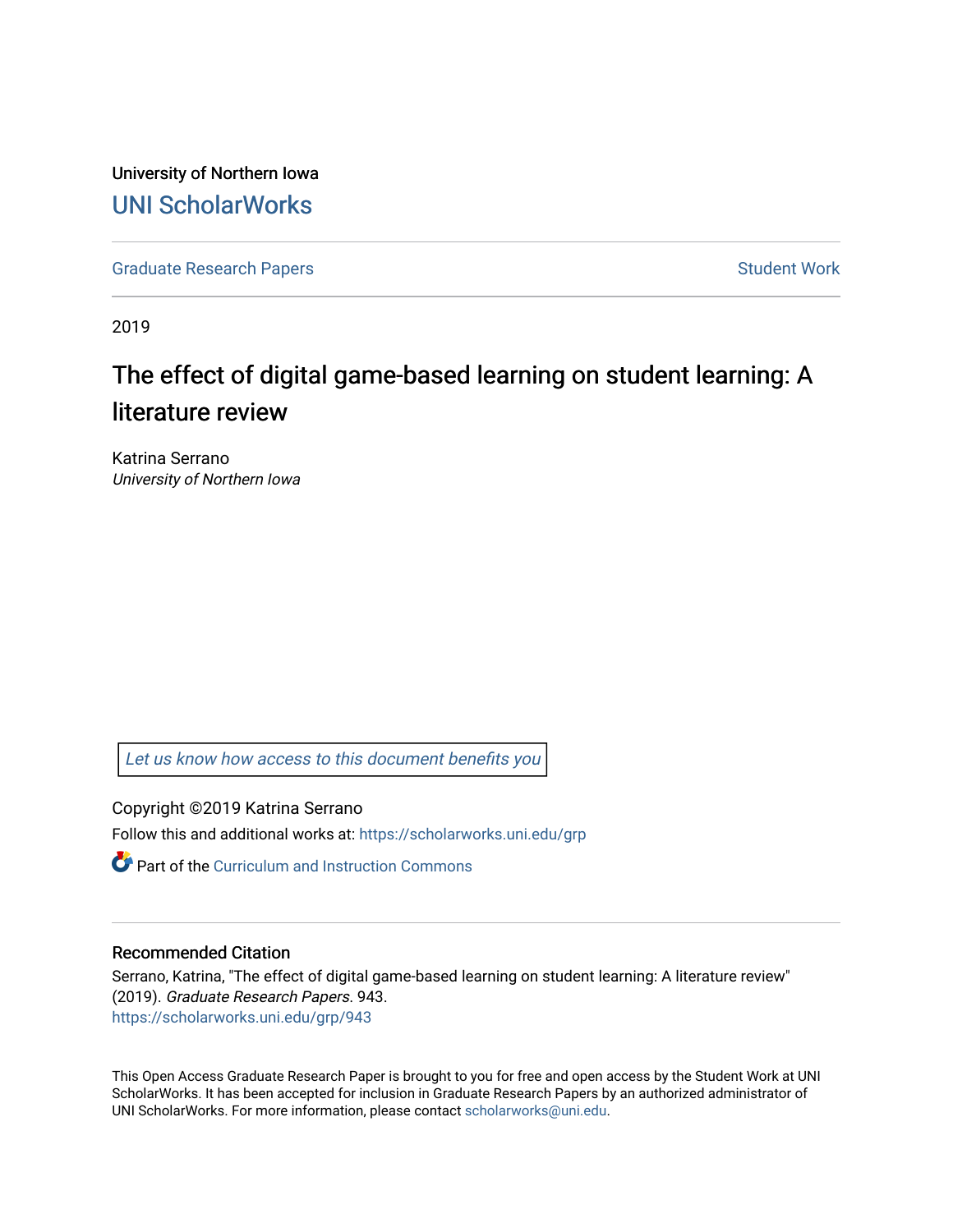# The effect of digital game-based learning on student learning: A literature review

## Abstract

Digital game-based learning can be used by educators to support students in developing skills. This review examined the effect of digital game-based learning on student learning at the K-12 level. Sixteen peer-reviewed research studies, two meta-analysis studies, and two literature reviews published between 2011-2019 were selected for analysis. The reviewed research indicated that when digital game-based learning is used that includes key game design elements (collaboration, choice, feedback) as well as instructional design, there typically is a positive impact on student engagement. Research also indicated that digital game-based learning along with collaboration can have a significant effect on student motivation, however, the addition of instructions and feedback were not found to have a significant effect. Individual studies on digital game-based learning showed a significant positive impact on student achievement, while one of two meta-analysis studies found that there was a small effect size for digital game-based learning on student achievement in mathematics. Further studies should be conducted on digital game-based learning at the K-12 level over an extended period of time with the addition of game design elements and instructional design. More studies where empirical/statistical data is collected, and involving content area experts in research was recommended.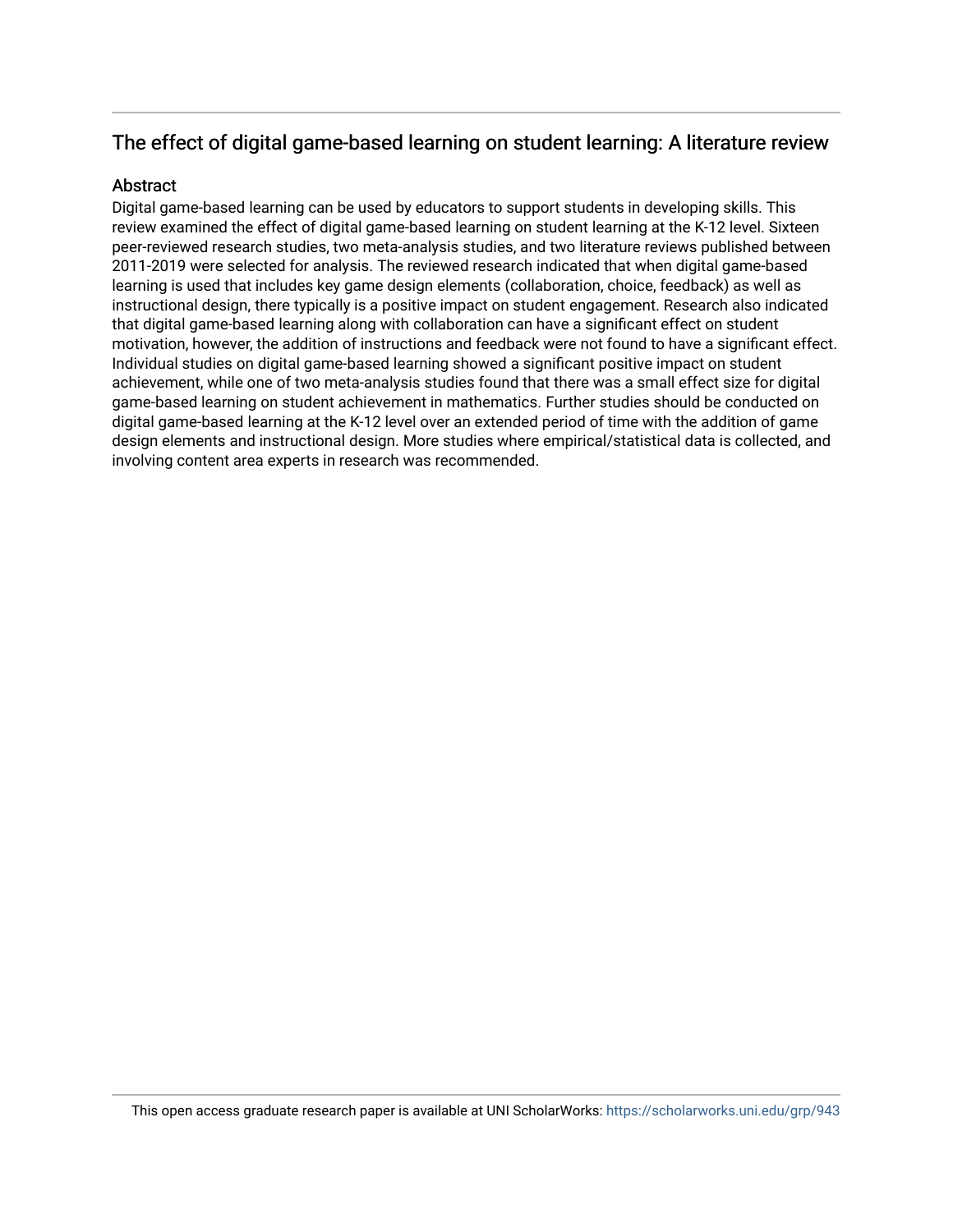# Running head: DIGITAL GAME-BASED LEARNING

The Effect of Digital Game-Based Learning on Student Learning:

A Literature Review

A Graduate Review

Submitted to the

Division of Instructional Technology

Department of Curriculum and Instruction

In Partial Fulfillment

Of the Requirements for the Degree

Master of Arts

UNIVERSITY OF NORTHERN IOWA

by

Katrina Serrano

Date (July, 2019)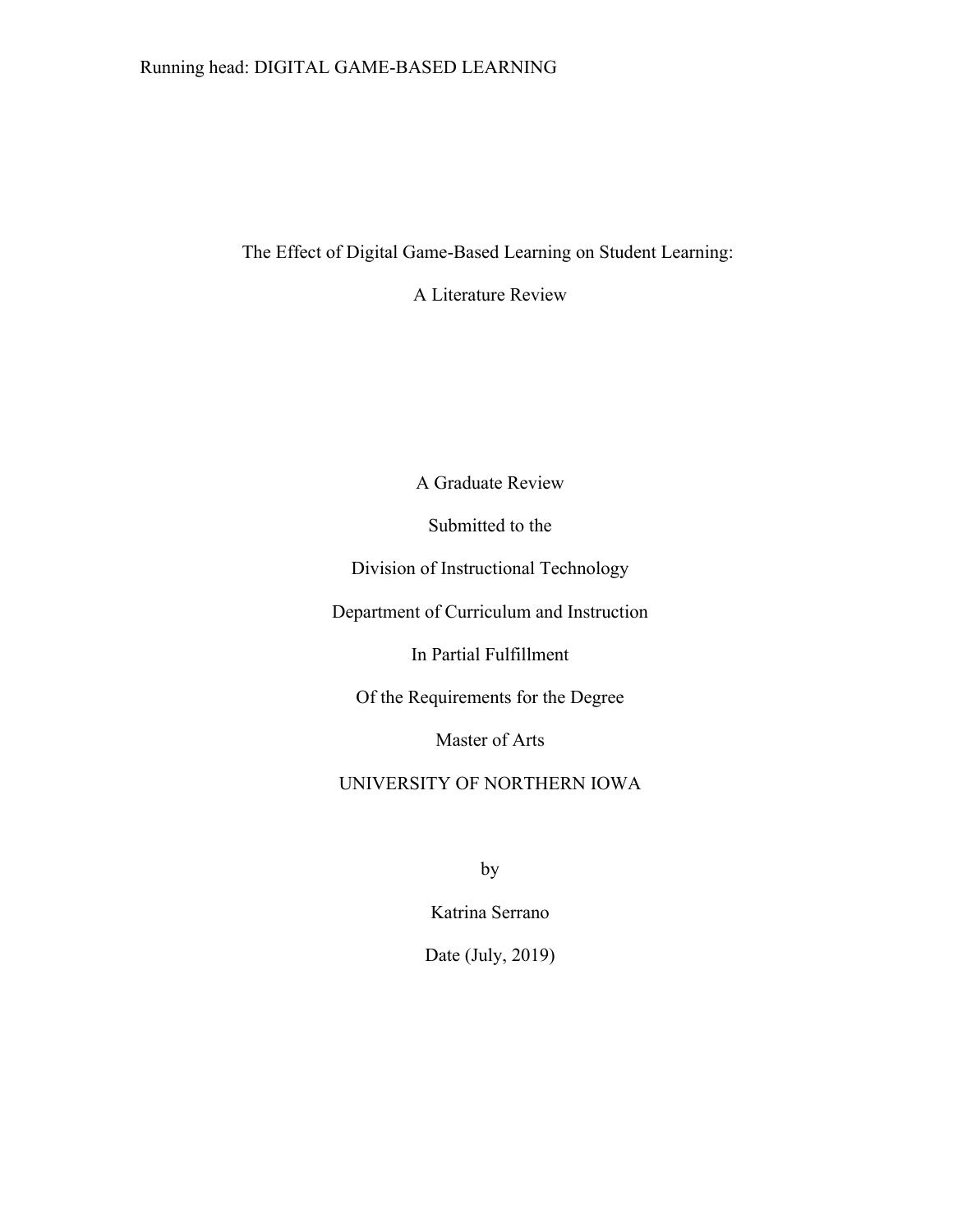This Review by: Katrina Serrano

Titled: Effect of Digital Game-Based Learning on Student Learning

has been approved as meeting the research requirement for the

Degree of Master of Arts.

Dr. Leigh E. Zeitz Date Approved Graduate Faculty Reader Dr. Deborah Tidwell<br>Date Approved Graduate Facu Graduate Faculty Reader \_\_\_\_\_\_\_\_\_\_\_\_\_\_\_ Dr. Robin Dada\_\_\_\_\_\_\_\_\_\_\_\_\_\_\_\_\_\_\_\_\_\_\_ Date Approved Head, Department of Curriculum and Instruction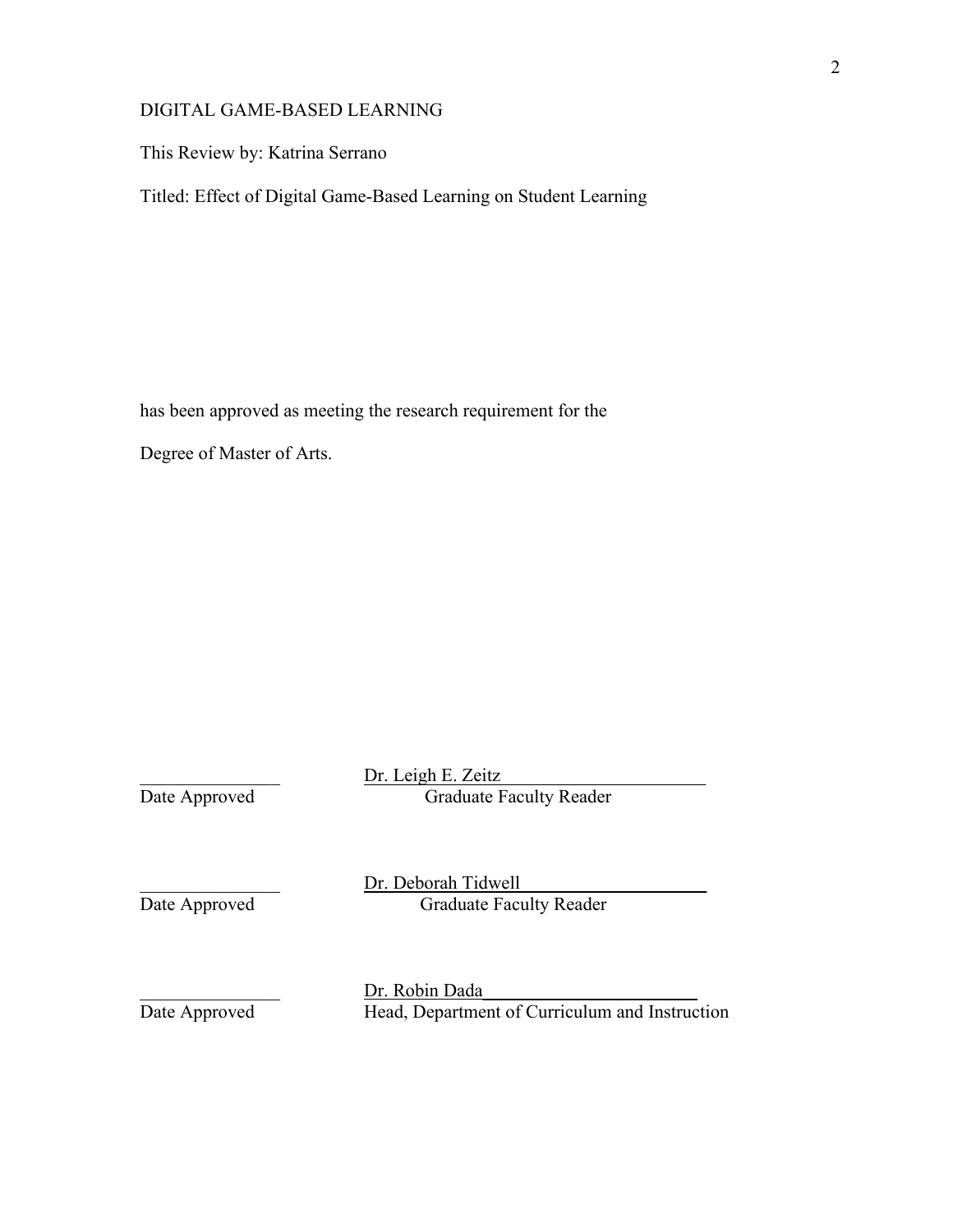# **Table of Contents**

| Table of Contents                                                                                                                                                                                                              | 3             |
|--------------------------------------------------------------------------------------------------------------------------------------------------------------------------------------------------------------------------------|---------------|
| Abstract                                                                                                                                                                                                                       |               |
| Introduction<br>and the control of the control of the control of the control of the control of the control of the control of the                                                                                               |               |
| Terms                                                                                                                                                                                                                          |               |
| Methodology<br><u> 1989 - Johann Stoff, deutscher Stoffen und der Stoffen und der Stoffen und der Stoffen und der Stoffen und de</u>                                                                                           | 8             |
| Analysis and Discussion<br><u> 1989 - Johann Stein, marwolaethau a bhann an t-Amhainn an t-Amhainn an t-Amhainn an t-Amhainn an t-Amhainn a</u>                                                                                | 9             |
| Engagement                                                                                                                                                                                                                     | 9             |
| Engagement during digital game-based learning.                                                                                                                                                                                 | 10            |
| Engagement and game design.                                                                                                                                                                                                    | 12            |
| Motivation<br><u> 1980 - Johann Stoff, Amerikaansk politiker († 1908)</u>                                                                                                                                                      | <sup>16</sup> |
| Motivation during digital game-based learning. 18                                                                                                                                                                              |               |
| Motivation and collaboration.                                                                                                                                                                                                  | 23            |
| <b>Student Achievement</b>                                                                                                                                                                                                     | 29            |
| Student achievement and digital game-based learning.                                                                                                                                                                           | 30            |
| Science achievement.                                                                                                                                                                                                           | 32            |
| Math achievement.                                                                                                                                                                                                              | 33            |
| Vocabulary learning.                                                                                                                                                                                                           | 38            |
| Conclusions and Recommendations expansion of the contract of the contract of the contract of the contract of the contract of the contract of the contract of the contract of the contract of the contract of the contract of t | 40            |
| Conclusions<br><u> 1989 - Johann Barbara, martxa al III-lea (h. 1989).</u>                                                                                                                                                     | 41            |
| Engagement.                                                                                                                                                                                                                    | 41            |
| Motivation.                                                                                                                                                                                                                    | 42            |
| Student Achievement.                                                                                                                                                                                                           | 44            |
| Recommendations                                                                                                                                                                                                                | 45            |
| References                                                                                                                                                                                                                     | 49            |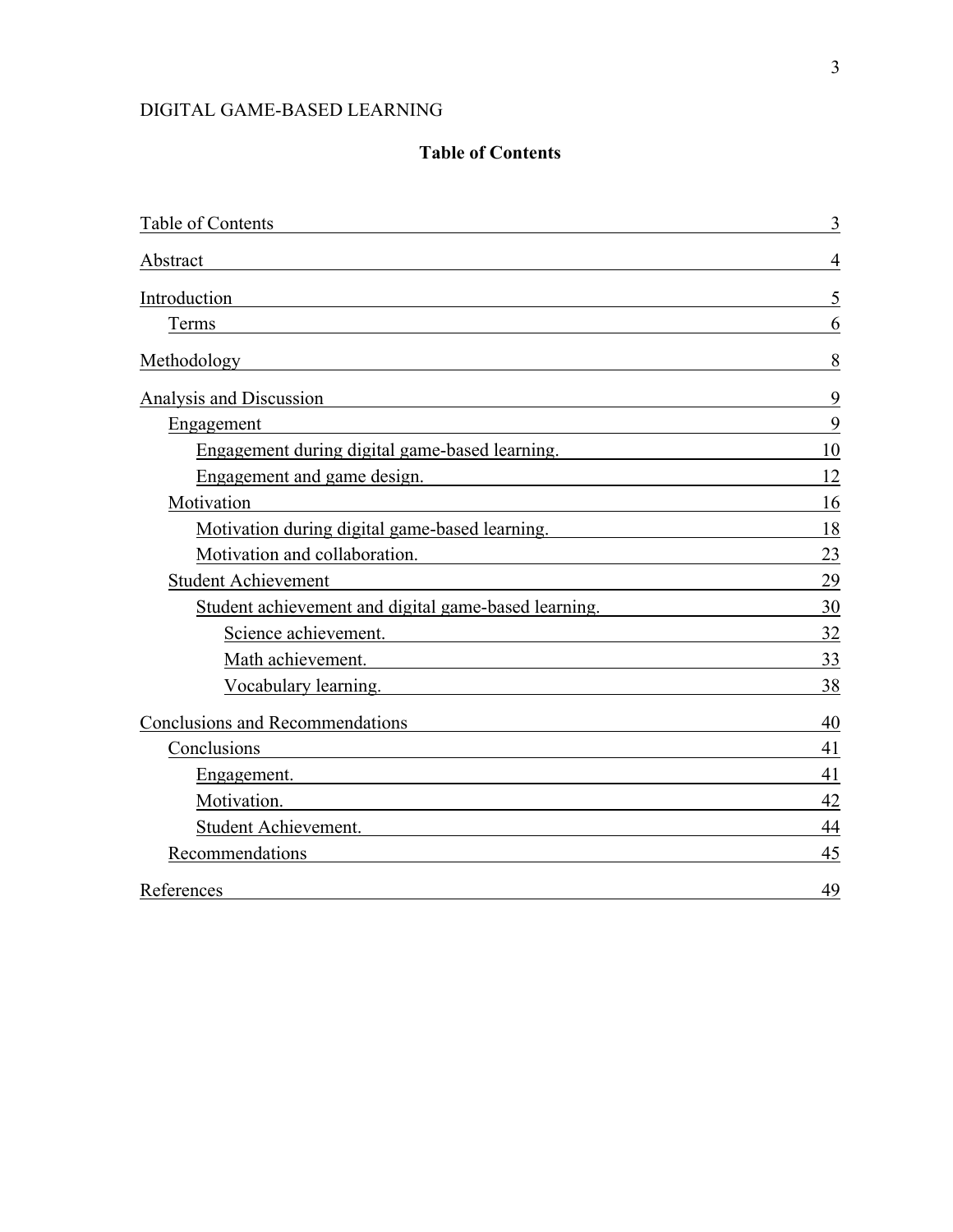#### Abstract

Digital game-based learning can be used by educators to support students in developing skills. This review examined the effect of digital game-based learning on student learning at the K-12 level. Sixteen peer-reviewed research studies, two meta-analysis studies, and two literature reviews published between 2011-2019 were selected for analysis. The reviewed research indicated that when digital game-based learning is used that includes key game design elements (collaboration, choice, feedback) as well as instructional design, there typically is a positive impact on student engagement. Research also indicated that digital game-based learning along with collaboration can have a significant effect on student motivation, however, the addition of instructions and feedback were not found to have a significant effect. Individual studies on digital game-based learning showed a significant positive impact on student achievement, while one of two meta-analysis studies found that there was a small effect size for digital game-based learning on student achievement in mathematics. Further studies should be conducted on digital game-based learning at the K-12 level over an extended period of time with the addition of game design elements and instructional design. More studies where empirical/statistical data is collected, and involving content area experts in research was recommended.

*Keywords*: digital game-based learning, engagement, motivation, learning/student achievement, K-12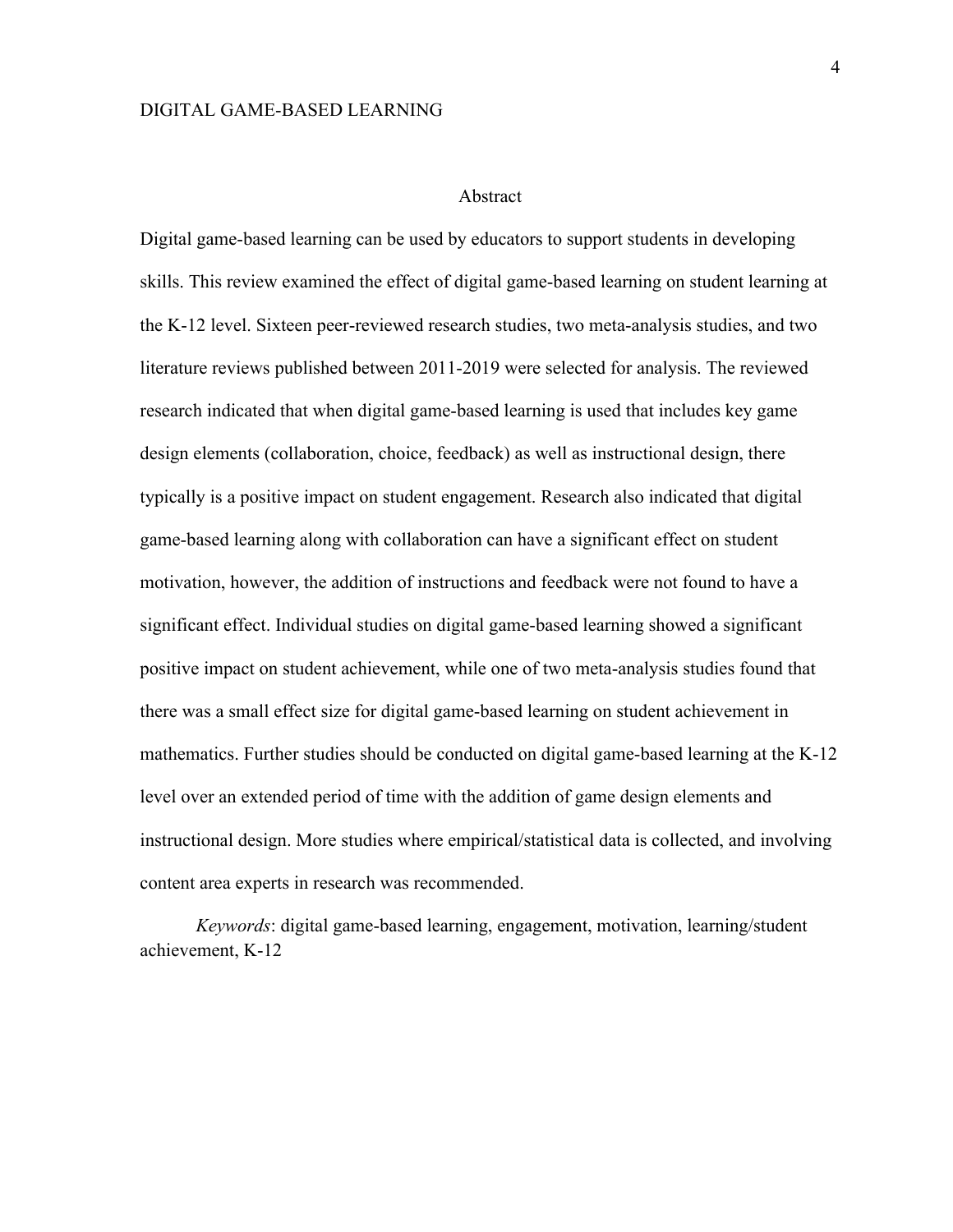The Effect of Digital Game-Based Learning on Student Learning: A Literature Review

#### Introduction

 "While actively involved in a game, our brains experience the joy of struggling with, and coming to understand, new systems, concepts, and perspectives. The same principles apply to digital games" (Jukes, 2017). Game-based learning is not a new concept in education, however, it has gained more popularity in recent years, particularly in classrooms where educators are looking to create an engaging learning environment. Digital game-based learning has actually been around for over three decades with advances in information technology and the Internet leading to an increase in use and popularity (Brom, Sisler, & Slavik, 2010). Digital game-based learning can take learning to the next level and support educators in creating a 21st century classroom. Digital game-based learning involves using computer and video games as tools to address learning goals. Digital game-based learning can also be defined as an "Instructional method that incorporates educational content or learning principles into computer or video games with the goal of engaging learners" (Coffey, 2017, para. 1). In Prensky's (2001) book, titled *Digital Game-Based Learning,* he wrote a chapter about the "Games Generations" (p. 1) learners. According to Prensky (2001), "Computer and video games provide one of the few structures we currently have that is capable of meeting many of the Games Generation's changing learning needs and requirements" (p. 25).

Games, and in particular video games, have continued to gain popularity and have become among the most popular forms of entertainment in our society (Barab, Gresalfi, & Ingram-Goble, 2010). Some educators might see digital game-based learning as a way to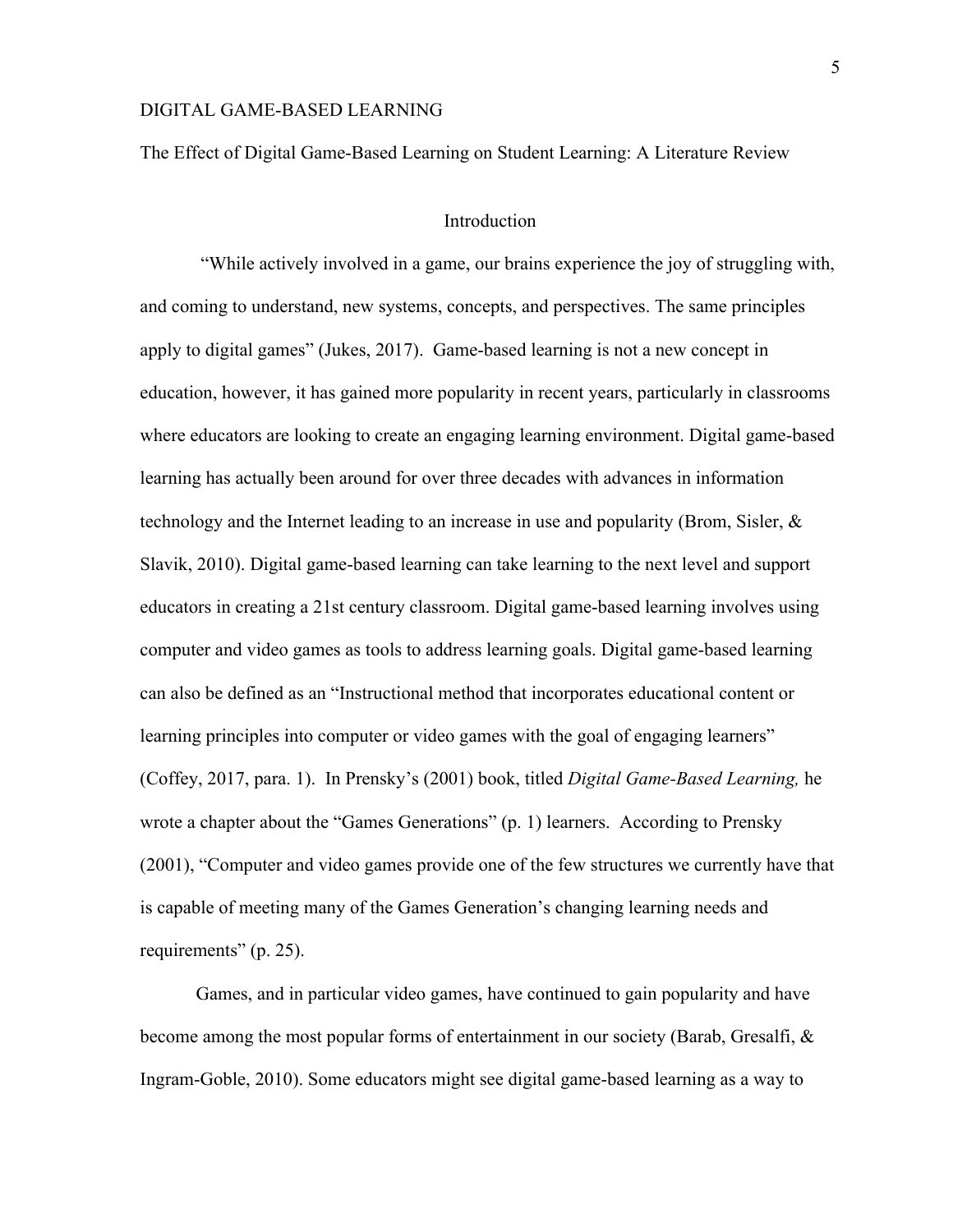hook students, especially those who are gamers, and get them interested in learning. However, there needs to be a more well-developed rationale for using digital game-based learning than just interest and entertainment value. While digital game-based learning is known for being fun, the question is whether it does, in fact, have an impact on learners. Is there research available to support the claim that the digital game-based format has a positive effect on student learning? When integrating technology into the classroom, it is important to do so in a purposeful way and to use research-based strategies and tools. Digital game-based learning is appealing to use in the classroom because it changes the learning environment; however, if there is no effect on students and their learning then there is no purpose and valuable learning time is wasted.

The purpose of this literature review is to analyze available literature and research in order to determine the effects of digital game-based learning on student learning in grades K-12. The results of this review can be applied by educators when determining whether to bring digital game-based learning into their classrooms and the impact that its use will have on their students and their learning. Educators will be able to support their decision to use gamebased learning with the findings of this literature review. This literature review is organized into three themes that were found through research on the effects of digital game-based learning. The themes are engagement, motivation, and student achievement.

### **Terms**

Digital Game-Based Learning - "Instructional method that incorporates educational content or learning principles into computer or video games with the goal of engaging learners" (Coffey, 2017, para. 1)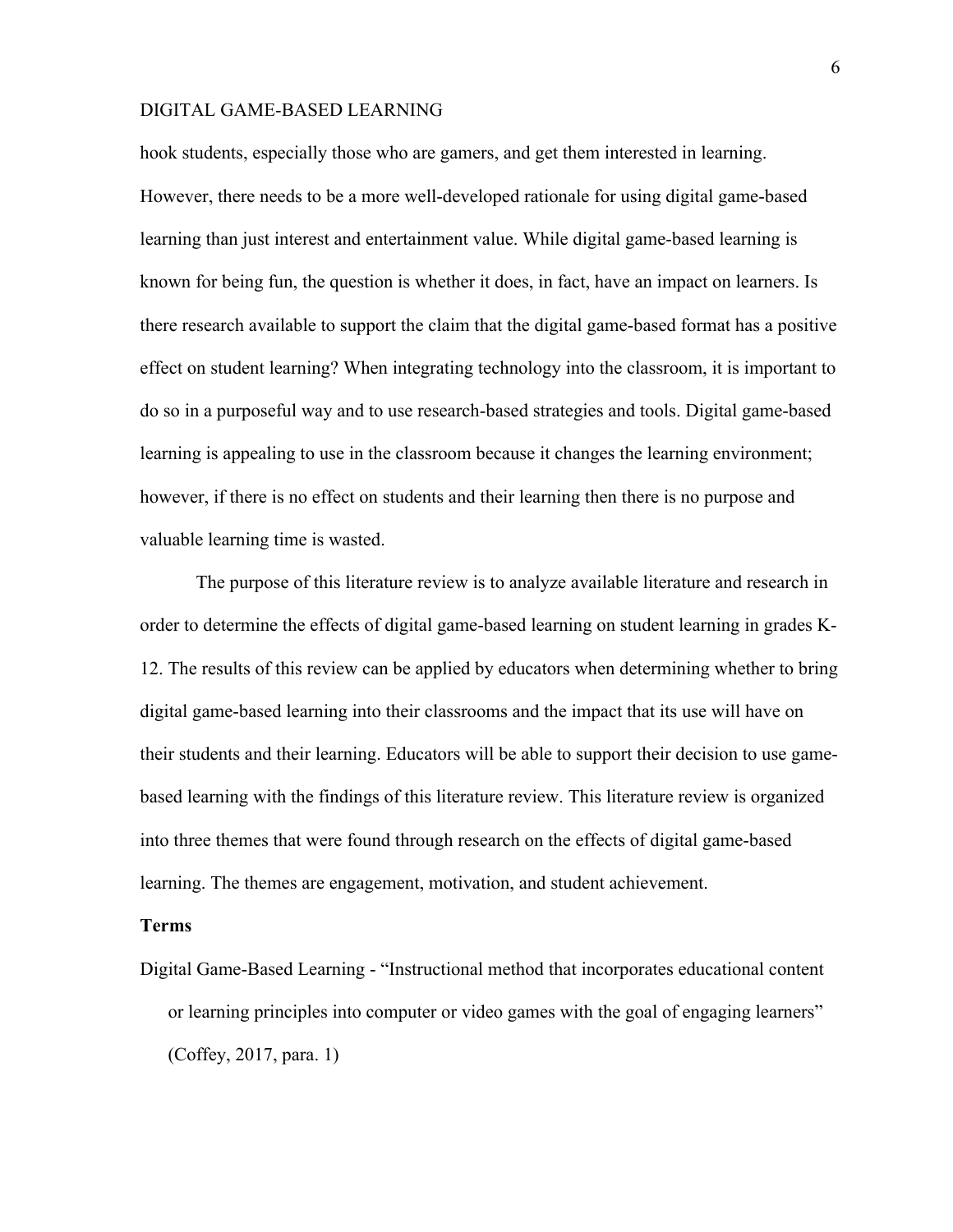- Engagement "The student sees the activity as personally meaningful and worthy of trying to get it right (Schlechty, 2011 as cited in Johnston, Beaudoin, Jones, & Waggert, 2015, p. 91).
- Instructional Framework Instruction is designed using research strategies and resources that can meet the individual needs of students (Marzano, 2007).
- Motivation A student's desire to begin learning or taking part in a process and that continues overtime (Keene, 2018).
- Intrinsic Motivation "The doing of an activity for its inherent satisfactions rather than for some separable consequence" (Ryan & Deci, 2000, p. 56).
- Extrinsic Motivation "A construct that pertains whenever an activity is done in order to attain some separable outcome" (Ryan & Deci, 2000, p. 60).
- Self Determination Theory "The more self-determined, or internalized, extrinsic motivation is, the better the observed behaviors or outcomes; for instance, deeper learning" (Unlü  $\&$ Dettweiler, 2015, p.688).
- ARCS Motivation Model ARCS was originally developed by John Keller in 1979 to provide a more effective way to understand what influences motivation to learn and ways to identify and solve learning motivation problems (Keller, 1987).
- Collaborative Digital Game-Based Learning When students work with partners or in small groups and are provided with the opportunity to communicate with others and work together to achieve a common goal during game play (Chen, Wang, & Lin, 2015).
- Student Achievement Generally refers to a student's performance in academic areas such as reading, language arts, math, science and history as measured by achievement tests" (Cunningham, 2015, p. 1)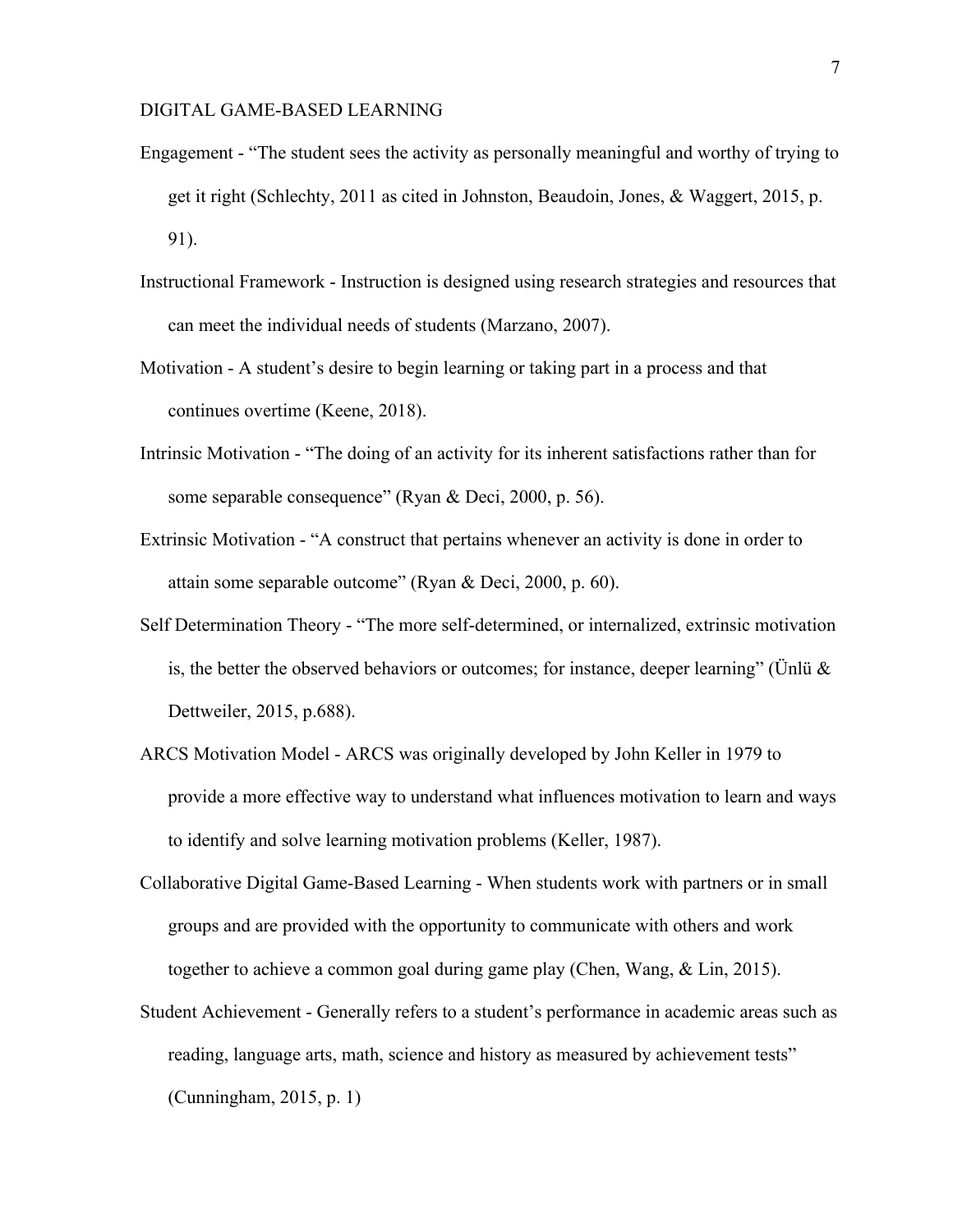#### **Methodology**

Sources on digital game-based learning were located and identified by using Google Scholar and the University of Northern Iowa Rod Library One Search. One Search allows multiple databases to be searched at the same time in order to get a larger number of results and a variety of articles from academic journals than searching one database at a time yields. The databases that were used through One Search were Gale Academic One File, Academic Search Elite (EBSCO), ACM Digital Library, Educational Full Text, Science Direct, Springer Link, Wiley Online Library, JSTOR, and ERIC. In both Google Scholar and One Search, the keywords *digital game-based learning* and *game-based learning* were initially used to search for sources. Then in order to narrow the results more after locating some articles, the Boolean operator "And" was used to search for *secondary, middle school, and high school* along with the previous terms in order to locate more specific articles. An example of how the Boolean term "And" was used is *digital game-based learning AND middle school.* Originally the effects of digital game-based learning at the secondary level was the focus of this review, however, it was difficult to locate enough articles on just secondary level use of digital game-based learning, so the decision was made to expand the focus to K-12.

As sources were located articles with a publication date in the past five years were given first priority. Later the focus was expanded to articles written in the 2000s. Making the scope of this review K-12 also helped in the process of locating articles that were varied, but still relevant. The abstract of each article was read and articles that analyzed the effects of digital game-based learning on students were selected for further review. A table was used to keep track of the sources that were read and to record information which would assist in the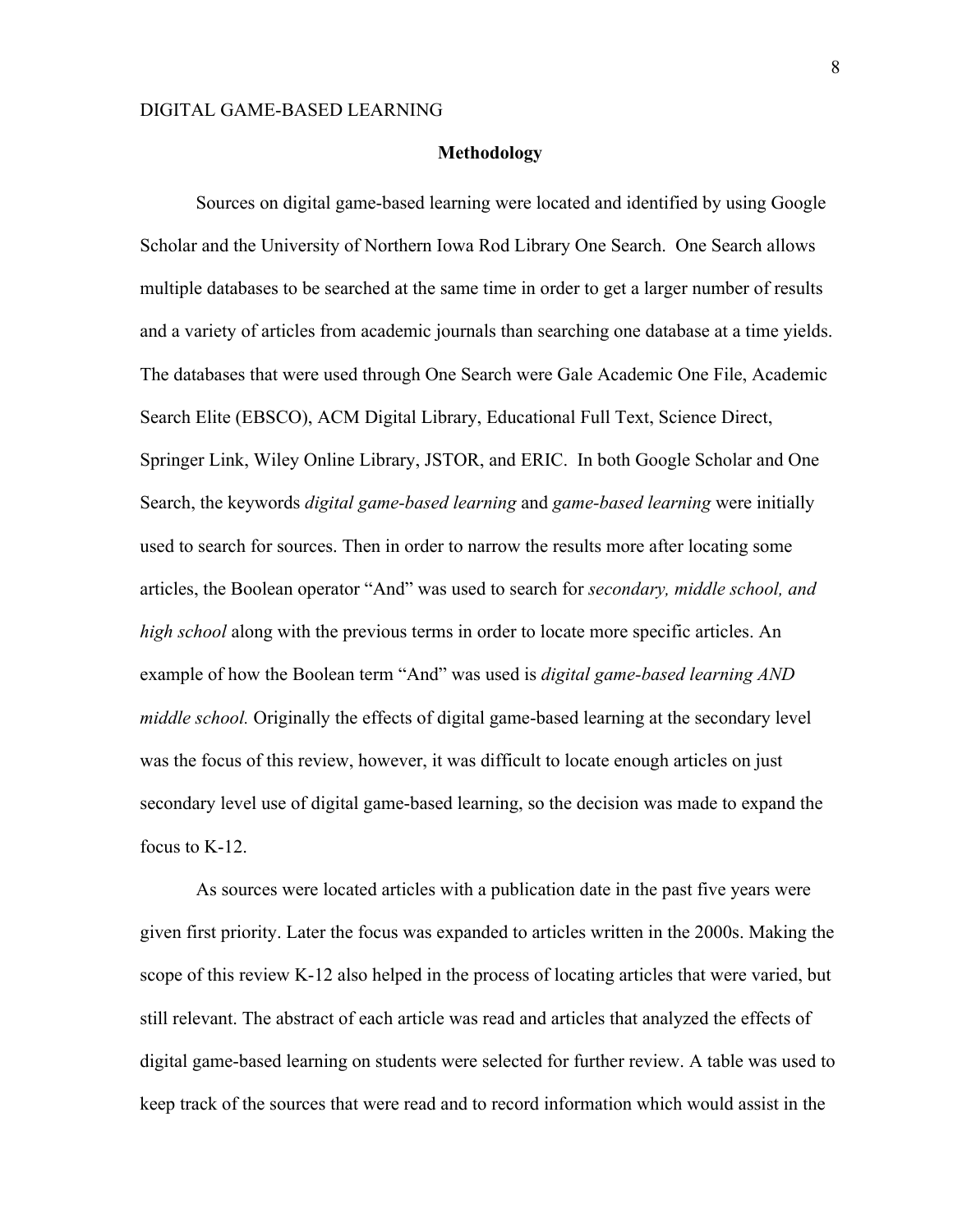process of finding common themes. The table had six columns with the title identifier (author, date of publication, and the title of the article), level of education, type of measure, number of participants (if applicable), type of assignment, and outcome. Finally, when determining the articles that would be used in this literature review, the following criteria were used: relevant to the topic, written/published from 2011-2019, peer-reviewed, K-12 level (however, could be at the university level if the conclusions of the study could be applied at the K-12 level), and could be either a qualitative or quantitative study.

#### **Analysis and Discussion**

Twenty research articles were identified and included in this review. The articles that were reviewed include sixteen peer-reviewed research studies, two meta-analysis studies, and two literature reviews published from 2011-2019. Each study or article was evaluated by focusing on the participants (for research studies) or grade level, experimental design, the method used to measure the effect of digital game-based learning, and the results of the study. The themes of engagement, motivation, and student achievement were found after analyzing research on the effect of digital game-based learning on student learning.

#### **Engagement**

Before reviewing the literature on digital game-based learning and the impact on student engagement, it is important to understand what is meant by engagement. Engagement takes place when students are actively involved in their learning. Sometimes educators might think that students are engaged because they are well behaved, however, engagement is much more than if a student is participating (raising their hand and answering questions) and behaving in class (Johnston, Beaudoin, Jones, & Waggett, 2015). Student engagement is also more than a student looking or being busy when completing assignments or activities. True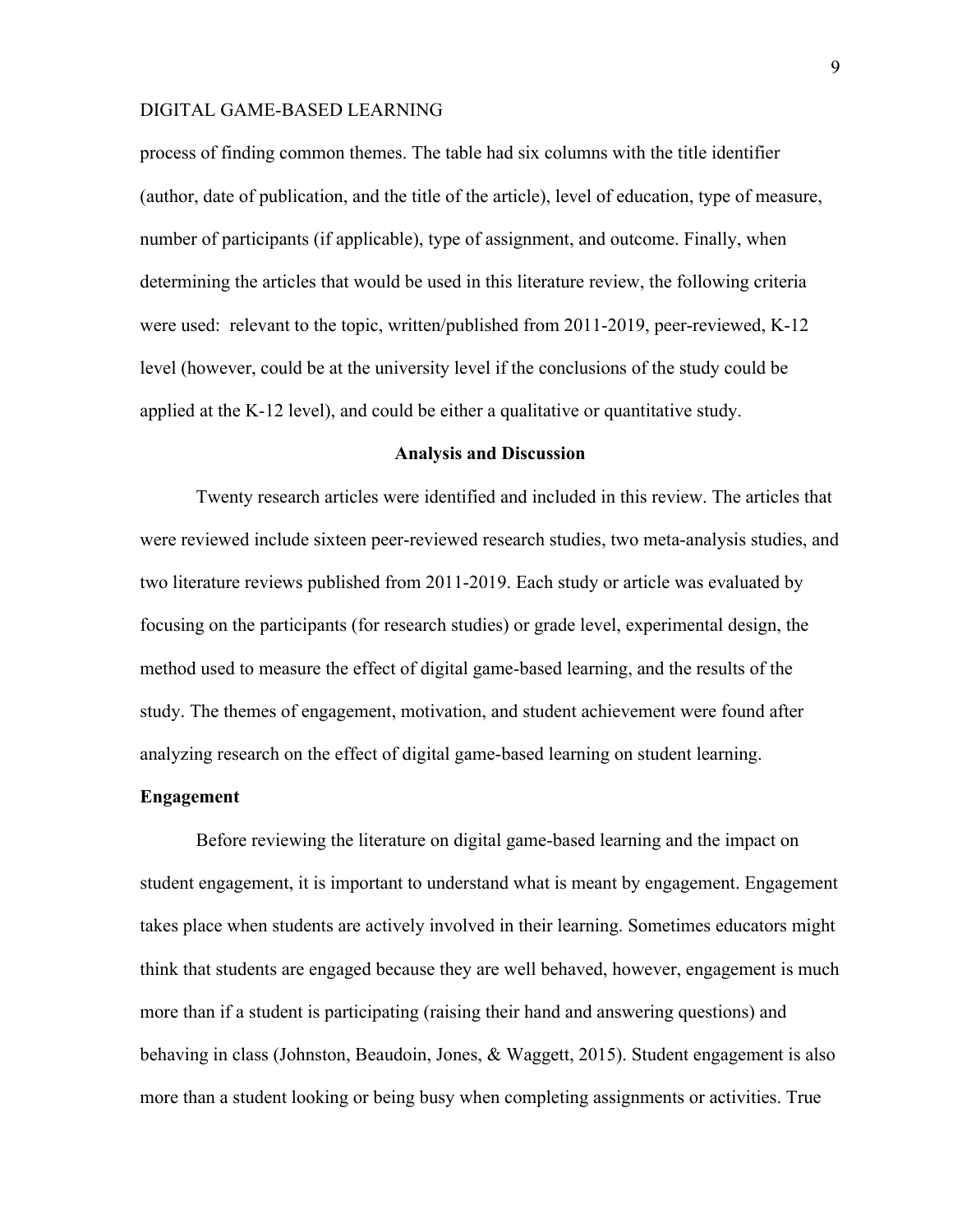student engagement is defined as, "The student sees the activity as personally meaningful and worthy of trying to get it right" (Schlechty, 2011 as cited in Johnston et al., 2015, p. 91).

**Engagement during digital game-based learning***.* In two studies, observations and interviews were used to measure student engagement. Khan, Ahmad and Malik (2017) and Hanghoj, Lieberoth, and Misfeldt (2018) found that there was an increase in student engagement when students were involved in digital game-based learning. Ronimus, Kujala, Tolvanen, and Lyytinen (2014), used survey responses from both student participants and parents to measure student engagement and found that initial engagement with the digital game-based learning was high, however, later in the study engagement decreased. Eseryel, Law, Ifenthaler, Ge, and Miller (2014), used an inventory/questionnaire in their experimental study to measure engagement and found that engagement can decrease when there is a lack of an instructional framework and support for students as they participate in digital gamebased learning. Byun and Loh (2018), measured engagement using a questionnaire and found that the use of sound in games can have a positive impact on student engagement.

Khan et al. (2017), in their study, worked to identify the impact digital game-based learning has in secondary science classrooms. Participants in the study were 72 (ages 12-15) 8th grade students from a low-cost private school in Pakistan. Participants were randomly assigned to one of four class sections. Two sections were control groups and received conventional science instruction, which involved a teacher-centered teaching approach and rote learning. Two sections were experimental groups that received the same science content as the controls sections in a digital game-based learning instructional environment that was more student-centered and focused on application of skills and concepts. Four engagement factors were analyzed to determine the effect of digital game-based learning on student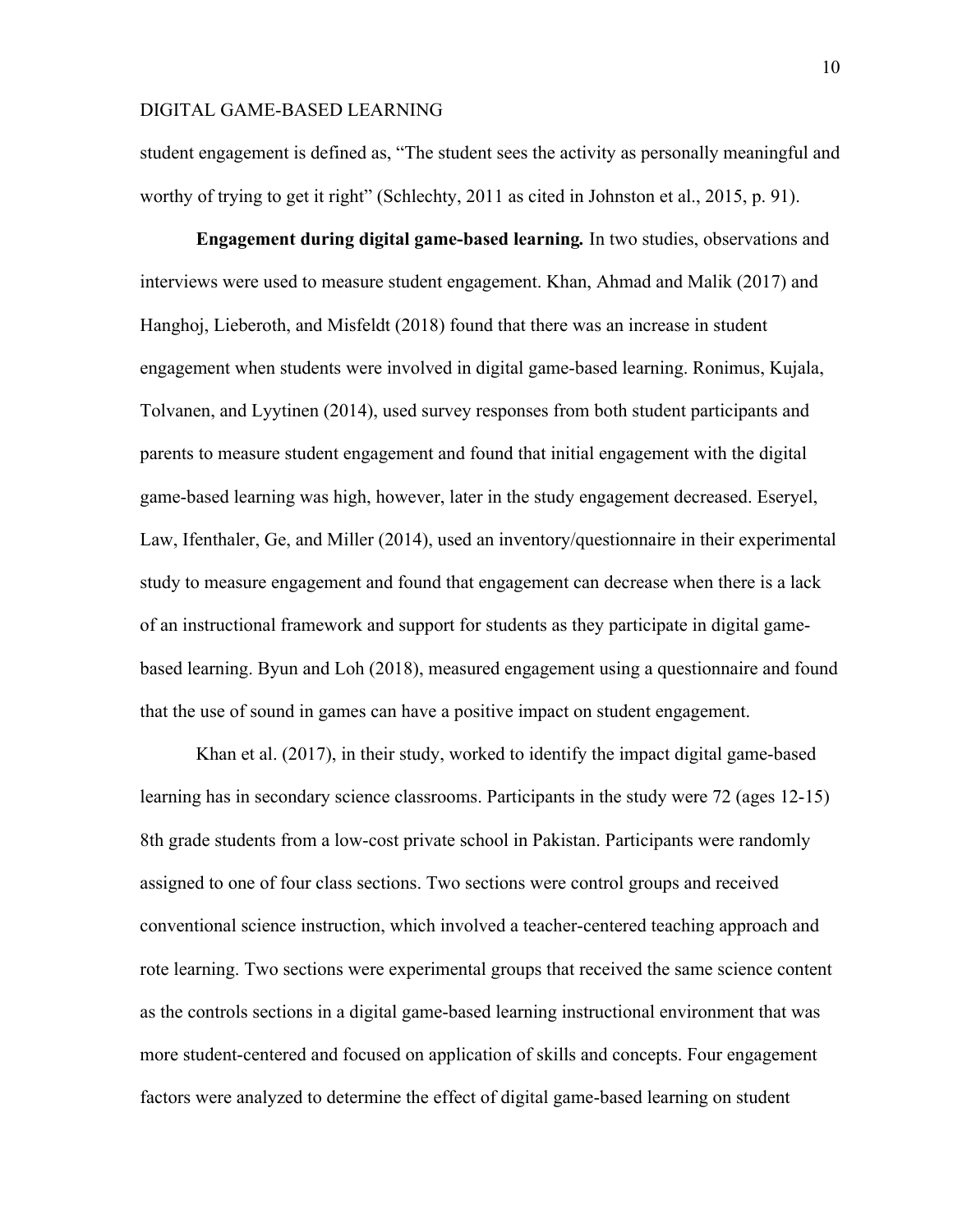engagement. Researchers looked at positive body language, consistent focus, student confidence, and fun and excitement. The researchers found through observations, interviews, and assessments that digital-game based learning can have a positive impact on student engagement. In interviews, students reported that the digital game-based learning experiences kept them behaviorally, as well as emotionally engaged. When the researchers asked students to compare their experiences with digital game-based learning to the previous mode of instruction in their science classes, they described a clear difference in their engagement level. "They were more involved in this learning experience and they had more fun while learning, in contrast to their previous teacher-centered learning approach" (Khan et al., 2017, p. 2790).

Giannakas, Kambourakis, Papasalouros, and Gritzalis (2017), conducted a thirteenyear literature review (2004-2017) on game-based learning and the shift to mobile (digital) game-based learning due to the increase in electronic device usage. They focused on six dimensions as they reviewed literature which included spatio-temporal (time and location), collaboration/social, session (e.g. quick games, mini games, learning in the real world with online support and guidance), personalization, data security and privacy, and pedagogy. One finding from their analysis of literature demonstrated that the ability to personalize the learning environment when engaged in many mobile game-based learning experiences can increase student engagement. "Many students prefer to learn in their own pace, do things without continuous supervision, and act in a way they prefer under specific circumstances" (Giannakas et al., 2017, p. 36). A particular element of personalization that they found to appeal to learners is the ability to take part in collaborative problem solving, which is when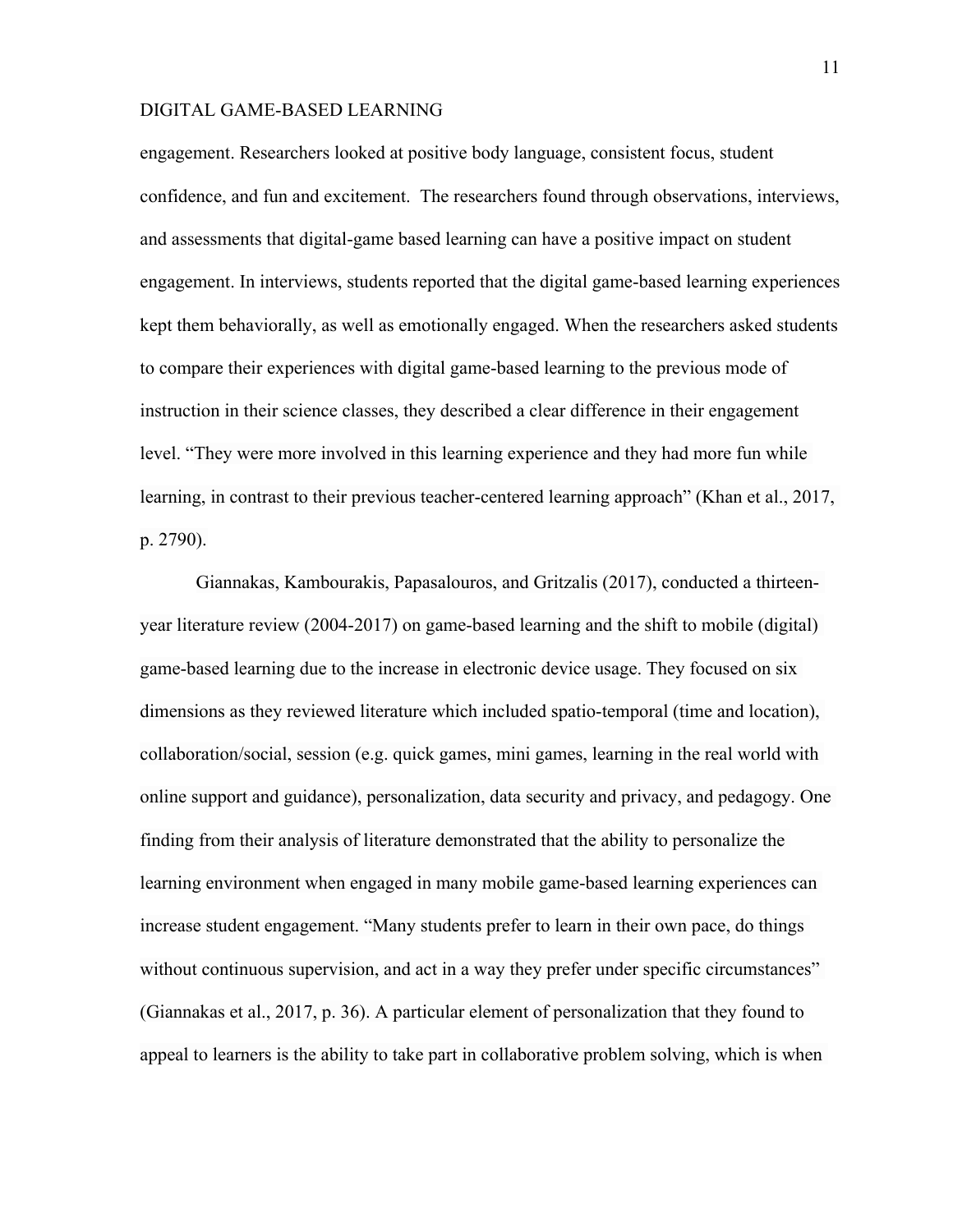students work with either partners or a team to solve a problem and complete game objectives.

Eseryel et al. (2014), conducted an experimental study at a rural high school in the midwest with ninth grade students (88 students total. 50 females and 38 males.). The participants played a multiplayer online game that involved them taking on a researcher role in a survivor story. They explored an uninhabited and unexplored island on a distant Earthlike planet. The game's objective was to successfully colonize the planet and be the winning team. In order to measure engagement the researchers had participants respond to an inventory, with a subscale for engagement. Eseryel et al. (2014) found that the participants' engagement was negatively related to their interest and competence during the game. They found that participants' engagement was positively related to their change in self-efficacy while playing the game. Additionally the researchers found that social interaction during game play can have a significant effect on student engagement.

**Engagement and game design.** The game design of digital game-based learning plays an important role in student engagement. In a study conducted by Ronimus et al. (2014), two game features, challenges and rewards, were investigated to determine the effect on first and second grade students' engagement levels during digital game-based learning. The researchers were specifically interested in whether the game features would result in sustained interest overtime, so the study was conducted for 8 weeks. One hundred thirtyeight students played a digital game-based learning game called Graphogame (Lyytinen et al., 2009) a web-based learning game, which involves students in making letter-sound connections. Students played Graphogame at home for eight weeks after previously playing the game at school. Researchers chose to have students play at home to measure the impact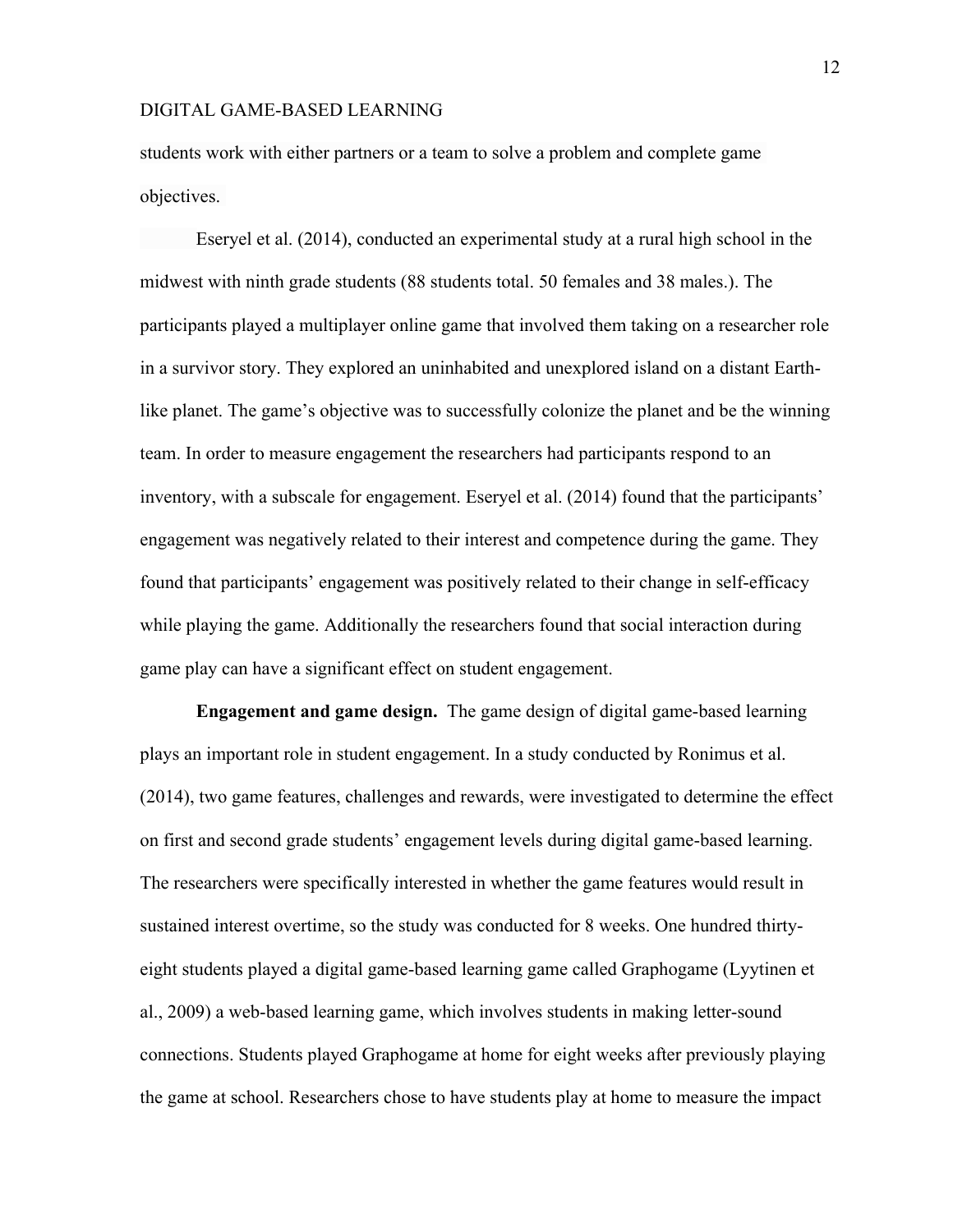of more time to engage with the game on student engagement. Engagement was measured using an in game survey that was completed by participants at the end of each game session. Researchers specifically focused on enjoyment, playing time, and interest in reading when determining whether students were engaged. Participants initial enjoyment when playing the game was high and then decreased by the end of the study. The total playing time for all participants was 179.60 minutes. When the researchers analyzed the impact that rewards and challenge had on playing time they found that there was no effect on total playing time. Reward games were found to result in an increase in the duration of a game session initially, however, overtime plays sessions became shorter. The findings were that while the children were interested in the game initially, as time progressed their engagement decreased.

As the researchers in the study began to look at the game's elements and for key game design principles that can increase student engagement they found that several were missing, such as, collaboration, choice, and feedback. The lack of these key elements was proposed as a possible reason for the decline in student engagement overtime during the study. This study concluded that student engagement can be impacted significantly by game design. "When developing digital learning games for young children with poor academic skills, it is important that the game fulfills the design principles that support long-term engagement and interest in the subject matter" (Ronimus et al., 2014, p. 245). Feedback is a key element in a game because if students do not receive feedback on their progress it can lead to a decrease or loss of interest.

Giannakas et al. (2017), found that a lack of instructional frameworks for educators to use along with mobile game-based learning, can result in not enough support for learners, particularly those who struggle academically. As a result, when students struggle or face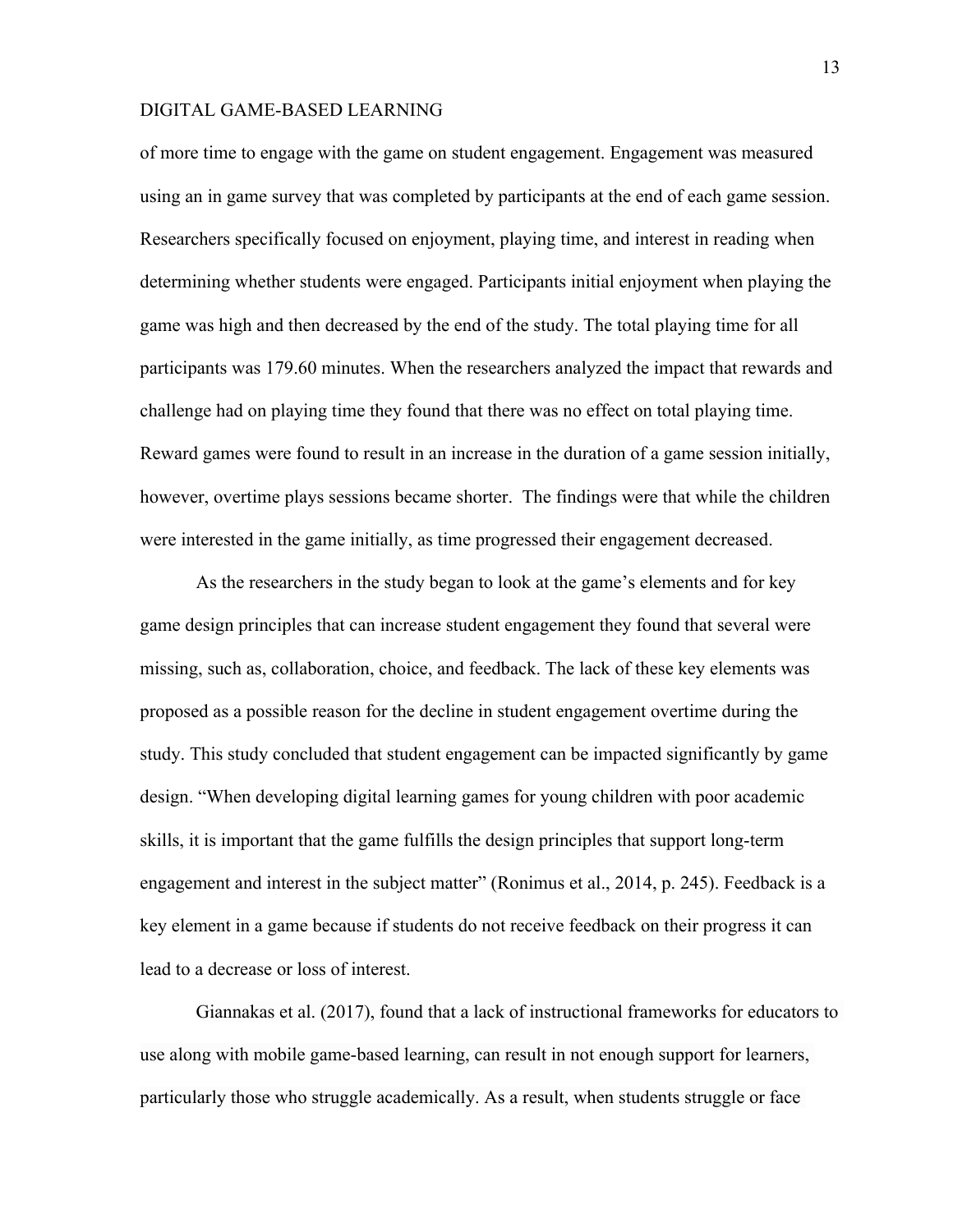challenges and there is not an instructional framework in place to support them; engagement can decrease. Including an instructional framework in teaching means instruction is designed using research strategies and resources that can meet the individual needs of students (Marzano, 2007). Using an instruction framework with digital game-based learning also allows for a connection to be made between the game students are playing and academic content.

Khan et al. (2017) found through their study that using the Applied Model, Game-Based Learning Instructional Design (GBL ID), when designing lessons that incorporate the use of digital-game based learning can enhance engagement. The six phases of GBL ID include:

- 1. Considering the needs and characteristics of learners.
- 2. Considering the objectives and goals of the lesson or instruction.
- 3. Considering what will be acceptable evidence of creating instruction to support students in making progress towards meeting learning goals.
- 4. Designing and conducting and evaluation of the game, selecting games that meet the needs of learners, planning and developing tech support, and introducing the game in the real-life setting where students will be when they play the game.
- 5. Selecting strategies and resources for students.
- 6. Planning and developing instruction, learning experiences, and reflection for game sessions. (Khan et al., 2017, p. 2773)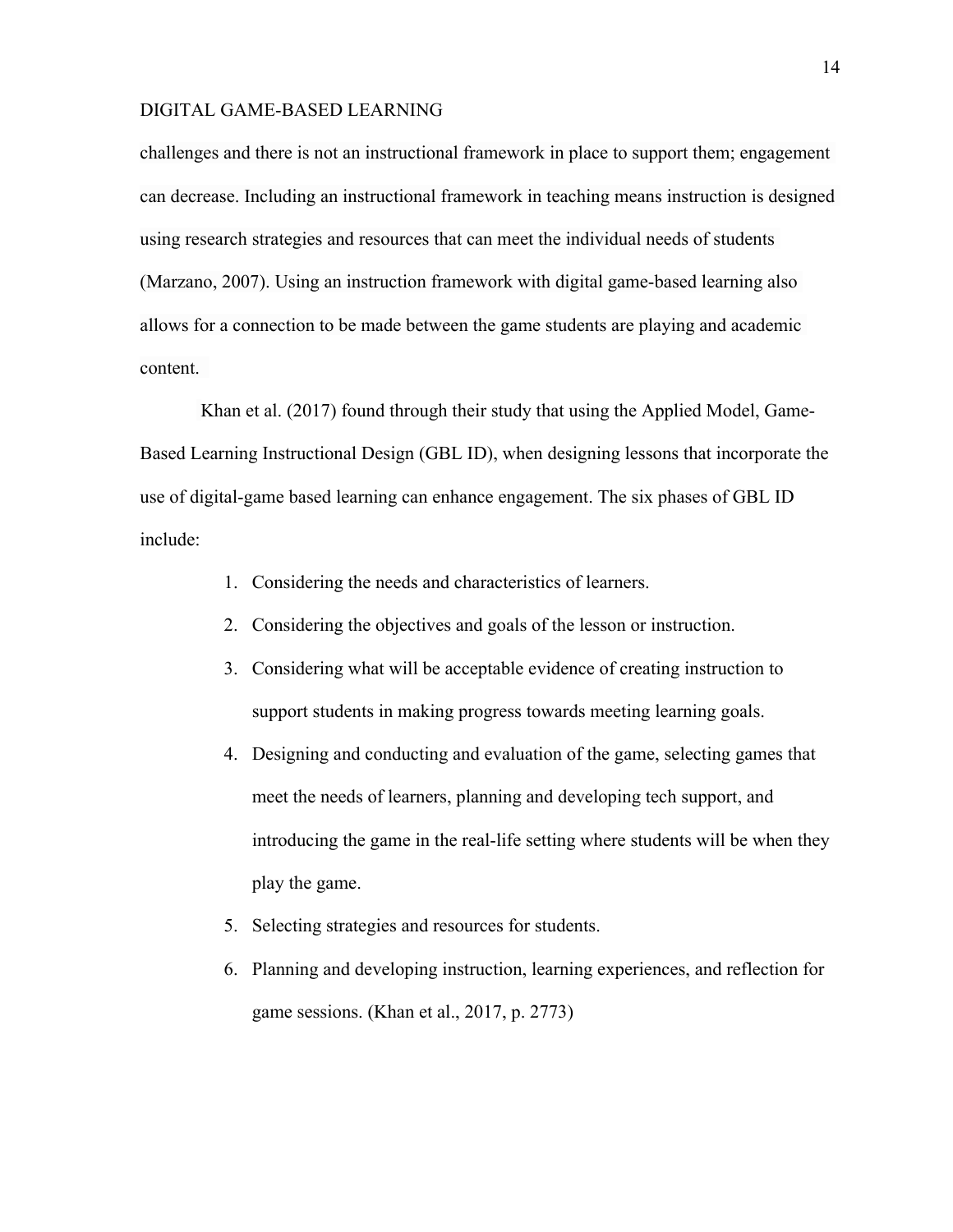Including GBL ID when designing lessons that include digital game-based learning is one way that an instructional framework can be used to support students and make a connection to content areas.

Hanghoj et al. (2018) conducted a study to investigate the effect cooperative video games have on engagement and social inclusion with at-risk students. Thirty-two students who had social difficulties were chosen as the participants in the study. Using cooperative games resulted in an increase in social inclusion and participation for at-risk students. The findings were attributed by the researchers to digital game-based learning enabling students to engage with the curriculum and participate socially in a new way, not due to the fun element of gaming in the classroom. De Freitas (2018), in a literature review written to analyze research and determine whether games are effective learning tools, found that the reviewed research studies substantiated the premise that using educational games in addition to quality game design and elements can positively impact student engagement. Collaboration is a game design element that, when used with digital game-based learning, can support the social aspect of learning and allow students to learn along with and from one another. Eseryel et al. (2014), also found in their study that social interactivity during gameplay (collaboration and competition with others) contributes significantly to student engagement.

In a study conducted by Byun and Loh (2015), game sound and the effect on learner engagement during digital game-based learning was examined. The researchers used a randomized control-group posttest-only design, which meant that the control and experimental group were equal or the same when the researchers were assigned participants. 74 students from a Midwestern university participated in the study (52 males and 22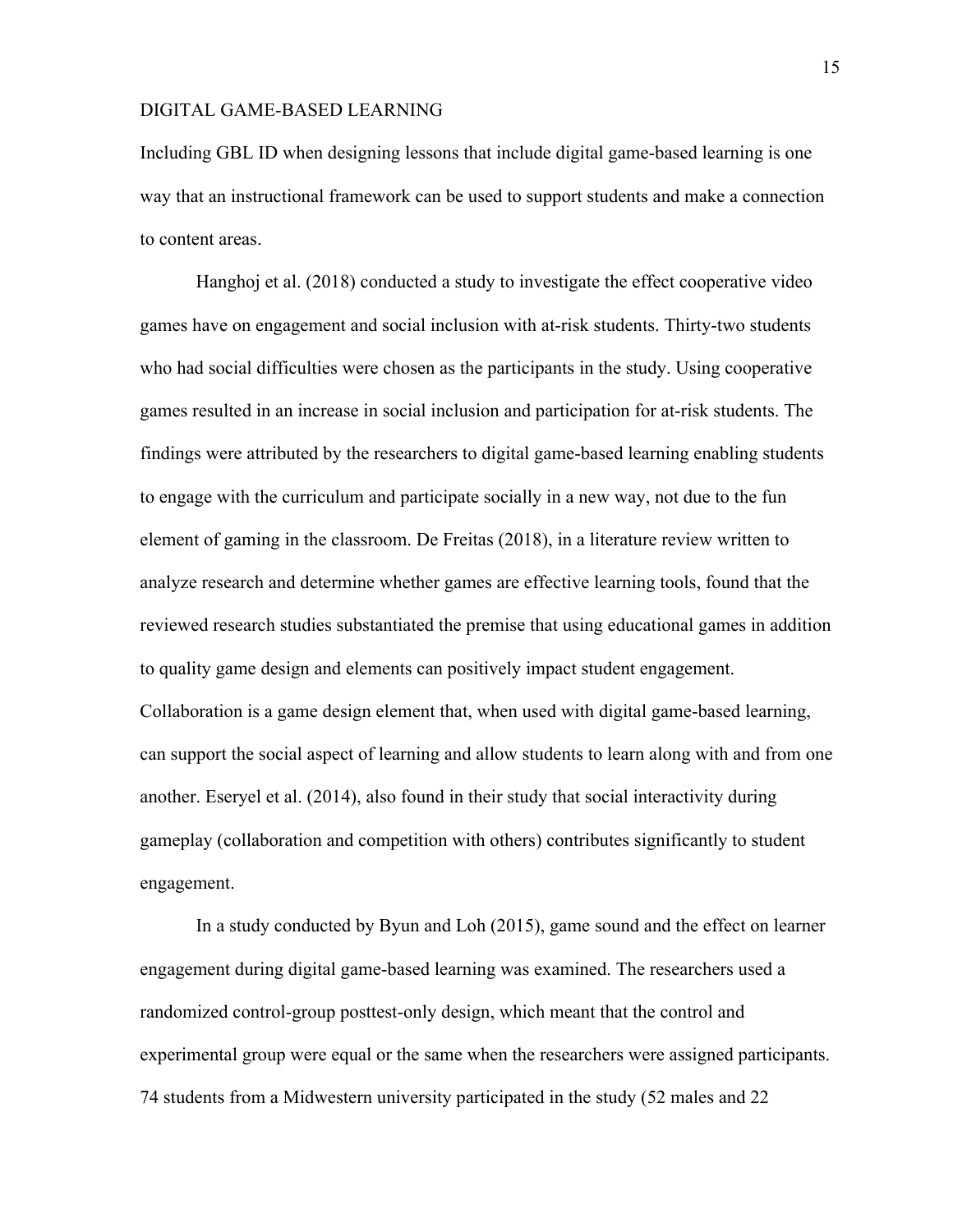females). The participants were broken up into the voiceover group (experimental) and the non-voiceover group (control). A voiceover is narration used during a game Players hear a voice as they see images on the screen. Engagement was measured using a modified version of the Game Engagement Questionnaire that was originally developed by Brockmeyer et. al (2009). The findings were that game sound (voiceovers) can have a positive impact on student engagement. The researchers recommended a deeper study of sound in digital games and over a longer period of time due to the short amount of gameplay time (less than 15 minutes two times a week) that occurred during the study.

Based on the referenced studies, digital game-based learning can have an effect on students. There is research that shows that digital game-based learning can result in an increase in student engagement due to students collaborating with one another and being involved in social learning. There is also research that has shown that without the addition of instructional frameworks or instructional design (Giannakas et al., 2017; Khan et al., 2017) as well as the presence of critical game design elements (De Freitas, 2018), engagement in a digital game for learning can decrease as time progresses. Several of the researchers pointed out the need for more research over an extended period of time rather than just a few weeks. In the study conducted by Ronimus et al. (2014) they recommended game design elements being added in addition to instructional support for students in future studies to determine whether the increase in engagement that initially occurs when digital game-based learning is used can last over an extended period of time.

#### **Motivation**

Motivation differs from engagement. While engagement refers to a student's active involvement during learning, motivation is the student's desire to begin learning or taking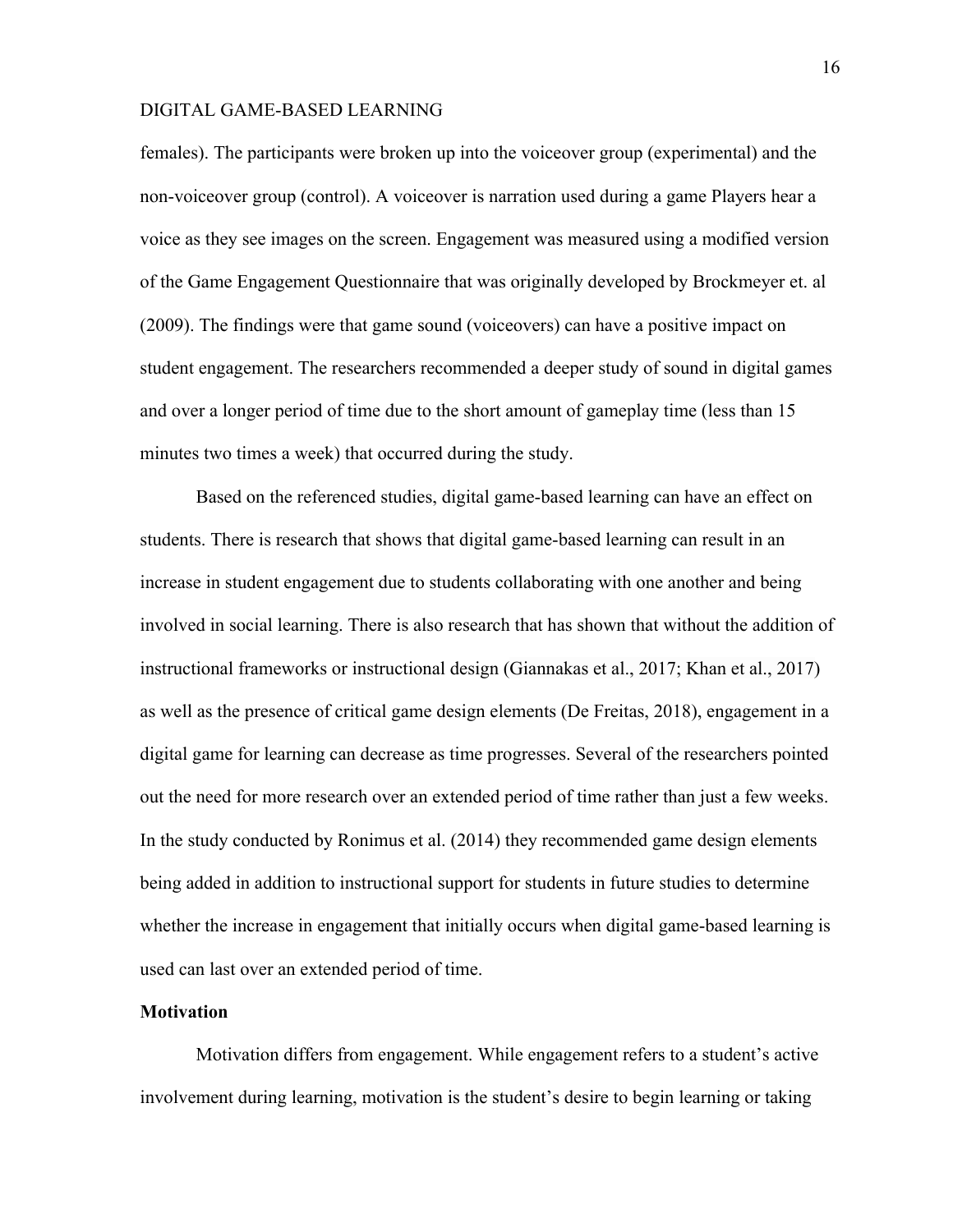part in a process and that continues overtime (Keene, 2018). "A person who feels no impetus or inspiration to act is thus characterized as unmotivated, whereas someone who is energized or activated toward an end is considered motivated" (Ryan & Deci, 2000, p. 54). There are two motivation types based on the reasons or goals that cause a student to take action. These two different types are intrinsic motivation and extrinsic motivation. "Intrinsic motivation is defined as the doing of an activity for its inherent satisfactions rather than for some separable consequence" (Ryan & Deci, 2000, p. 56). Intrinsic motivation occurs when there is a connection between the individual and the activity. Activities that individuals are motivated to take part in can be referred to as intrinsically motivated activities (Ryan & Deci, 2000).

"Extrinsic motivation is a construct that pertains whenever an activity is done in order to attain some separable outcome" (Ryan & Deci, 2000, p. 60). Extrinsic motivation sometimes occurs through rewards being used, for example, students receiving prizes for completing levels on a game. A concern that is often mentioned in regards to extrinsic motivation is that the effects will not last once rewards are removed. Some proponents for extrinsic motivation point out that extrinsic motivation can become internalized and lead to intrinsic motivation or higher engagement.

According to the self-determination theory of motivation, extrinsic motivation and intrinsic motivation are both key towards influencing and driving behavior through selfdetermination (Ackerman, 2019). "Self-determination theory maintains that the more selfdetermined, or internalized, extrinsic motivation is, the better the observed behaviors or outcomes; for instance, deeper learning" (Ünlü & Dettweiler, 2015, p.688). Selfdetermination is important because it deals with people feeling that they have control over their lives. According to Ünlü and Detweiler (2015), the more extrinsic motivation is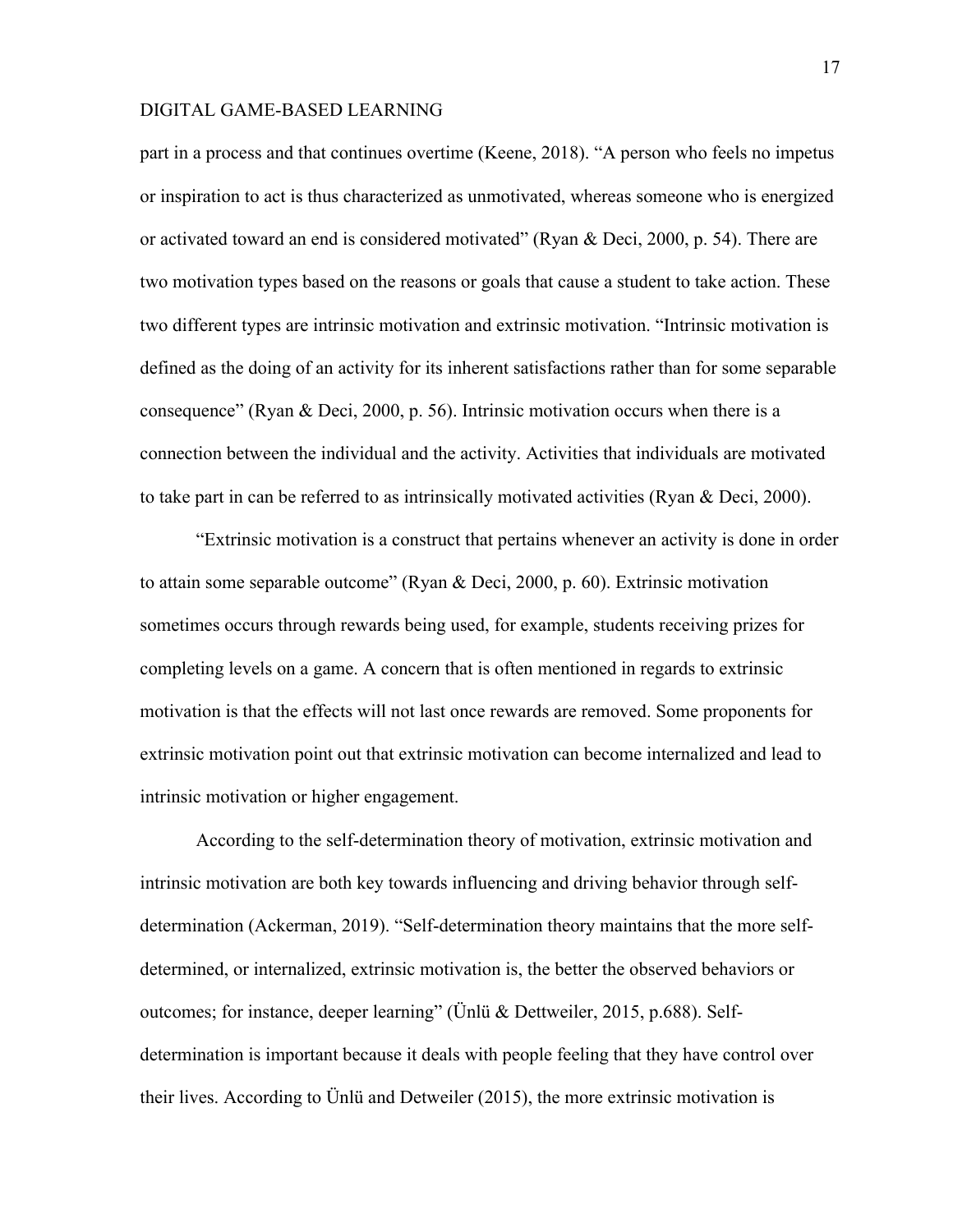internalized, the more autonomous a person is. Self-determination theory at its core is focused on people feeling they have control over their lives (autonomy) and the impact it has on their motivation to engage in certain behaviors or activities.

**Motivation during digital game-based learning.** Several studies measured motivation through surveys. Two studies used intrinsic motivation surveys to measure the effect digital game-based learning has on student motivation (Chen & Law, 2016; Liao, Chen, & Shih, 2019). Chen and Law (2016) used a survey to measure whether digital gamebased learning, when combined with learning scaffolds (e.g. open ended questions students were required to answer after game play and then they were allowed to go back to the game and and instructional manual developed by two science teachers on force and motion) has an effect on student motivation. They found that collaboration in addition to providing the opportunity to make connections between the game played and content can increase student motivation. Liao et al. (2019) measured motivation through an intrinsic motivation survey adapted from Ryan and Deci (2000), that included fourteen statements to elicit participant responses (e.g. "This activity was fun to do" and "I see the value of the work I learn in the game," p. 47-48) and found that collaboration on its own can have a significant impact on student motivation and that collaboration combined with an instructional video can also result in an increase in student motivation. Chen et al. (2015), used a motivation survey adopted from the Motivated Strategies for Learning Questionnaire (MSLQ) (Pintrich, Smith, Garcia, & Mckeachie, 1991) to measure the effect of solitary as well as collaborative gamebased learning on student motivation. The study found that there was no major difference between the two groups' (solitary and collaborative) motivation levels.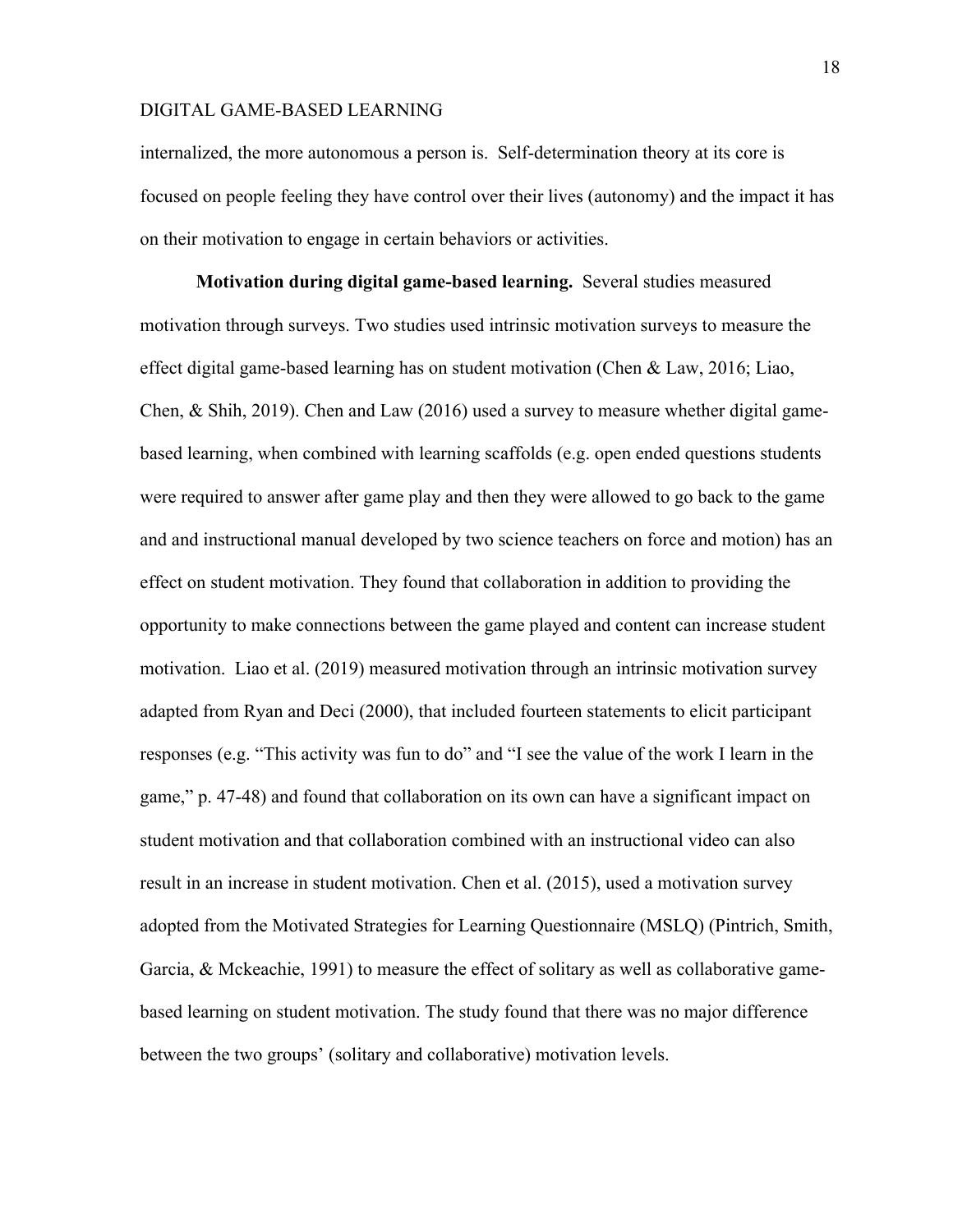Two studies used the ARCS Learning Motivation model that was first developed by Keller in 1979 and has been adapted overtime to measure motivation. ARCS has four components which are Attention, Relevance, Confidence, and Satisfaction. ARCS was originally developed to provide a more effective way to understand what influences motivation to learn and ways to identify and solve learning motivation problems (Keller, 1987). The ARCS model can be used to connect learning motivation and the effectiveness of instructional design processes (Woo, 2014). The ARCS Learning Motivation Scale was developed to measure success in the ARCS model. Lee and Hao (2015) used the ARCS Learning Motivation Scale to develop a questionnaire for participants and found that digital game-based learning can result in a higher student motivation level than video teaching.. Woo (2014) used the ARCS scale to develop a questionnaire for participants to respond to after participating in digital game-based learning and found that when digital game-based learning is combined with the ARCS model and cognition, there can be an increase in student motivation.

In the study conducted by Erhel and Jamet (2013) motivation was also measured through a questionnaire. After each session where participants engaged in a digital gamebased learning experience, they were asked to complete questionnaires. One questionnaire measured motivation, which included fifteen items developed from and inspired by Elliot and McGregor's (2001) research on learning goals and Shernoff et al.'s (2003) research on intrinsic motivation. Twelve questions assessed the reasons participants engaged in learning and three questions were specifically designed for intrinsic motivation in order to assess the desire participants felt to engage in a task for its own sake.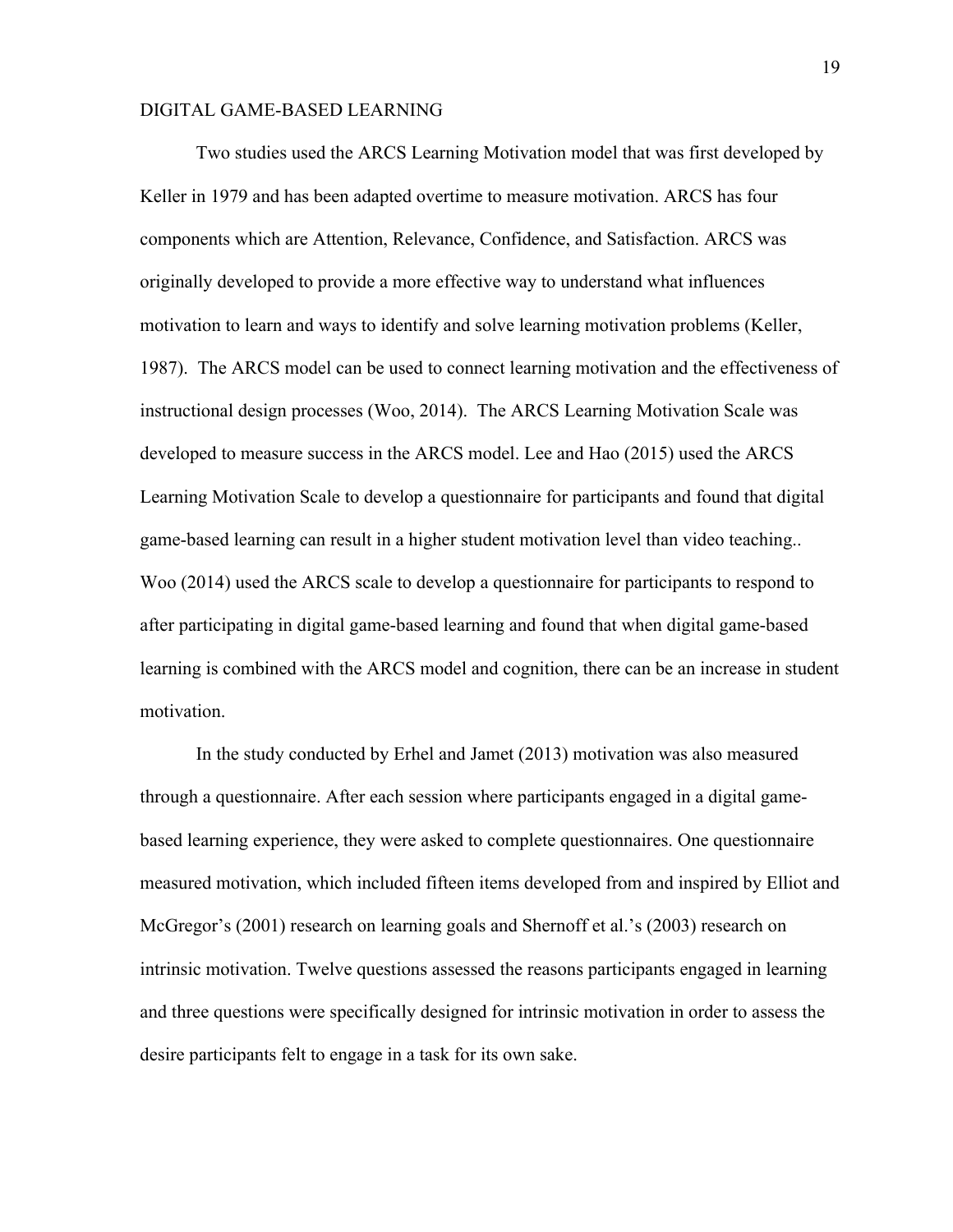Lee and Hao (2015) conducted a study that involved integrating the ARCS Motivational Model, humor, and animation into the design of a digital game-based learning experience. The researchers designed what they referred to as the Cat's Cradle Multimedia Learning System that incorporated a fairy tale theme and question-based reviews as well as games after the end of each animation. The content for the digital game-based learning experience was developed using a textbook on natural science and technology published by Nani Book Enterprise CO., Ltd. by a team that included five multimedia designers, one natural science and technology teacher, one computer teacher, and one digital instruction designer.

The main focus in this study was determining the impact the integration of ARCS Motivation Theory/Model had on stimulating motivation. Motivation was measured based upon the ARCS scale with questions to evaluate attraction, relevance, confidence, satisfaction, and an open ended question to evaluate and collect users suggestions and perceptions. The participants were 106 grade six students in Taiwan. This study involved an experimental group and a control group. The experimental group took part in digital gamebased learning (fifty-one students) and the control group (fifty-five students) received video teaching. The results showed higher student motivation levels in the experimental group versus the control group. The results also showed that participants felt more actively involved and in control in regards to their learning experience. The researchers concluded that the digital game-based learning experience that was developed in this study can improve student's learning motivation.

Erhel and Jamet (2013) conducted a study to determine the impact instructions and feedback have during digital game-based learning on motivation and learning effectiveness.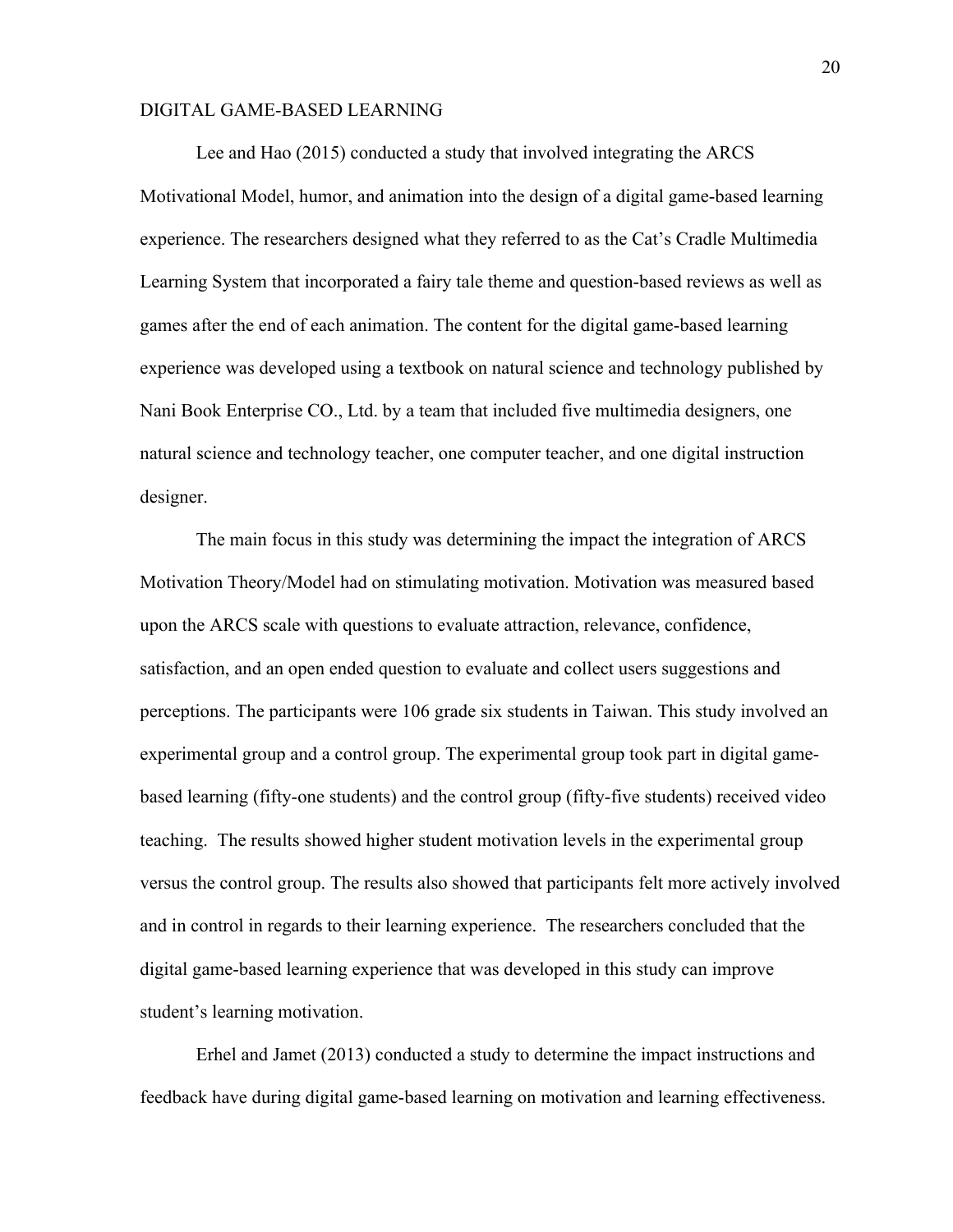Two experiments were conducted in this study. Forty-six participants (twenty-two men and 24 women) took part in this study between the ages of 18-26 years old. Participants were recruited from several universities in Rennes. Participants were broken into two groups, a learning instruction group and an entertainment instruction group. The learning instruction group was asked to learn the game and the entertainment instruction group was asked to play the game. The digital game-based learning experience these participants experienced was a simulation that introduced learners to four aging-associated diseases: Alzheimer's disease, Parkinson's disease, myocardial infarction, and stroke.

During the study an independent variable was used for each group. That independent variable that researchers manipulated was the instructions that each group was given. The learning instruction group received instructions that stressed the simulation's educational dimension by presenting it as a learning module. The entertainment group received instructions that stressed the playful dimension of the simulation by presenting it as a game. The same exact quizzes, sequences, visuals, and oral commentaries were used for both groups. Each session ended with participants completing questionnaires. One questionnaire in particular measured their motivation and asked them to rate their agreement with each item using a seven point Likert scale. Questions measured both motivation towards learning goals as well as intrinsic motivation. The results showed no significant difference between the two groups as far as learning goals and intrinsic motivation. The researchers concluded that the different instructions given to the two groups (whether they considered it a game or a lesson) did not impact motivation in different ways.

The researchers then conducted a second experiment to determine the impact feedback has during digital game-based learning. Forty-four new participants between the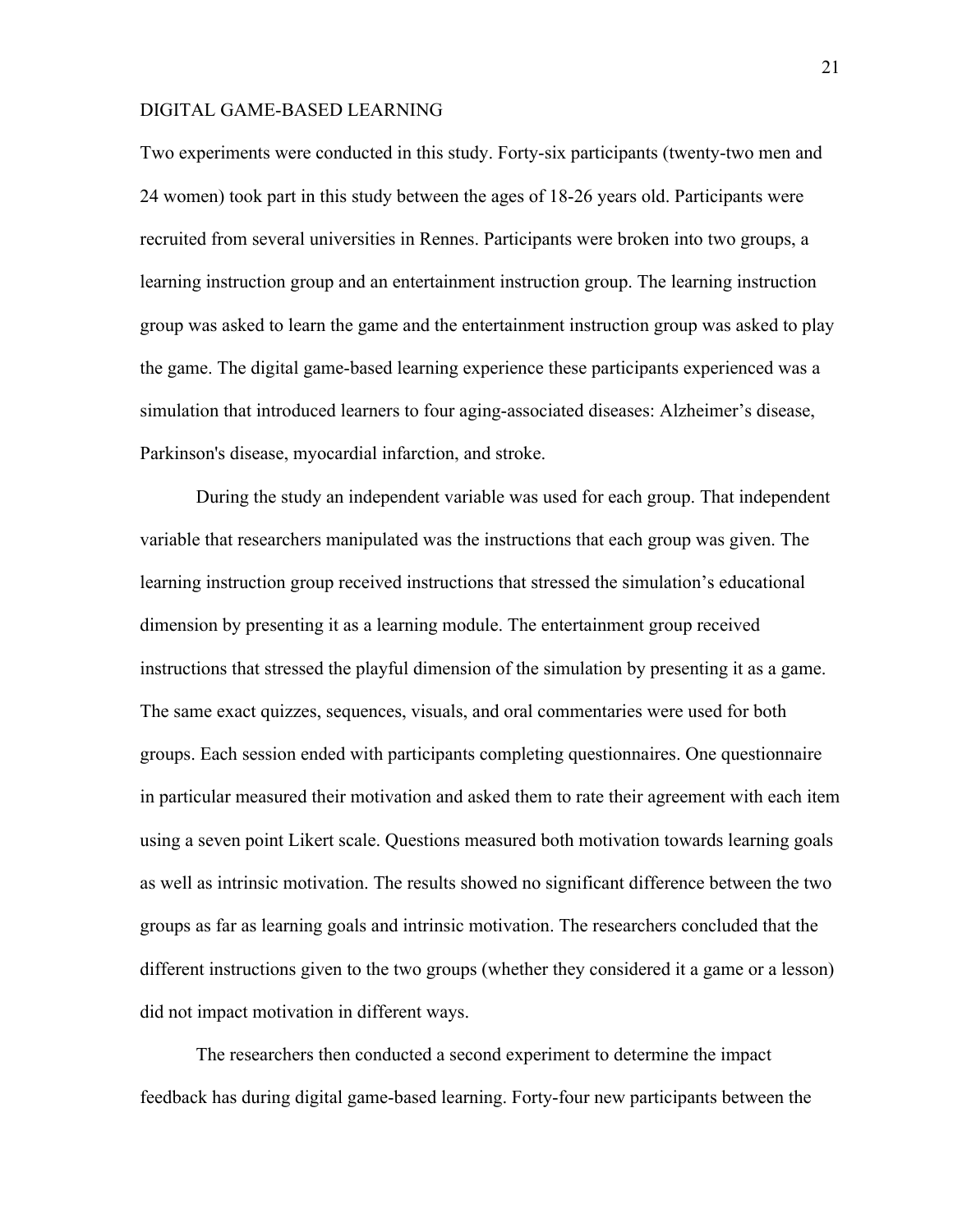ages of 18-26 from the same universities as experiment one took part in experiment two. The only major change made for experiment two was the addition of feedback. "This new experiment however, was characterized by the addition of feedback for each of the questions in the four disease quizzes. The type of feedback used was KCR feedback and is also called knowledge of correct response. Each time a participant responded correctly, a window opened with the message "Right answer." Each time a participant responded incorrectly, a window opened with the message "wrong answer", plus the correct response" (Erhel  $\&$ Jamet, 2013, p. 162). The researchers found that the result of using feedback was that the learning instruction group expressed more fear of failure than the entertainment instruction group. There was no significant difference expressed by participants in the different groups in relation to intrinsic motivation.

In a study conducted by Woo (2014), the goals were to determine which design method could be used along with game characteristics that match motivational strategy procedures and whether there is a relationship between motivation, cognition, and performance in digital game-based learning. The game characteristics that match motivational strategy procedures include fantasy, curiosity, control, role-playing, fun, play, rules, goals, interactive, adaptive, win states, conflict/competition/challenge/opposition, problem solving, interaction, multimodal presentation and story, task, and outcomes and feedback. Mayer's multimedia research effects were also used in this study with game characteristics that match ARCS motivation strategy to create a systematic digital gamebased learning design method. "Mayer (2001) indicated that in multimedia learning, active processing involves five cognitive procedures: selecting words, selecting images, organizing words, organizing images, and integrating" (Woo, 2014, p. 293).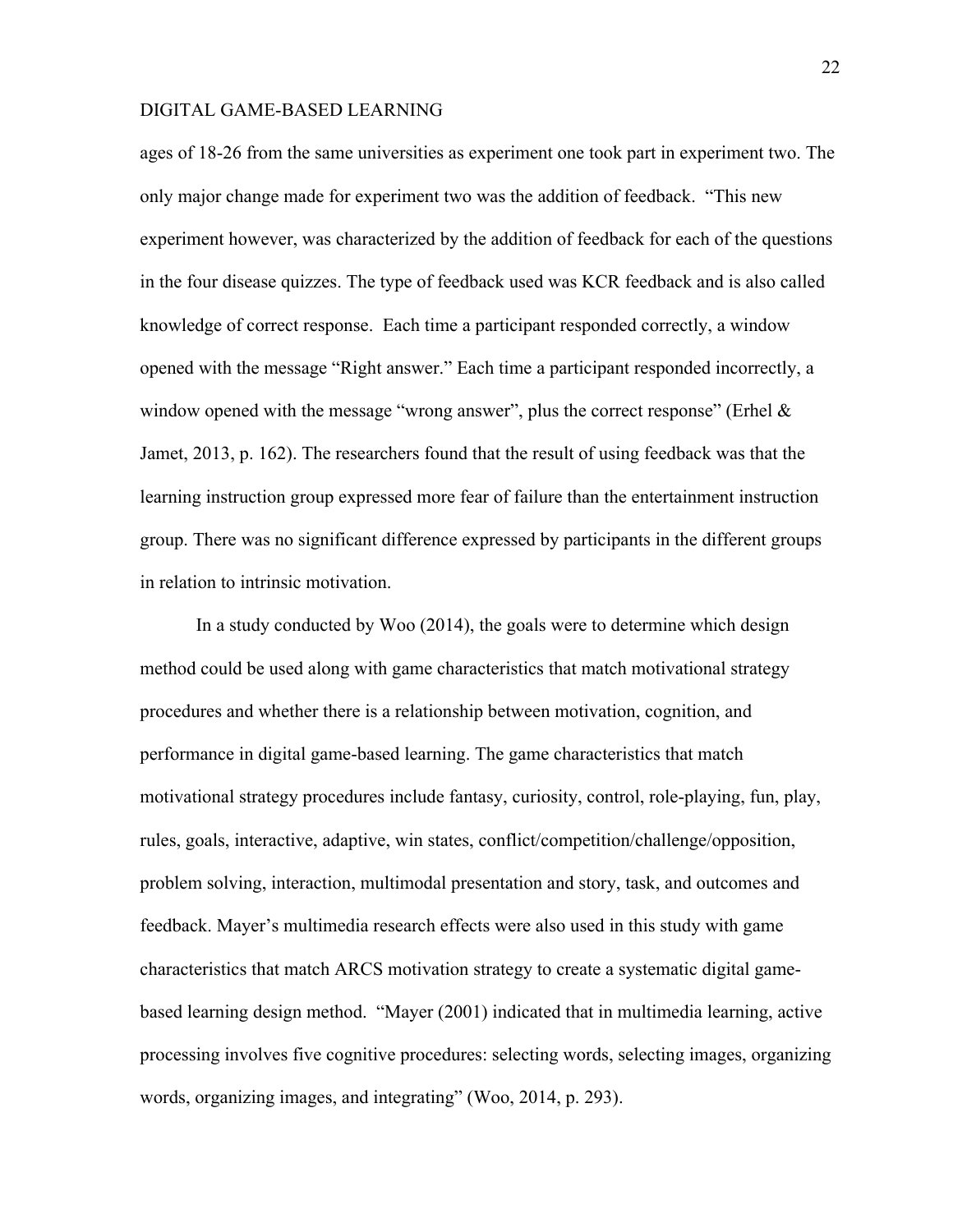The participants in this study were second year university students in the Department of Art and Design between the ages of 19-21 (forty-eight females and fifteen males). Participants took part in a lectured course for eight weeks and then engaged in digital gamebased learning. The game was called "Operating a Small Factory in Computer-Aided Manufacturing" or OSF-CAM. "OSF-CAM design methods build on the game characteristics and ARCS model (Keller, 1987) to enhance student learning motivation" (Woo, 2014, p. 295). In order to measure motivation, participants were asked questions developed using the ARCS Learning Motivation Scale. The results for this study were that digital game-based learning can stimulate students' learning motivation. It was also concluded through the study that there is a relationship between motivation, cognition, and performance in digital gamebased learning. "In summary, this study proposes a systematic DGBL design method that applies game characteristics that match the ARCS motivation strategy and integrates Mayer's multimedia research effects. Based on the research results, when designing DGBL, designers should increase motivation and germane cognitive load to enhance learning effectiveness" (Woo, 2014, p. 303).

**Motivation and collaboration.** The effect of collaboration during digital game-based learning was examined in a few studies. "Collaborative learning can generally be defined as an instruction method in which students at various performance levels work together in small groups or pairs toward a learning goal" (Chen et al., 2015, p. 238). Digital game-based learning can be used solitarily or collaboratively. Collaborative digital game-based learning takes place when students work with partners or in small groups and provides them with the opportunity to communicate with others and work together to achieve a common goal during game play (Chen et al., 2015). A question that some researchers addressed in their studies

23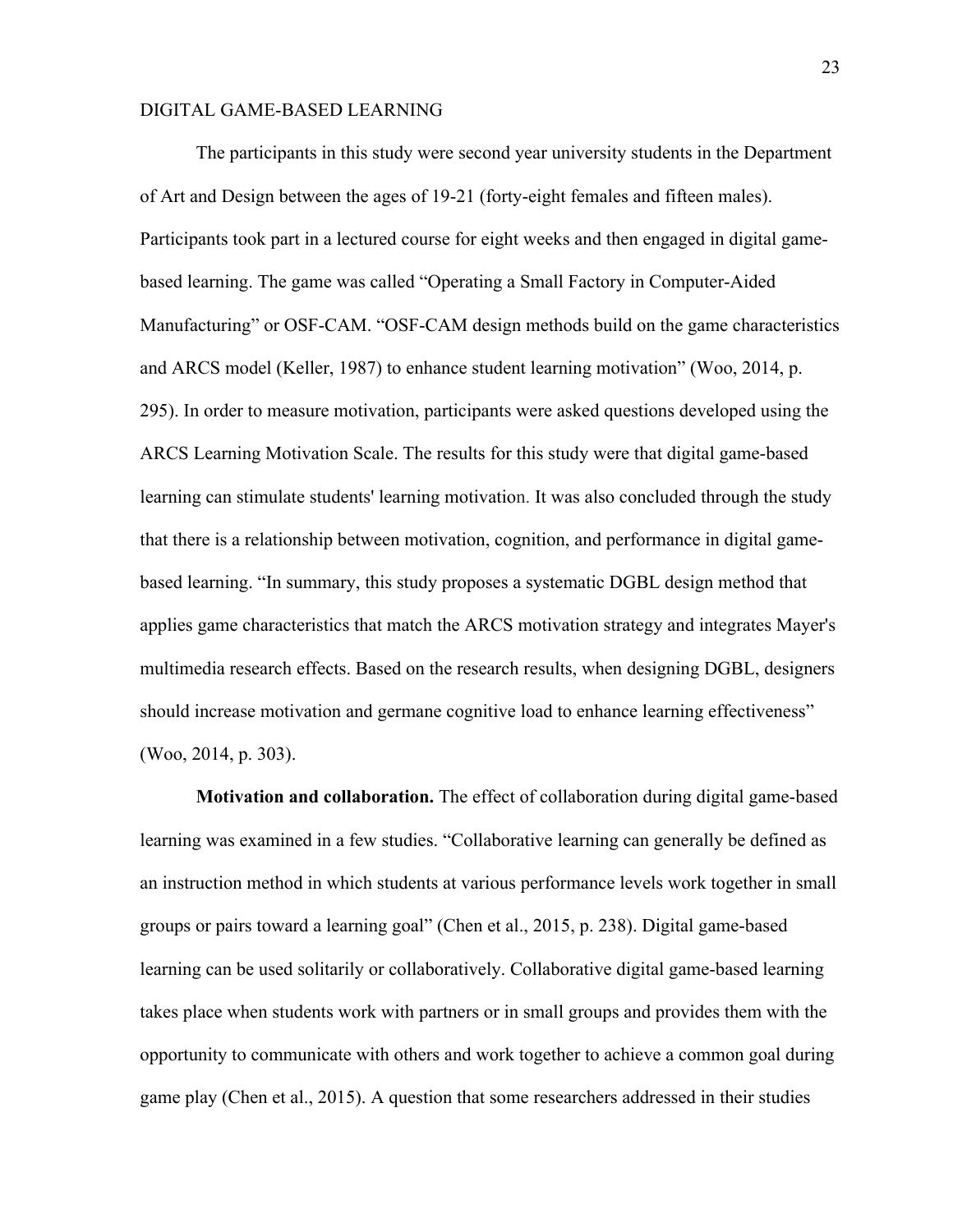was whether collaboration in addition to other instructional techniques (scaffolds and instructional videos) had an effect on motivation during digital game-based learning.

In a study conducted by Chen and Law (2016) the focus was the relationship between scaffolds, motivation, and learning performance in a digital game-based learning environment. Additionally, the effect that collaborative versus individual digital game-based learning has was examined. This study used a quasi-experimental design for 254 seventh grade students (128 females and 126 males) in Taiwan. There were eight class sections at the middle school where this study took place and each section was randomly assigned to one group with the following conditions: individual-control, individual-scaffold, collaborativecontrol, and collaborative-scaffold. There were 64 students from class A and B in the individual-control condition and 61 students from class C and D in the individual scaffold condition. The participants taking part in collaborative digital game-based learning were typically assigned to groups with three members during game play, however due to absences and other situations, there was a variance in group size at times with some groups having only two members. There were twenty-two groups with 64 participants in classes G and H assigned to the collaborative-control condition and twenty-two groups with 65 participants in classes E and F assigned to the control-scaffold condition.

All participants engaged in digital game-based learning received an instructional manual on force and motion that was developed by two science teachers. This study include the use of two types of scaffolds which were hard and soft scaffolds. Scaffolds can provide support to students during learning and particularly when they are learning something new. Hard scaffolds are also referred to as fixed scaffold and are static meaning that they do not change or are adapted to meet the needs of students (Chen & Law, 2016). Typically hard

24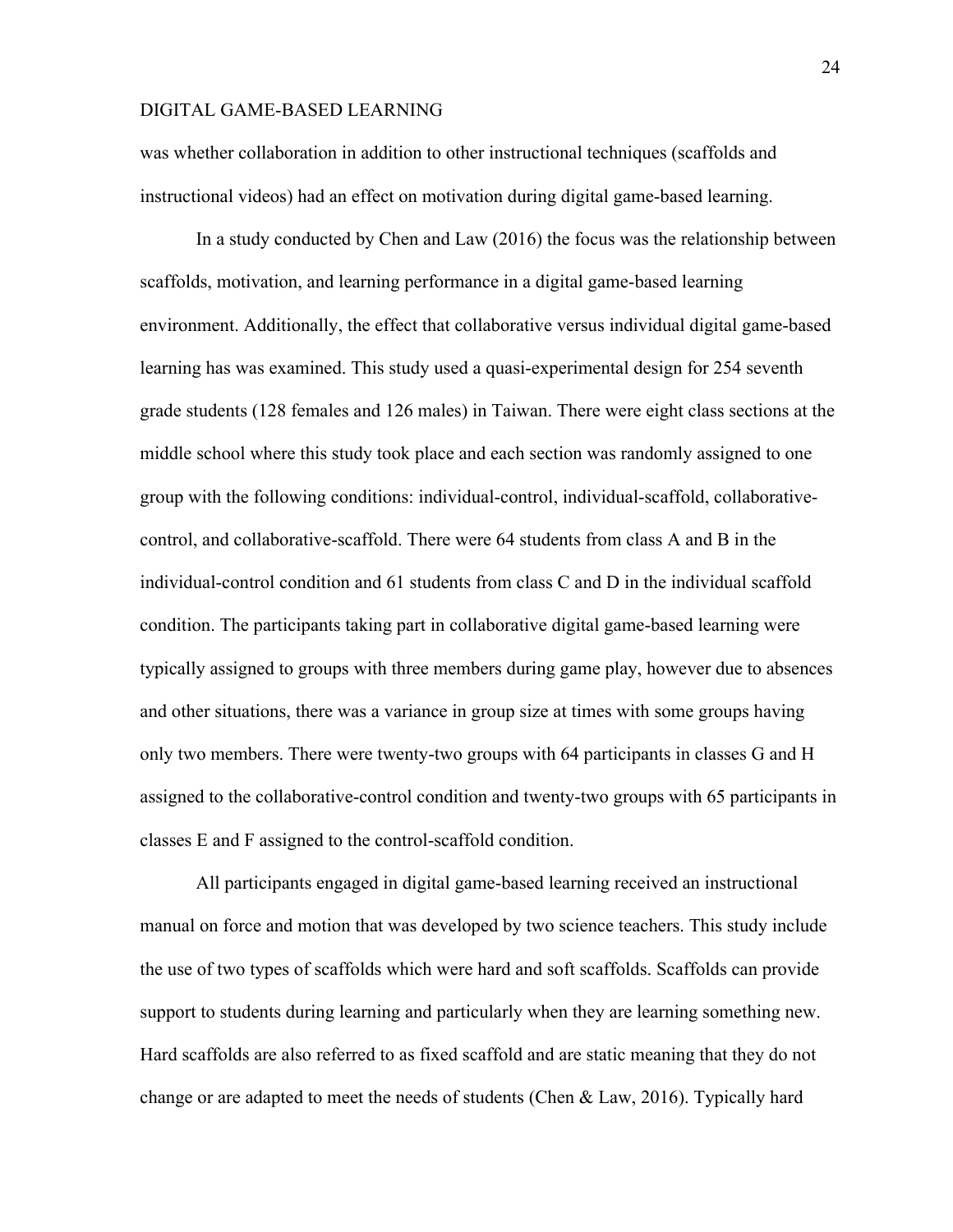scaffolds are planned in advance of learning based upon what educators perceive will support most students that are experiencing difficulty (Brusch & Saye, 2002). "Soft scaffolds are dynamic, situation-specific aid provided by a teacher or peer to help with the learning process" (Brusch & Saye, 2002, p. 2). Soft scaffolds are provided to respond to the specific learning needs of students and are flexible and adaptable (Chen & Law, 2016) . The hard scaffolds used in this study were open-ended questions that asked students to make explicit connections between the game and science knowledge and were provided after game play to the participants and they were allowed to go back to the game if needed after answering the required questions. "To help students connecting the disconnected pieces, hard scaffolds required students to connect the concept of force to the actions of the rabbits and the characteristics of the carrots in the game" (Chen & Law, 2016, p. 1205). In this study, collaboration was used as a soft scaffold because it allowed students to communicate with one another by providing explanations, receiving explanations, asking questions, and working together to develop ideas and knowledge.

Participants in the individual-control group did not receive any scaffolds and played the game individually. The individual-scaffold group received the hard scaffold (open ended questions) and played the game individually. Participants in this group were required to answer the hard scaffold questions on paper. The collaboration-control group participants played the game with others (soft scaffold) and were able to have discussions during game play. Participants in the collaboration-scaffold group received both the hard and soft scaffolds and were required to play the game with others, were allowed to have discussions during game play, and then answered the open-ended questions on paper.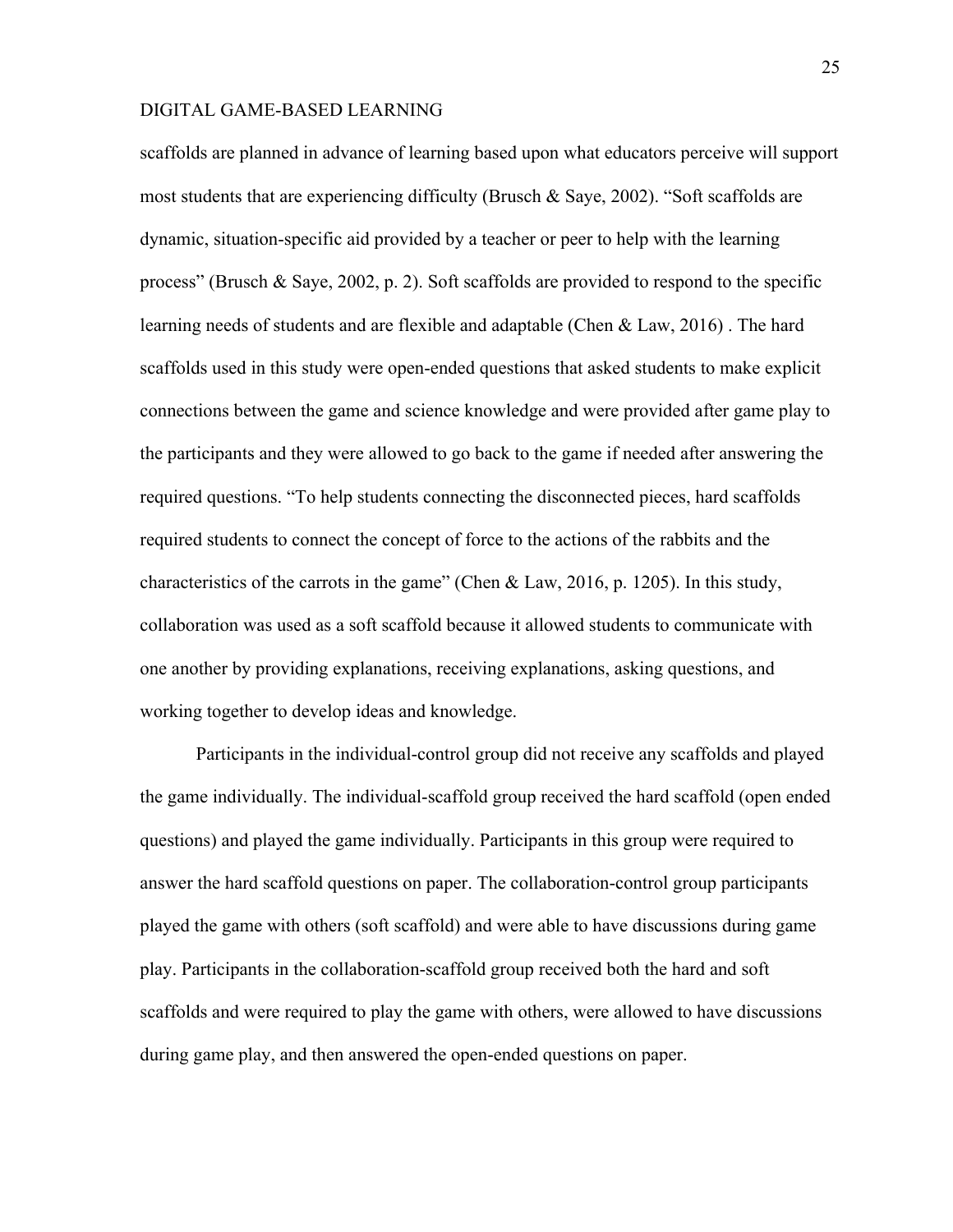In order to measure motivation, participants took an intrinsic motivation survey that addressed the three areas of intrinsic motivation (competence, autonomy, and interest). The results of this study were that hard scaffolds when used on their own did not have a significant impact on motivation and students in the individual-scaffold group scored 0.35 to 1.05 points lower than participants that received no scaffolds. The collaboration-control group that only received soft scaffolds (collaboration) did not show a significant impact on motivation. The collaboration-control groups showed a positive impact on interest and competence and in the case of autonomy there was a negative impact. The survey results showed that participants who received both hard and soft scaffolds had positive significant effects in all three intrinsic motivation areas (autonomy, competence, and interest). The researchers concluded from their study that when both hard and soft scaffolds are present they can result in a higher positive impact on student motivation and that collaboration (soft scaffold) in addition to the opportunity for students to make connections between what the game and science content resulted in an increase in student motivation.

Liao et al. (2019) developed and conducted a study that investigated how collaboration and using instructional videos impacted intrinsic motivation as students were learning Newtonian mechanics while engaging in a digital game-based learning environment. The participants in this study were 109 seventh grade students (59 males and 50 females), who were randomly assigned to four experimental groups. There were 25 participants in the video, game, and collaboration condition, 28 participants in the video and game condition, 30 participants in the game and collaboration condition, and 26 participants in the game only condition. The participants' age range was 10-12 years old.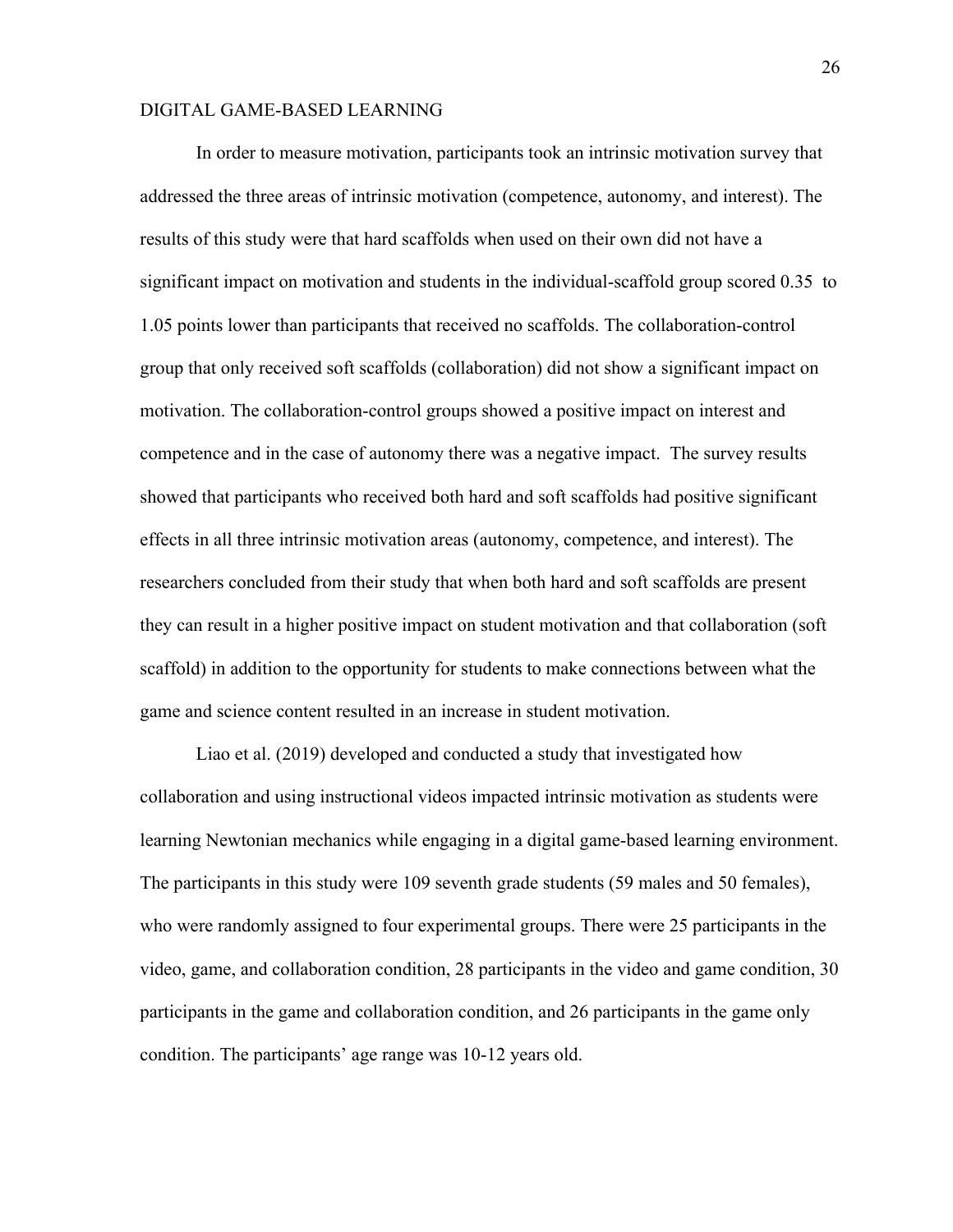The instructional video used in this study was developed to explain velocity and speed through graphics, animation, sound, and narratives. The videos also served as a scaffold to help participants develop explicit understanding of the relationships between speed, distance, and velocity. An intrinsic motivation survey that included fourteen statements adapted from Ryan and Deci (2000) was administered to participants. One finding this study shows was that collaboration can have a significant effect on motivation. Video and collaboration being combined was also found to have a significant effect on motivation. The instructional video on its own without collaboration did not have a significant effect. The researchers concluded that collaborative learning can increase student motivation during digital game-based learning. Additionally, while there was no effect found for the instructional video when used with digital game-based learning on motivation, there was a significant effect on motivation when collaboration and an instructional video were both used in a digital game-based learning environment.

Chen et al. (2015) conducted a study to compare the solitary and collaborative modes of digital game-based learning on student learning and motivation. Their study's purpose was to examine the effects using different instructional settings (solitary and collaborative digital game-based learning) had on student motivation and learning. There were fifty participants in this study from two seventh grade classes. Participants' average age was 13 years old. This study was designed as a learning activity that connected to instruction they would receive. The participants were randomly assigned to either the individual or collaboration experimental group. There were 25 students in the individual group and 25 in the collaboration group. The collaboration group participants were grouped in 11 partner groups and one 3 person group.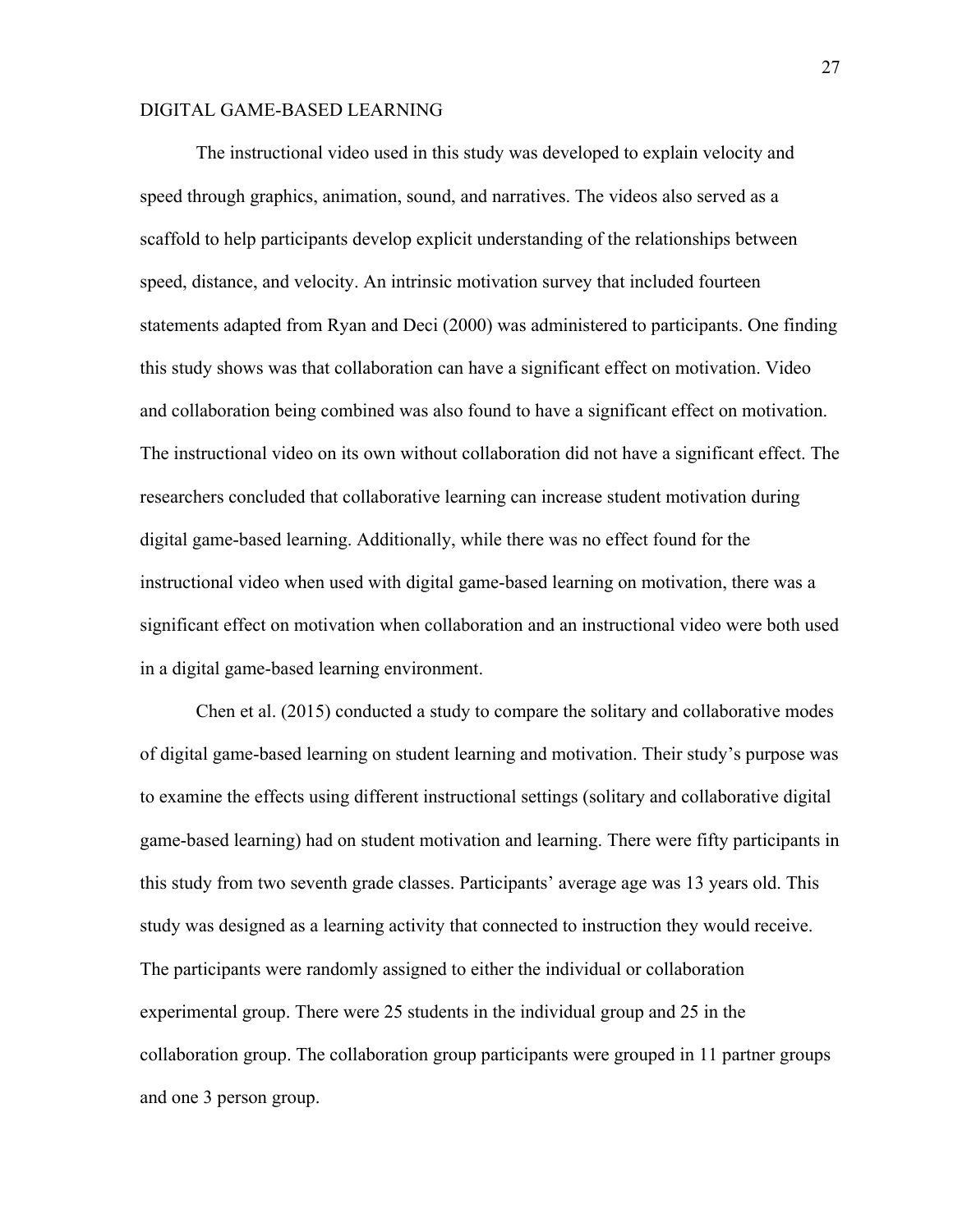The researchers developed a digital game-based learning environment in order to help students increase their conceptual understanding and motivation in science. Motivation was measured using a survey that was adopted from the Motivated Strategies for Learning Questionnaire (MSLQ) (Pintrich, Smith, Garcia, & McKeachie, 1991). The survey included six constructs/subscales: intrinsic motivation, extrinsic motivation, task value, control of learning beliefs, self-efficacy of learning, and expectations of success. Participants rated their responses to each item on the survey using a 5-point Likert scale. The researchers found that both individual and collaborative digital game-based learning modes show a beneficial impact on student motivation. The results showed no difference between the individual group and the collaborative groups for all motivation subscales.

Overall, the studies that looked at motivation found that digital game-based learning had an effect on student motivation. There were studies that found digital game-based learning to have a positive or significant impact on student motivation (Lee & Hao, 2015; Woo, 2014). Several of the studies additionally focused on the effect that the use of specific instructional techniques (Instructions, feedback, and scaffolds) had on motivation. Chen and Law (2016) found that both hard and soft scaffolds, when used together, had a significant effect on student motivation. In their study, Erhel and Jamet (2013) found that instructions did not result in a different impact on student motivation for the two groups; one being a learning instruction group and the other an entertainment instruction group that were just asked to play the game. When Erhel and Jamet (2013) conducted a second experiment that added feedback there was also no difference shown between the two groups motivation and additionally the instruction group ended up expressing more fear of failure than the entertainment group.

28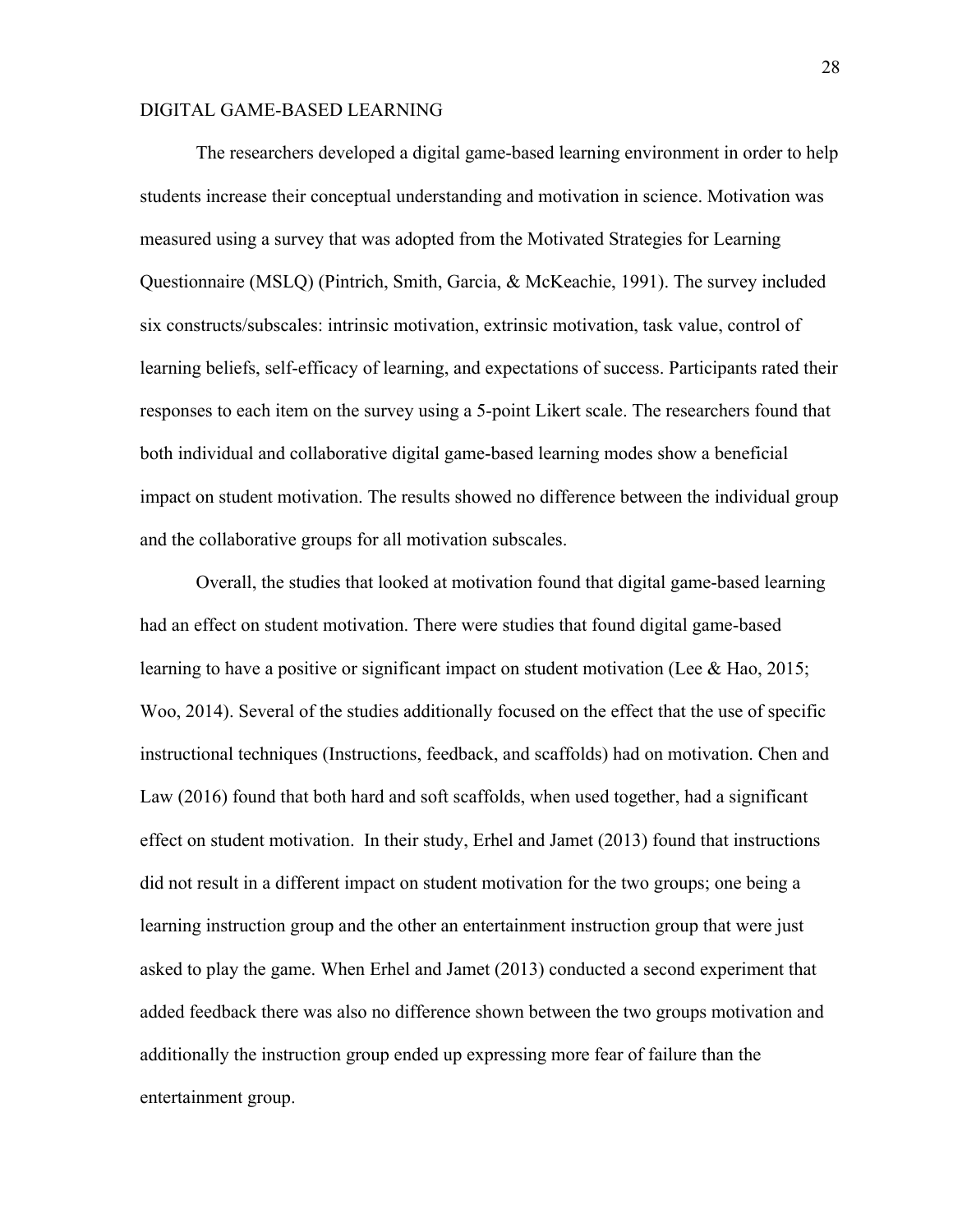Collaboration with digital game-based learning was examined in a few studies (Chen et al., 2015; Chen & Law, 2016; Liao et al., 2019). These studies found that collaboration has a positive effect on student motivation. Chen and Law (2016) in their study concluded that collaboration in addition to scaffolds with digital game-based learning can have a significant positive impact on intrinsic motivation. In their study, Liao et al. (2019) found that collaboration on its own during digital game-based learning has a significant impact on student motivation. They also found that while instructional videos on their own did not have a significant effect that when used along with collaboration in a digital game-based learning environment there was an increase in student motivation. Chen et al. (2015) found in their study, however, that there was no difference between solitary and collaborative digital gamebased learning modes and the impact on motivation and that both have a significant effect and are beneficial towards student motivation. Overall these studies showed that motivation during game-based learning can be impacted by different instructional strategies and settings.

#### **Student Achievement**

Student achievement is typically focused on the level at which students have mastered and acquired skills in content areas. "The most common indicator of achievement generally refers to a student's performance in academic areas such as reading, language arts, math, science and history as measured by achievement tests" (Cunningham, 2015, p. 1). Schools in the United States are measured by performance and proficiency levels on standardized assessments and strive throughout the school year to identify what will result in an increase in student achievement. When educators are selecting strategies to use in the classroom with students, the main goal is for there to be an impact on student achievement.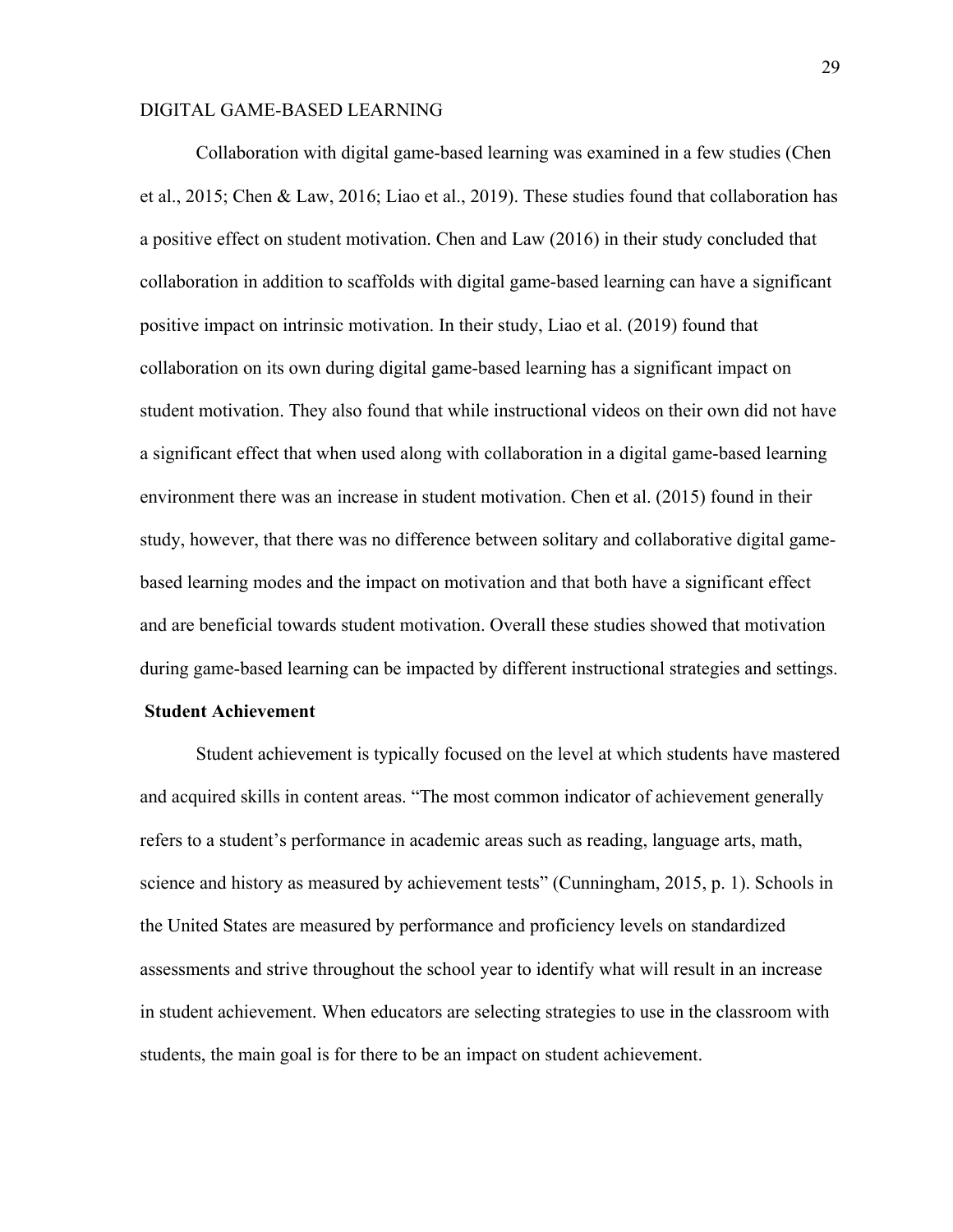There is a relationship that can be found between motivation, engagement, and student achievement. Engagement is important because it can lead to sustained interaction and continued practice, which can then have an impact on student learning/achievement (Irvin, Dukes, & Meltzer 2007). Liu, Horton, Olmanson, and Toprac (2011) found in a study on learning and motivation that there was a positive relationship between intrinsic motivation and learning scores for students that engaged in digital game-based learning. "Motivating students is important - without it, teachers have no point of entry. But it is engagement that is critical, because the level of engagement, over time is the vehicle through which classroom instruction influences student outcomes" (Irvin et al., 2007, p. 32-33).

**Student achievement and digital game-based learning.** Three studies measured student achievement by using assessments (Liu et al., 2011; McCarthy, Tiu, & Li, 2018; Ter Vrugte et al., 2015) that were developed to show the level at which students mastered skills related to the content area that was focused on in each study. Liu et al. (2011) measured student achievement by administering a 20-item science knowledge test that was developed by the researchers to test students' knowledge and learning performance after being introduced to science concepts through digital game-based learning and found that there was an increase in students' science knowledge. McCarthy et al. (2018) measured student achievement during their study by having participants complete The Test of Early Mathematics Ability (3rd. ed.; TEMA-3), which was developed by Western Psychological Services (Ginsburg & Baroody, 2003) and tests students' informal and formal mathematics knowledge. They also used The Mathematics Assessment Resources Service or MARS that were first developed by the Bill and Melinda Gates Foundation in 2007, and are performance-based tasks. A Mathematics Vocabulary Assessment was developed by the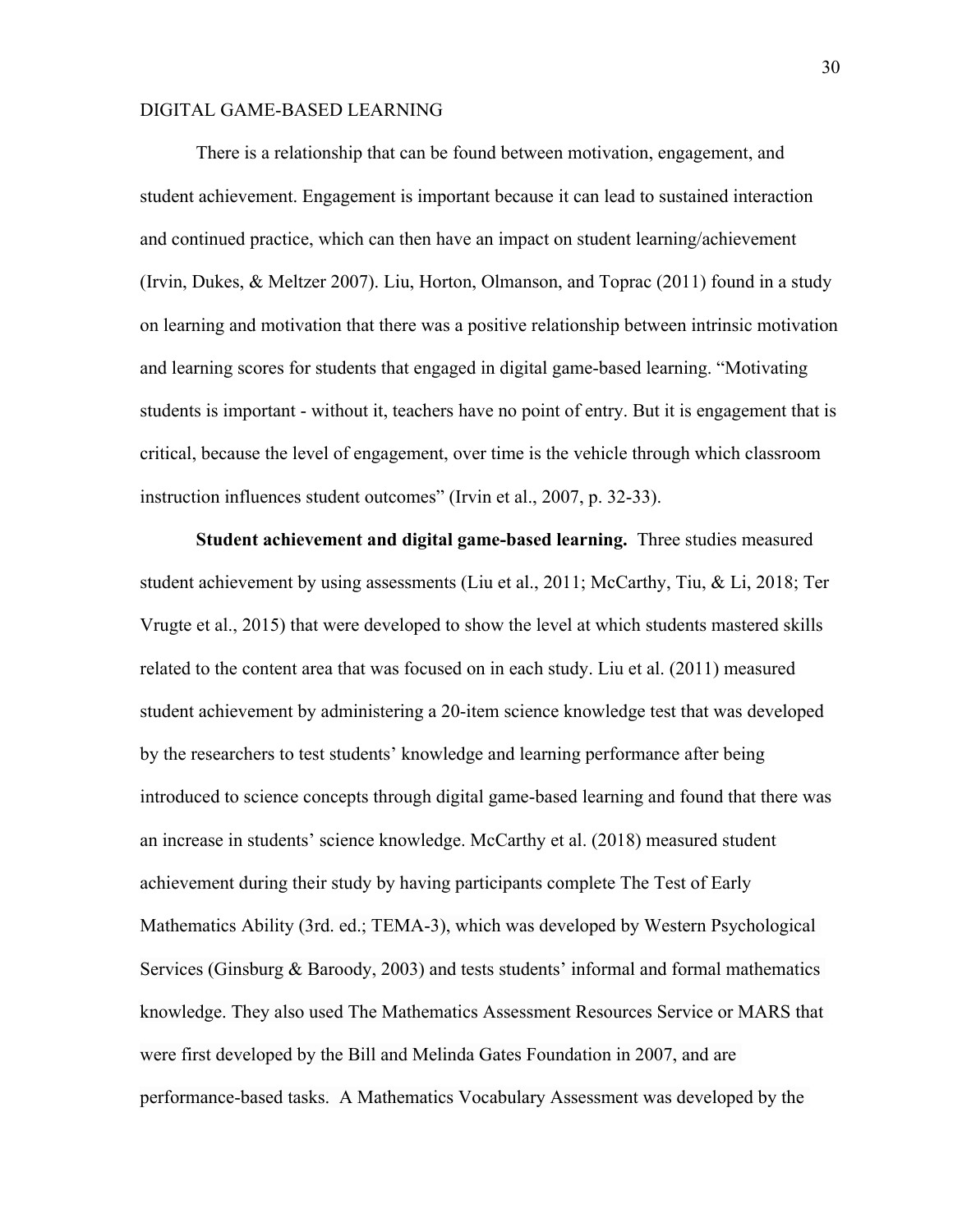researchers in the study and administered as a pre and post assessment as well as a researcher developed mathematics assessment that addressed the mathematics skills the study focused on. They found that there was an increase from pre to post test in students' mathematics understanding and skills. Ter Vrugte et al. (2015) measured student achievement by having students complete an arithmetic tempo test (developed by De Vos, 1992), called the TTR (Tempo Test Rekenen), which assesses student computational fluency in arithmetic computation (addition, subtraction, multiplication, and division). Additionally, a test developed by researchers was used to assess proportional reasoning. The test consisted of 16 questions with 12 questions that presented the same kind proportional problems as the digital game-based learning used in the game and 4 questions that were designed to determine if learning from the game could be transferred to proportional problems that were different from those presented in the game. Researchers found that the students' prior knowledge and ability before the digital game-based learning experience impacted whether competition being added with collaboration increased their motivation.

There were two meta-analysis studies that examined the effect digital game-based learning has on student achievement or learning performance. Byun and Joung (2018) conducted a meta-analysis to examine the effect digital game-based learning has on student achievement in mathematics. They selected research studies to investigate based on the goal of the study, the year of publication, the title of the journal, the academic field of the journal, the expertise of the author(s), the research method, the country of publication, the grade level of participants, and the mathematical content. Byun and Joung (2018) developed their criteria for selecting studies based upon review codes that were used in another meta-analysis study conducted by Dvijak  $\&$  Tomic (2011). They calculated the effect size for each study that was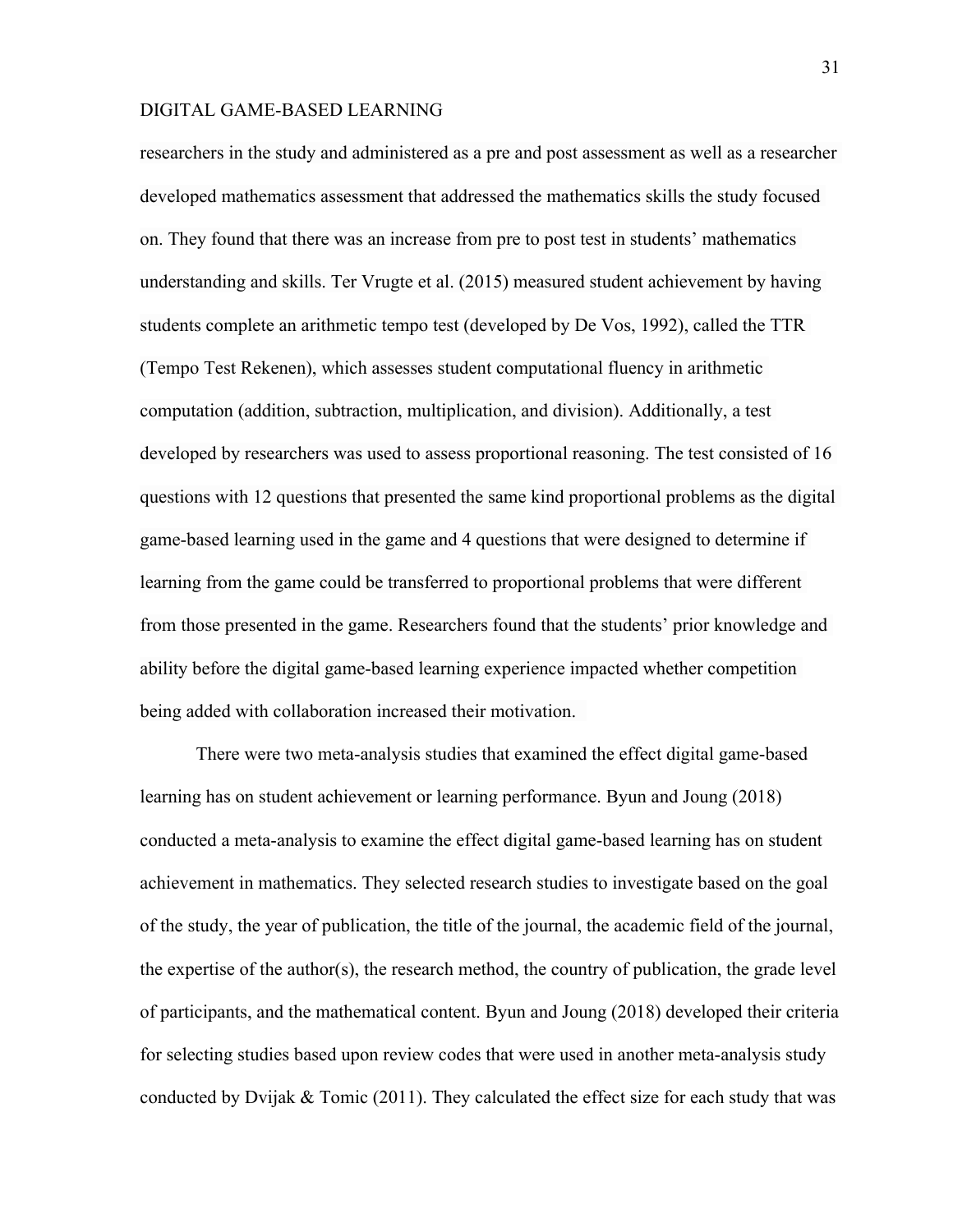selected using a procedure developed by Li and Ma (2010) for a meta-analysis study and found that there was a small effect size for digital game-based learning on student achievement in mathematics. Chen, Tseng, and Hsaio (2018), in their meta-analysis study, examined the effectiveness of digital game-based vocabulary learning. They used Comprehensive Meta-Analysis Version 3 (Borenstein, Hedges, Higgins, & Rothstein, 2014) to analyze data from selected studies. The data provided them with an estimate of the effectiveness of digital game-based learning on vocabulary acquisition and they found that there was an increase in vocabulary acquisition for participants in the study.

*Science achievement.* In a study by Liu et al. (2011), students engaging in digital game-based learning and the effect on student achievement/learning in science were examined. Two hundred twenty sixth-grade students (119 females and 101 males) from a middle school in a southwestern US city participated in this study. Alien Rescue (Liu et al., 2002) was used with participants for three weeks in their daily 45 minute science class. Alien Rescue is a digital learning environment that includes collaboration and challenge and encourages learning through exploration. Each student had their own computer to use, however, they were able to work in small groups as well. Student achievement/learning performance was measured during the study using a science knowledge test. The test had 20 items which were written to assess students' understanding of concepts that were introduced in Alien Rescue. The test was administered to participants in the study before and after students engaged with Alien Rescue.

The results of the science knowledge test showed a significant increase in scores (correct responses) from pre-test  $(50.73%)$  to post-test  $(81.04%)$  and there was a small significant difference in scores between males and females (male  $= 83.53$ ; female  $= 79.36$ ).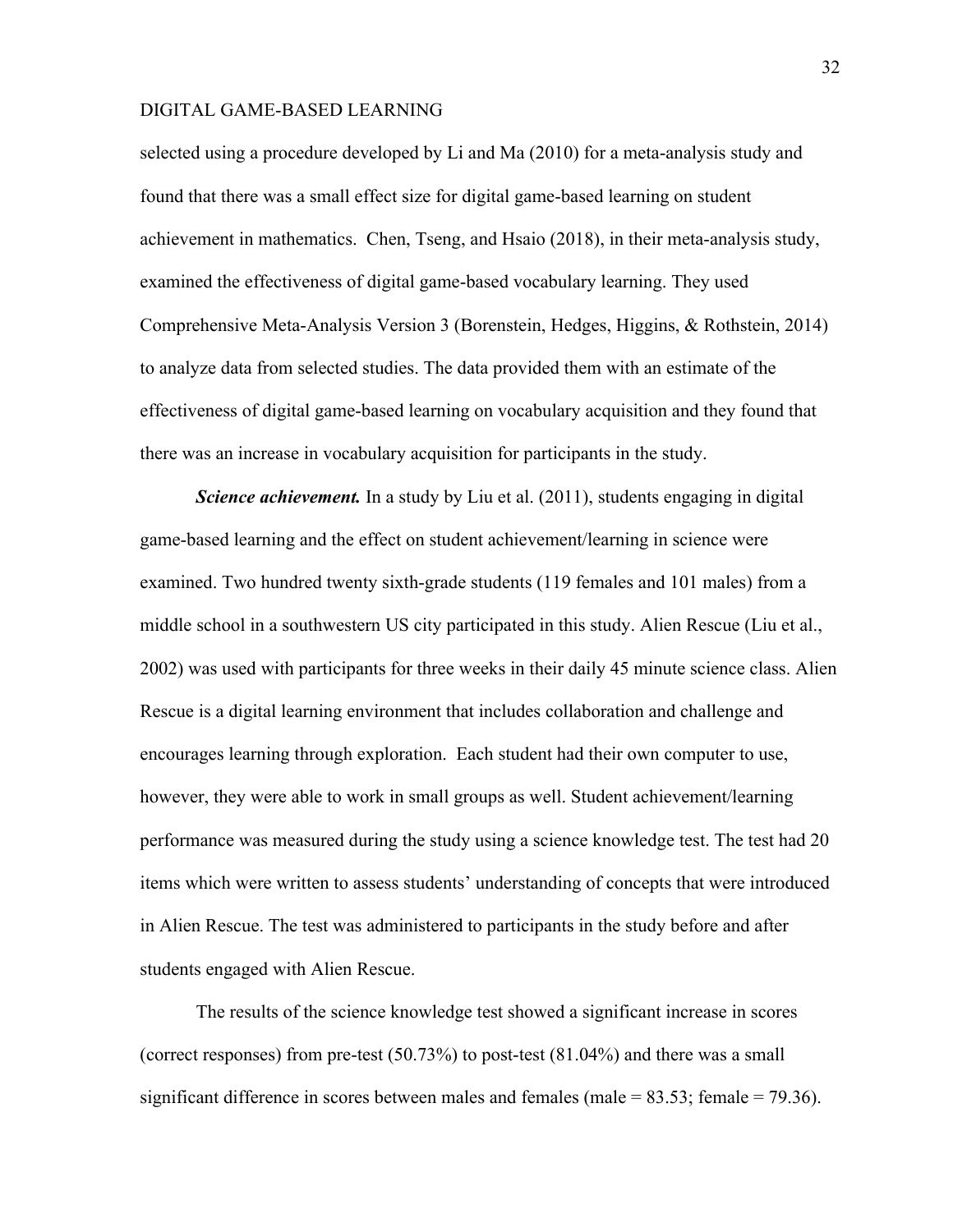There was also a decrease in unsure responses on the science knowledge test from pre-test (26.15%) to the post-test (8.02%). The findings for this particular study were that there was a significant increase in science knowledge as a result of participants using *Alien Rescue.* The researchers concluded that new media learning environments, such as digital game-based learning, can have a positive impact on student learning as indicated by the increase in scores from pretest to post-test on the science knowledge assessment and the decrease in unsure responses.

*Math achievement.* Ter Vrugte et al. (2015) studied education mathematics game effectiveness on prevocational students' learning. "Prevocational education is a less advanced level of secondary education in which students are specifically prepared for intermediate vocational education. Students who attend the pre vocational track show wide variety in their cognitive abilities and potential" (Ter Vrugte et al., 2015, p. 43). The researchers in this study focused on mathematics because prevocational students often struggle with math concepts and they wanted to determine if digital game-based learning could impact student learning. They also point out that mathematics is a fundamental skill that affects future school achievement (Ter Vrugte et al., 2015). Participants in this study were 242 students ages 11-15 (118 males and 124 females) from three different prevocational schools. Four conditions were used in this study with the learning objectives and overall game environment being the same for all groups. Conditions were assigned per class with there being a collaboration/competition group, collaboration group, competition group, and control group (no collaboration or competition).

Student learning/achievement was measured by having participants compete an arithmetic tempo test (timed test that measures automaticity on basic arithmetic problems) to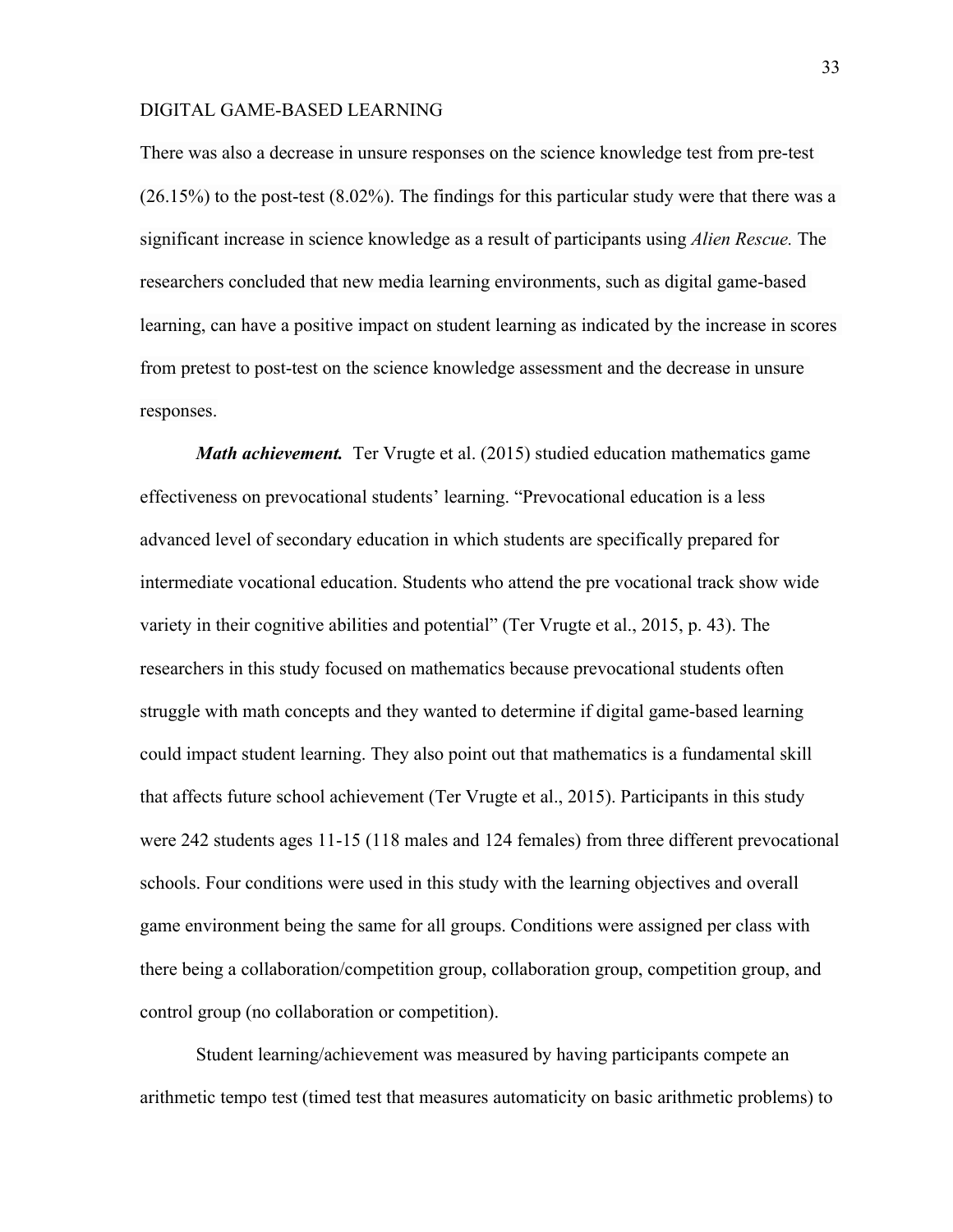assess computational fluency and a test that had 16 constructed response questions to measure proportional reasoning. The researchers examined the scores for the four conditions based upon the effect the conditions showed with students who were considered to be either above average or below average as determined by a pre-test of their knowledge. Below average students' scores showed no significant effect for competition and no significant effect for collaboration. There was a negative significant effect found when competition was added to collaboration. The researchers found that students with below average prior knowledge benefit more when competition is not present in a collaborative environment (Ter Vrugte et al., 2015). Above average students' scores showed that competition alone and collaboration alone did not have a significant or main effect. There was a significant effect shown in the scores for groups that had both collaboration and competition present. For above average students their scores indicated that collaboration is positively impacted by competition being added, so the researchers concluded that their prior knowledge from collaboration benefited more when competition was present (Ter Vrugte et al., 2015). Overall the researchers found that pre vocational students can benefit from a digital game-based learning mathematics environment.

McCarthy et al. (2018) conducted a study that focused on transmedia interventions (digital and non-digital learning resources, activities, and experiences) which included digital learning games and videos effect on students learning in early mathematics. Two separate studies/experiments were conducted by researchers. Study one was a four-week intervention in a preschool classroom. Participants were 68 students ages 3-5 from a preschool serving low income communities in the San Francisco Bay Area. The intervention involved the using 16 digital learning games that featured Curious George from the book series created by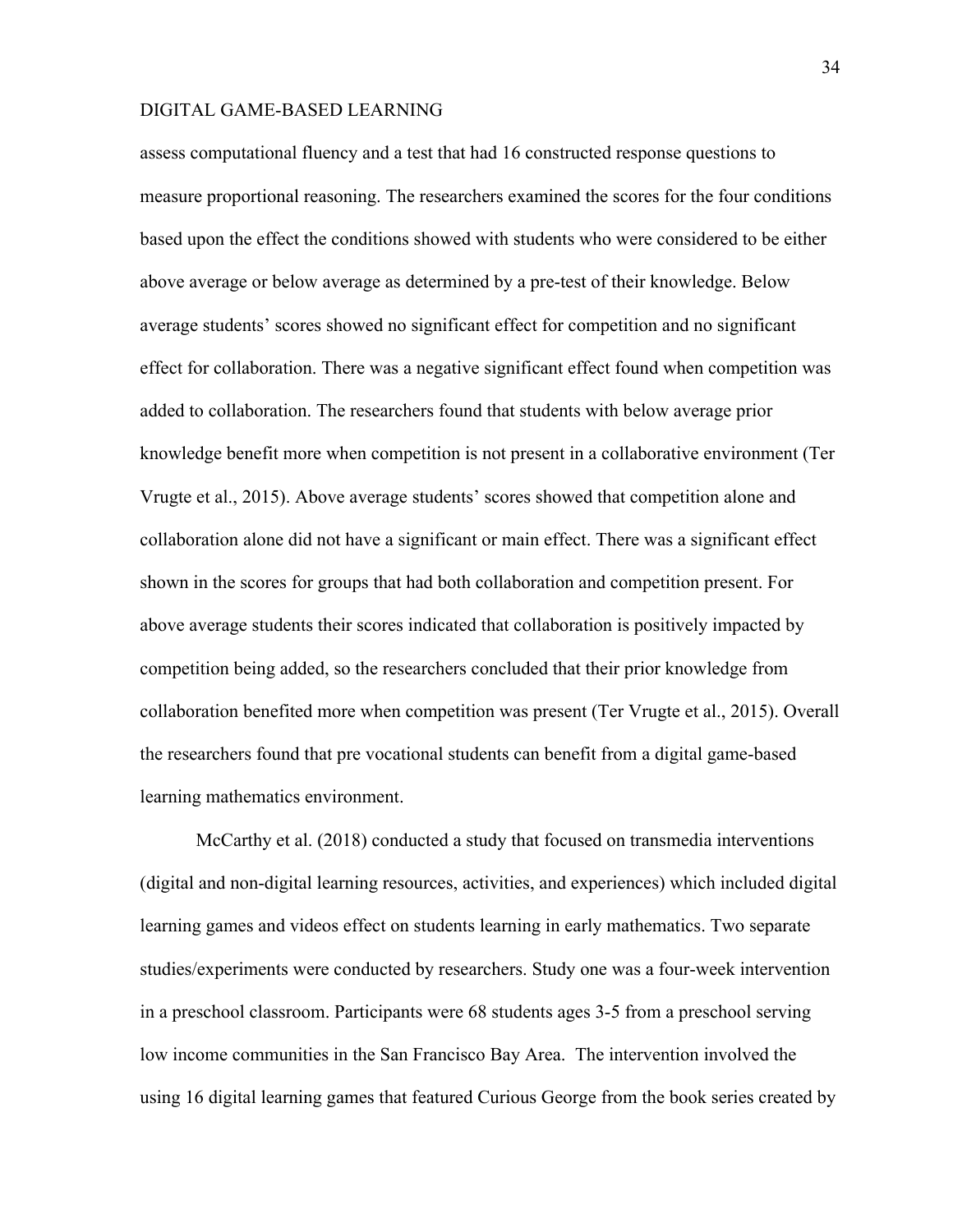Rey and Rey. and focused on various early mathematics topics and learning goals (e.g. count by ones up to 20, count 1-5 objects, use a graph to compare numbers), hands-on materials that were downloaded from the PBS Curious George website, three Curious George videos, and books. Researchers called the intervention "Curious George Math". Participants in the study rotated through three learning stations for 30 minutes twice a week. Station one involved students playing Curious George digital game-based learning games, station two was a table with Curious George hands-on activities, and station three was a free play area.

Participants' math academic ability was measured using the Test of Early Mathematics Ability (3rd. ed.; TEMA-3) developed by Western Psychological Services (Ginsburg & Baroody, 2003). The items on the test measured the skills that were addressed in the 16 Curious George digital game-based learning games and materials used in the study. Participants took TEMA as a pre and a post test in order to determine the effect the intervention had on their mathematics learning. The results for study one showed a significant increase in participants' mathematics knowledge (pre $= 21.04$ , post $= 23.75$ ). There was a significant increase in number comparison ( $pre = 5.98$ ,  $post = 7.06$ ) and informal concept skills *(*pre $= 0.86$ , post $= 1.12$ ). When researchers analyzed the differences between participants with different mathematics skills levels as was determined based upon the preassessment it was found that those with lower pre-assessment scores increased significantly on numbering *(pre* $= 6.24$ , post $= 8.20$ ) and those with higher pre-assessment scores increased significantly on number comparison skills *(pre* = 7.65, post = 9.12) and informal concepts (pre $= 1.38$ , post $= 1.77$ ).

For study two, the researchers developed an intervention called "Odd Squad Math". It included videos, two educational online games, short video clips, and five hands-on activities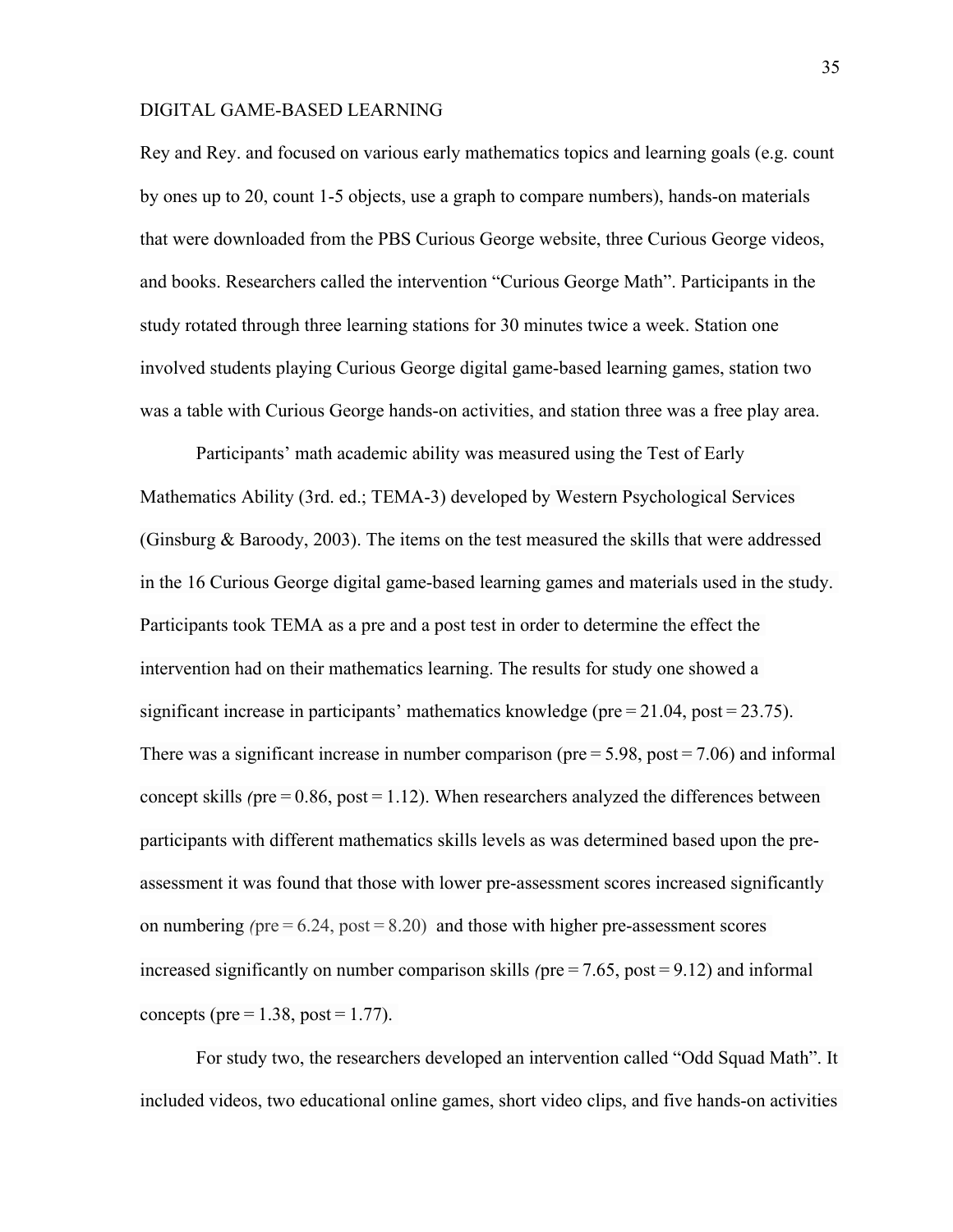from the Odd Squad public television series resources. Four first grade teachers and their 83 students from around the San Francisco Bay Area participated in the study. Participants were recruited from schools that served low income communities. The intervention focused on Algebraic Thinking and Number and Operations mathematics domains.

Four assessments were used to measure student learning/achievement in math. The Test of Early Mathematics Ability, which is designed to be used for ages 3 - 8, was administered to participants. The researchers selected and adapted items from the test to measure the Number and Operations domain and skip counting, which were focused on during the intervention. The researchers developed a mathematics assessment that was used before and after participating in the intervention. The assessment was a paper-and-pencil test that was administered to students as a whole class or in small groups. The test was designed to address the Number and Operations and Algebraic Thinking domains. The Mathematics Assessment Resource Service (MARS) assessments which are performance based tasks were examined to determine which tasks were related to the Number and Operations and Algebraic Thinking domains. A subset that addressed the domains for the intervention was administered to students before and after the intervention. The final assessment used to measure student achievement was a researcher developed mathematics vocabulary assessments that was administered to participants before and after the intervention. Participants were assessed one-on-on for this test and verbally provided mathematics related word definitions that were addressed during the intervention.

The results for study two showed a significant increase in students' mathematics knowledge in the Algebraic Thinking and Number and Operations domains (pre = 42.80, post = 48.70). Participants showed an increase from pre to post test in skip counting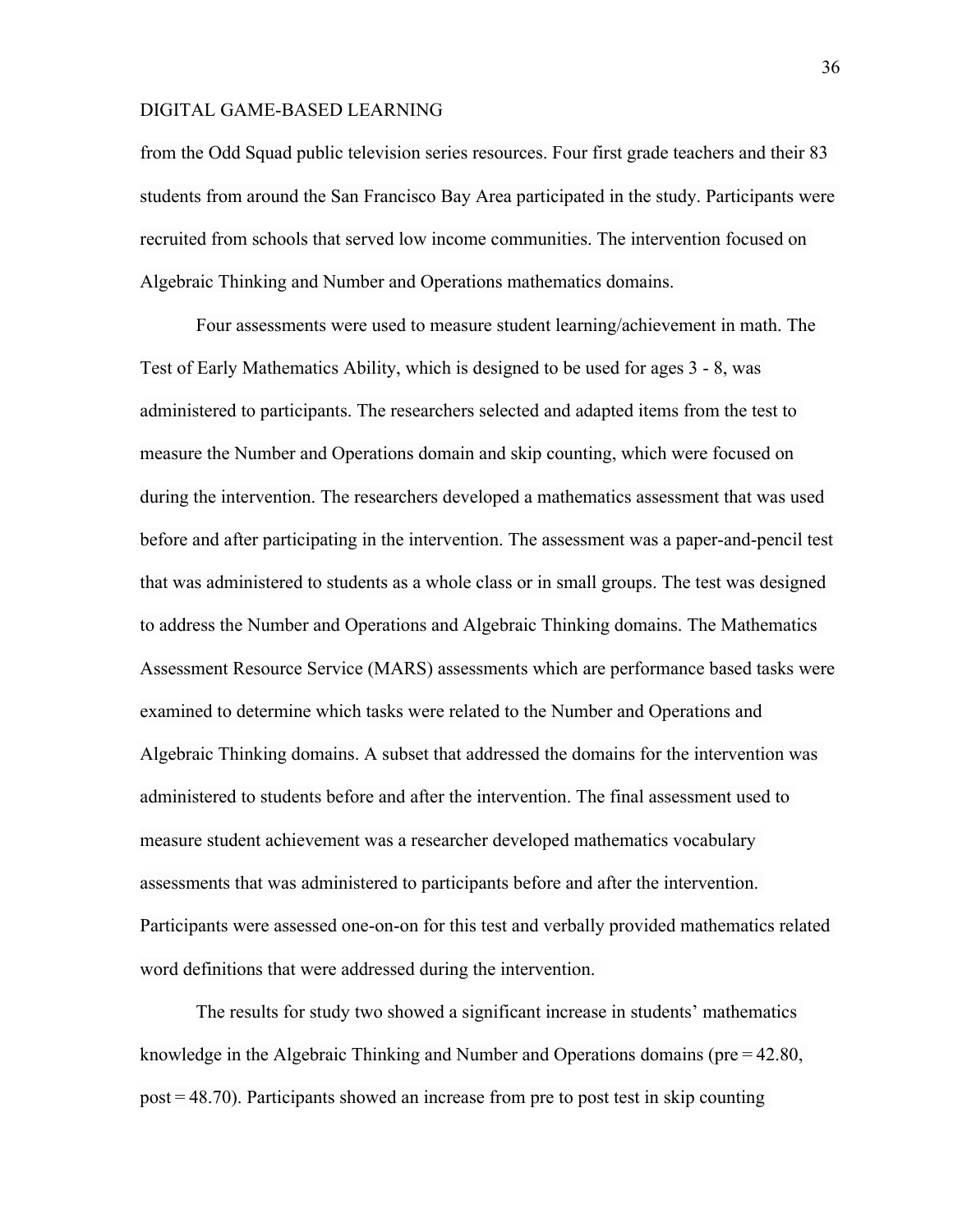*(*pre = 10.92; post = 13.61), pattern recognition *(*pre = 9.49; post = 10.12), and simple addition and subtraction *(*pre = 18.72; post = 20.95). The results also showed an increase in participants' fact families knowledge and mathematics vocabulary. "Analysis of the fact families item indicates that more students were able to partially understand the concept of fact families ( $pre = 22\%$  vs.  $post = 47\%)$  and fewer students completely failed the item (pre = 66.3% vs. post = 48.2%) at post" (McCarthy et al., 2018, p. 240). The researchers found on the mathematics vocabulary assessment that the students who provided incorrect definitions decreased on the post assessment and the students that provided correct definitions increased. Overall, the researchers concluded that high quality transmedia, which includes digital game-based learning, can support early mathematics learning.

Byun and Joung (2018) in a meta-analysis of digital game-based learning in K-12 mathematics education analyzed 33 research studies after a two-stage screening process. The first stage involved a title and abstract review for 296 articles. Each article was reviewed based upon whether it included qualitative or quantitative empirical data, involved digital games for instructional purposes, was a study about students' mathematics learning, and if participants in the study were students in regular classrooms in grades K-12. The first stage screening led to 39 articles being identified for further analysis. The second stage involved the full-text copy for each article being obtained for a complete evaluation. Six studies were dropped after the second screening due to either no data reported in the study, not K-12 participants, not written in English, or unable to locate or obtain the full-text copy.

Nine codes were used to locate trends in the 33 articles, which included the goal of the study, the year of publication, the title of the journal, the academic field of the journal, the expertise of the author(s), the research method, the country of publication, the grade level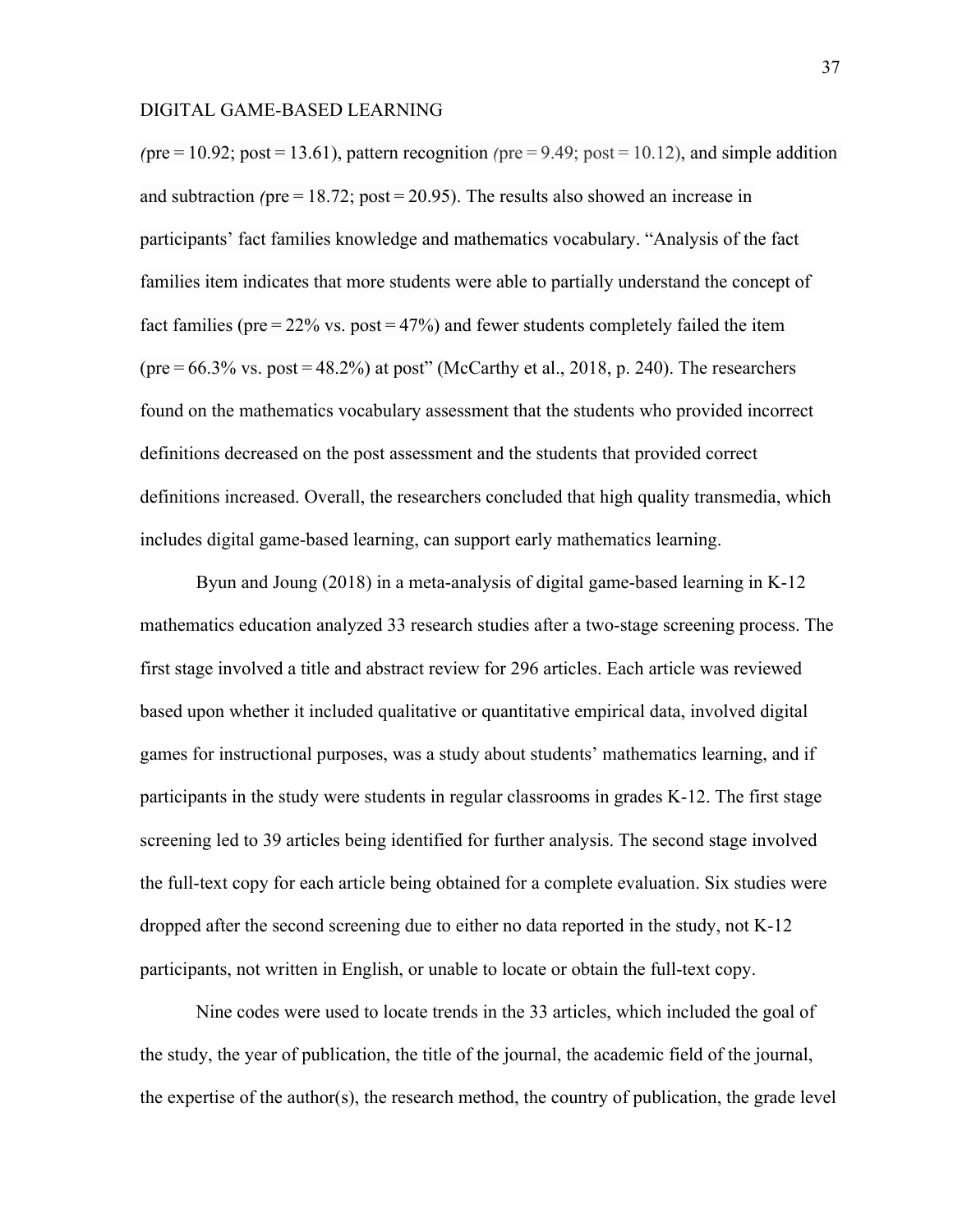of participants, and the mathematical content. The overall effect size for each study was determined by using the statistical values found in each study and calculated by following the procedure used by Li and Ma (2010) in their meta-analysis study. 17 studies were identified using the procedure as appropriate for calculating the average effect size. Effect size was calculated by taking the mean difference between control groups and experimental groups and dividing it by the pooled standard deviation. Researchers noted that it was difficult to determine whether each effect size calculated carried the same weight. They decided to calculate and use a weighted effect size that took into account the estimated variance in each study. By determining the weight for each study, researchers felt that they were able to find an unbiased weighted average of the effect for each study (Byun & Joung, 2018).

The findings of this meta-analysis study were that the overall weighted effect size that digital game-based learning has on mathematics student achievement was 0.37, which represents a small effect size. Researchers mentioned that while individual studies have found that digital game-based learning can have a positive effect on students' academic achievement in mathematics, that their study's results indicate that there might be other, more efficient, ways for students to learn mathematics than digital game-based learning (Byun  $\&$  Joung, 2018). The researchers additionally found that there is a need for more studies that gather empirical data to effectively measure the impact digital game-based learning has on student achievement in mathematics. They point out that while they were initially able to find 296 articles, after further examination only 33 contained empirical data.

*Vocabulary learning.* Chen et al. (2018) conducted a meta-analysis on digital gamebased learning and its effect on vocabulary learning. They analyzed ten primary studies published between 2003 - 2014 that all had the same research design (experimental group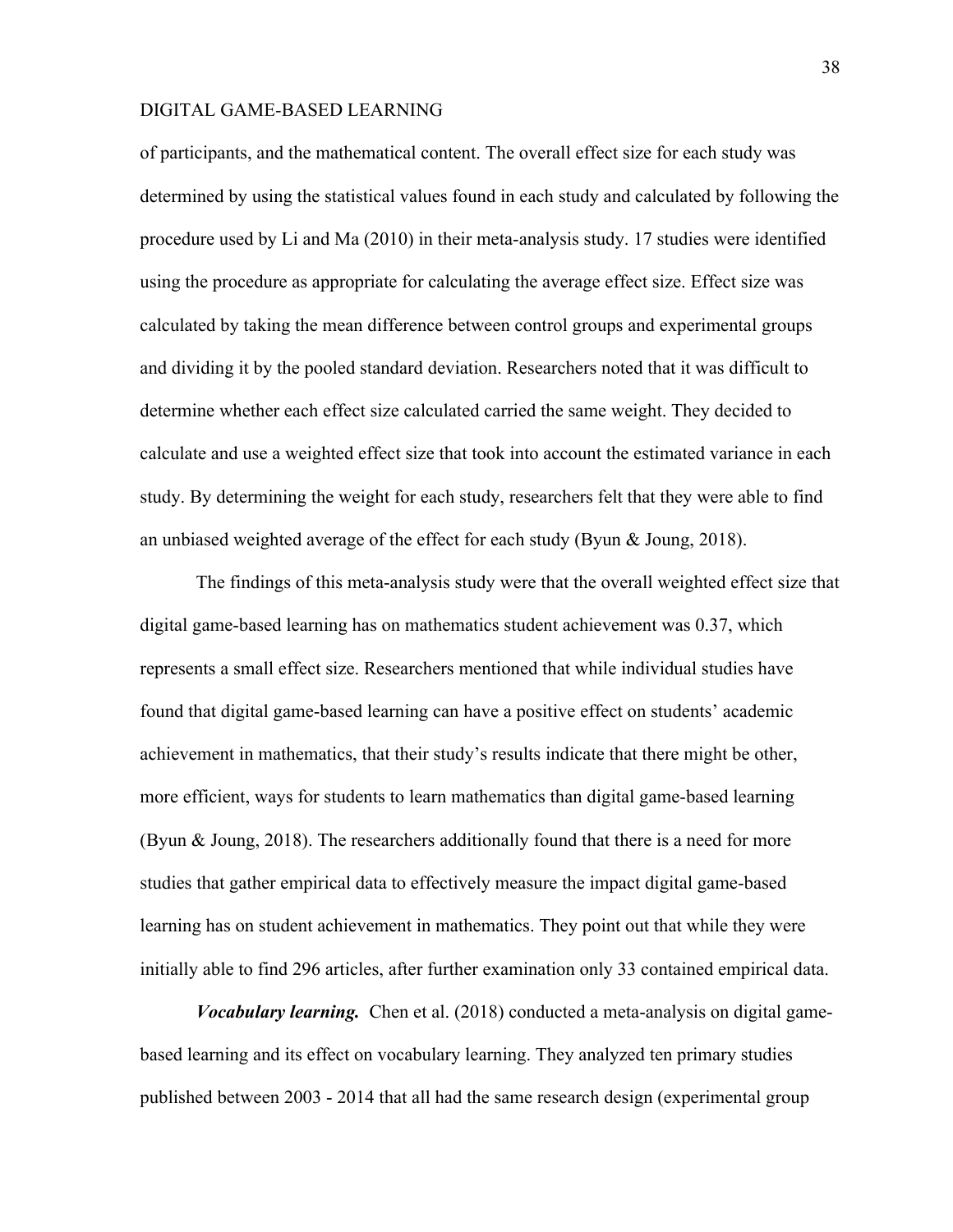and a control group along with a vocabulary test). The Comprehensive Meta-Analysis Version 3 (Borenstein, Hedges, Higgins, & Rothstein, 2014) was used to analyze data from the studies. The researchers analyzed data to "achieve an overall estimate of the effectiveness of DGBL (digital game-based learning) on vocabulary acquisition, and to investigate the way in which moderating variables regulate the effects of DGBL on vocabulary acquisition" (Chen et al., 2018, p. 70). The main result in this meta-analysis was a large overall effect size  $(d = 1.027)$  for digital game-based learning on vocabulary acquisition. Researchers also found that game design has a larger effect on learning in studies where the game was an adventure versus a non-adventure (adventure  $d = 1.867$ , non-adventure = 0.705). The researchers concluded that digital game-based learning can have a significant effect on vocabulary acquisition and additional game design can impact learning in a significant way when it includes challenge, which is typically present in the design of adventure digital game-based learning.

Most studies found that digital game-based learning can have a positive effect on student achievement/learning. Two studies that used a pre and post assessment to measure student achievement found that students showed an increase in learning due digital gamebased learning being used (Liu et al., 2011; McCarthy et al., 2018). Ter Vrugte et al. (2015) in their study on the effect mathematics digital game-based learning had on prevocational students' learning, measured student achievement using two assessments to test computational fluency and proportional reasoning. The researchers focused on the effect that competition and collaboration have in a digital game-based learning environment on student achievement. They found that below average students in the study benefited more when competition was not included with collaboration and that above average students benefited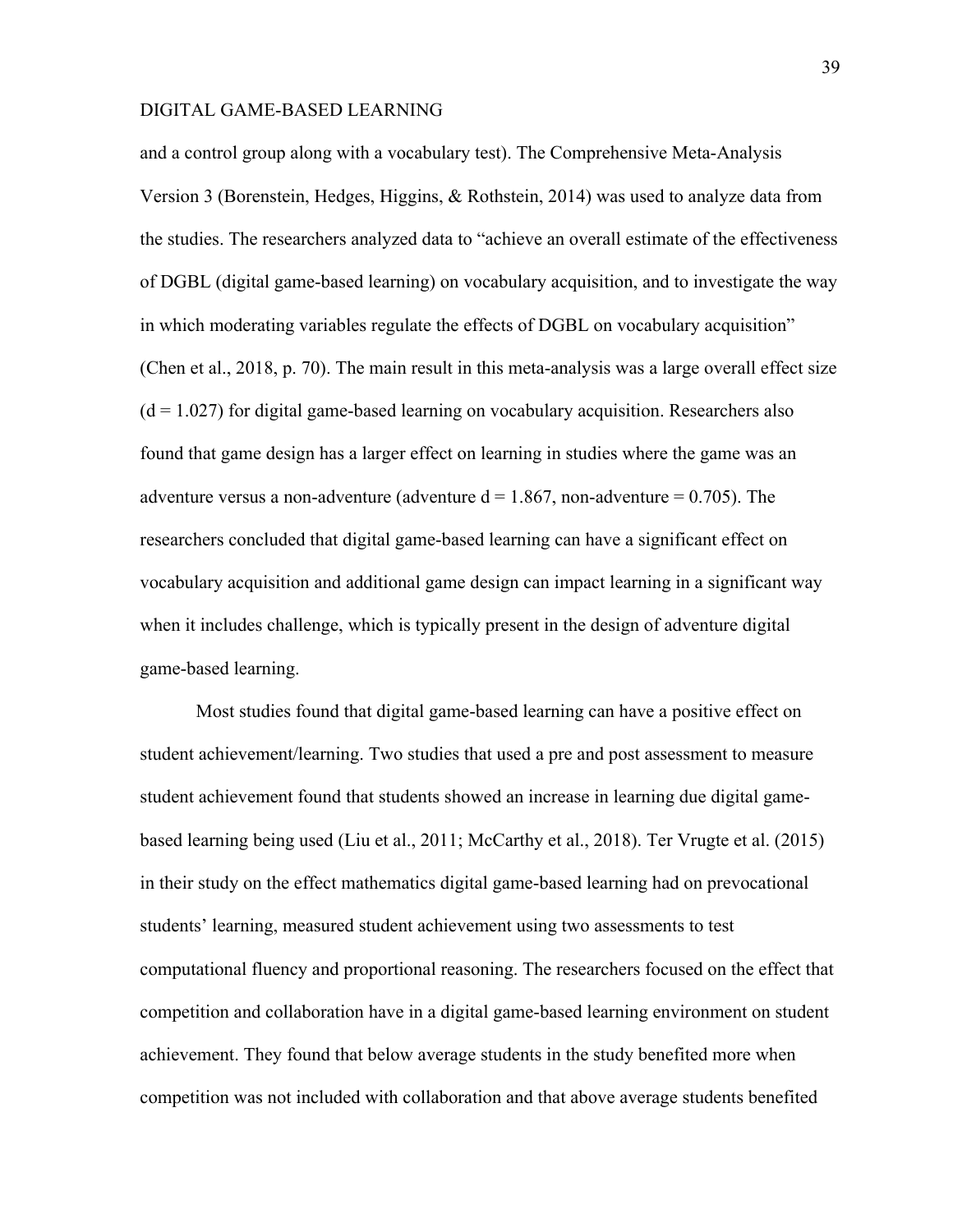from competition and collaboration being present. The researchers found that digital gamebased can positively impact pre vocational students' learning in mathematics.

The two meta-analysis studies showed different results in the effect of digital gamebased learning on student achievement. Chen et al. (2018) found by analyzing ten studies that digital game-based learning can have a significant effect on student vocabulary acquisition and that game design also can have a significant effect on student learning achievement when an adventure game design that includes challenge is used. Byun & Joung (2018) analyzed 33 studies and specifically examined 17 studies to determine the effect size digital game-based learning has on student achievement in math. They found the overall effect size to be small and concluded that there might be better ways to affect student learning in mathematics than digital game-based learning. The researchers also state that due to limited studies with empirical data more quality studies are needed to effectively determine the overall effect of digital game-based learning on student achievement in mathematics. In this study the researchers also stated that there is a need for studies that look specifically at the strands of mathematics proficiency (conceptual understanding, procedural fluency, strategic competence, adaptive reasoning, and productive disposition). Increased student achievement is one of the main goals of education and it is important to determine the long-term and overall effects digital game-based learning has on student learning/ achievement if it is going to continue to be used with students.

### **Conclusions and Recommendations**

Digital game-based learning is not a new concept in education, however, it has increased in use by educators especially with more school districts moving to 1:1 technology initiatives. Educators are continually looking for ways to use technology in order to support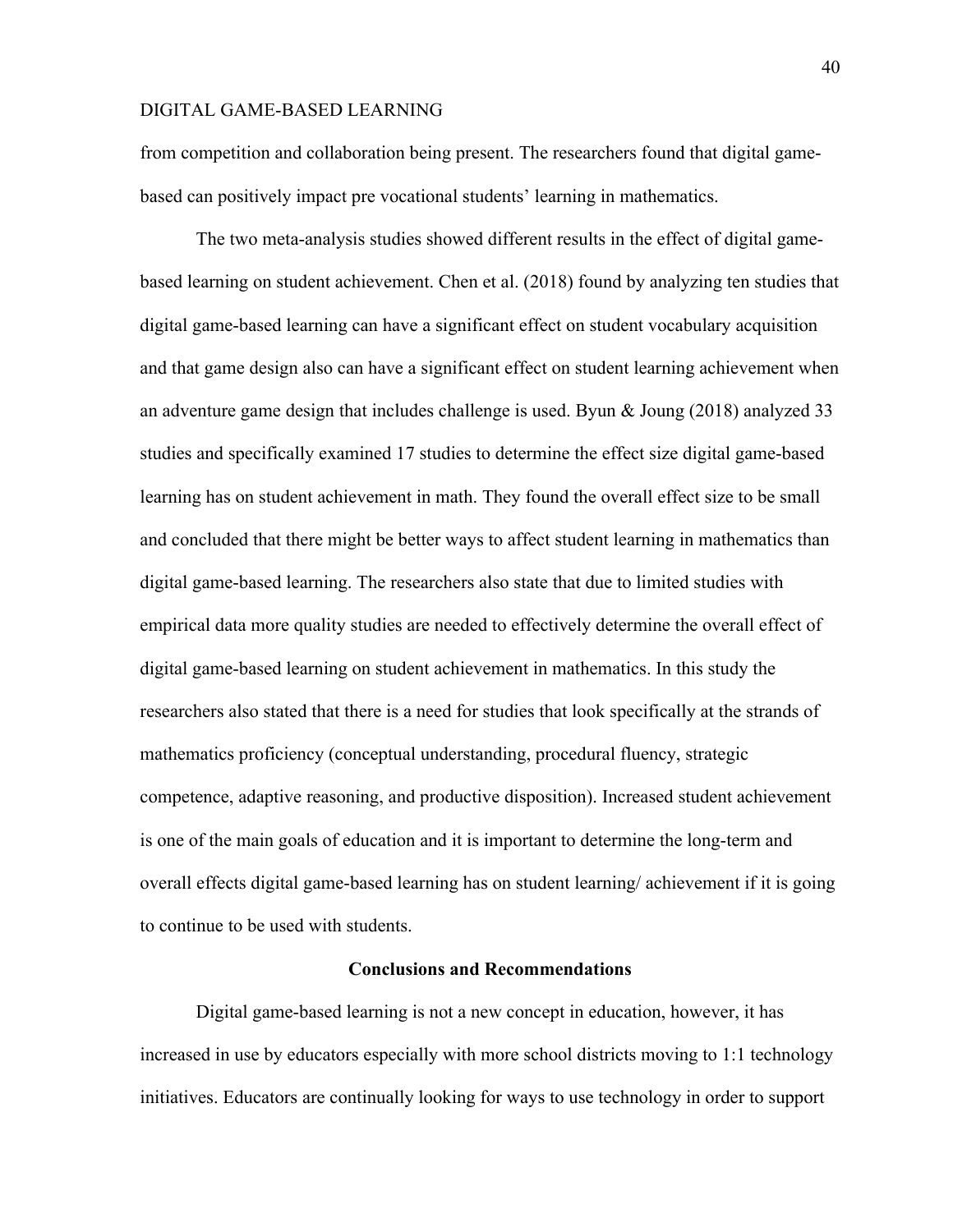students in meeting learning goals and digital game-based learning is an option that is often implemented in the classroom. This is especially with the increase in the availability of online sites for digital-game based learning. Educators work daily to meet the needs of students that struggle academically as well as those in need of enrichment. When technology tools, such as digital game-based learning are selected for students to use, it is important for teachers to determine whether students will be highly engaged, motivated to preserve and not give up even in the face of challenges, and if there will be an increase in their learning/ academic achievement as a result.

### **Conclusions**

The purpose of this study was to examine the effect of digital game-based learning on student learning. This study also provides research on strategies that can be used with digital game-based learning and the effects. Additionally this study can provide educators with information to determine whether they should use digital game-based learning in their classrooms and the impact that it can have on student engagement, motivation, and achievement.

**Engagement.** Based on what was found through research, I believe that digital-game based learning can have a positive effect on student engagement. The studies presented in this literature review have shown that the digital game-based learning typically results in an increase in student engagement. Several studies found that digital game-based learning had a positive impact on student engagement. Khan et al. (2017) gathered quantitative data (pre and post tests) as well as qualitative data (classroom observations and focus group discussions) that showed an increase in student engagement when digital game-based learning was used in science classrooms along with a digital game-based learning model for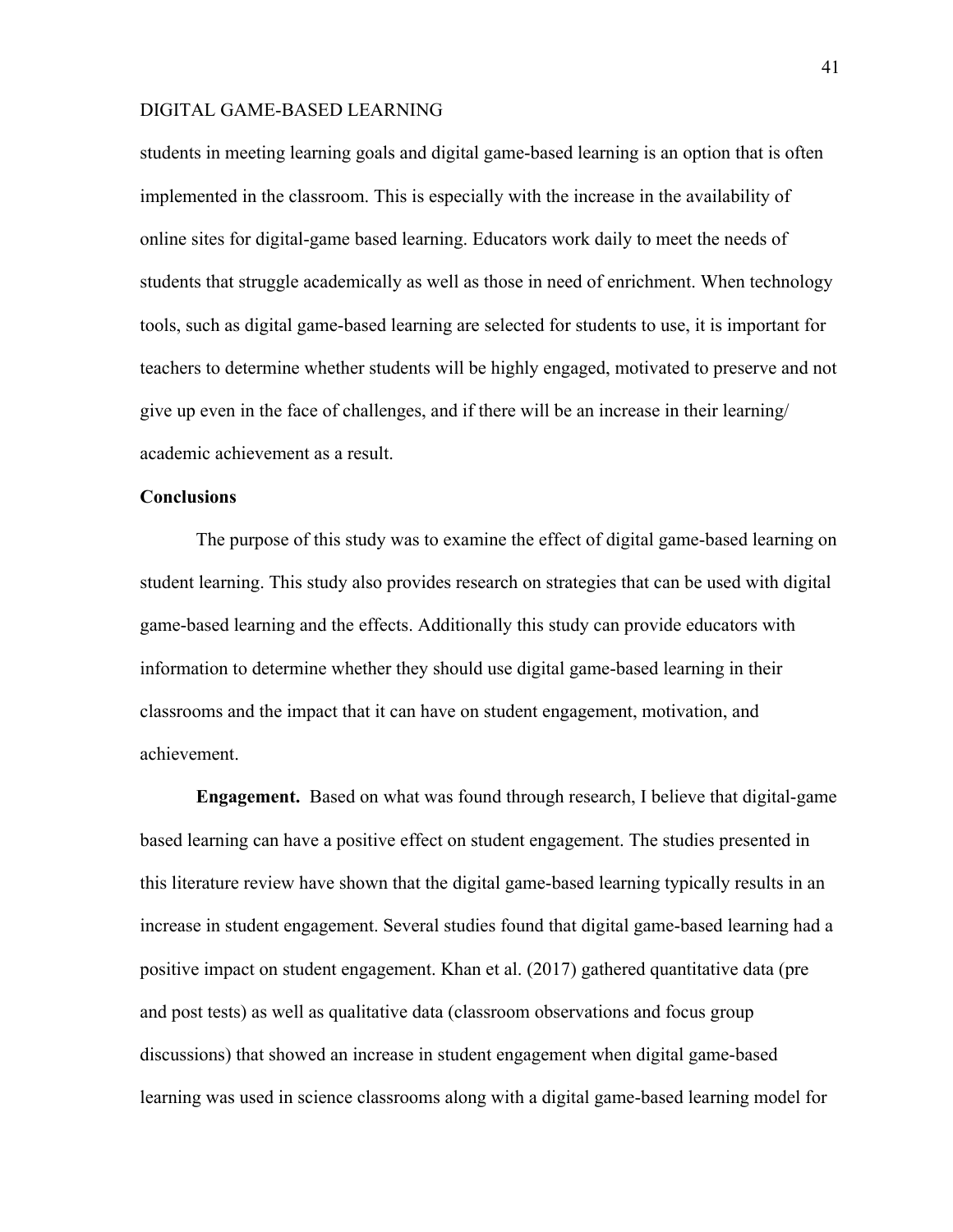instructional design. Gainnakas et al. (2017) after analyzing literature from 2004-2017, determined that mobile game-based learning can result in a positive effect on student engagement.

Studies have found that the presence of or lack of key game design elements and instructional design can have an impact on student engagement. Ronimus et al. (2014) determined that including two game design elements (levels of challenges and rewards) initially had a positive effect on student engagement, however, over time as students continued to play the game student engagement decreased. Additionally, lack of feedback was found to result in a decrease in student engagement. Khan et al. (2017) found that including instructional design geared towards digital game-based learning results in an increase in student engagement. Collaboration and cooperative learning in digital gamebased game design, as well as instructional design, were found to be successful in increasing student engagement (De Freitas, 2018; Eseryel et al., 2014; Hanghoj et al., 2018). Byun and Loh (2015) determined through their study that participants who played games with voice overs were more engaged than those who played without voiceovers.

**Motivation.** Based on the studies that were reviewed, I believe that digital-game based learning can impact student motivation. A majority of the studies examined the impact additional instructional strategies and techniques had on student motivation. Lee and Hao (2015) studied the impact that integrating the ARCS Motivation Model, humor, and animation into digital game-based learning had on motivation. They found that motivation was higher for students who engaged in digital game-based learning. Woo (2014) also used the ARCS Motivation Model to determine if it would impact student motivation in a digital game-based learning environment and found that there was an increase in student motivation.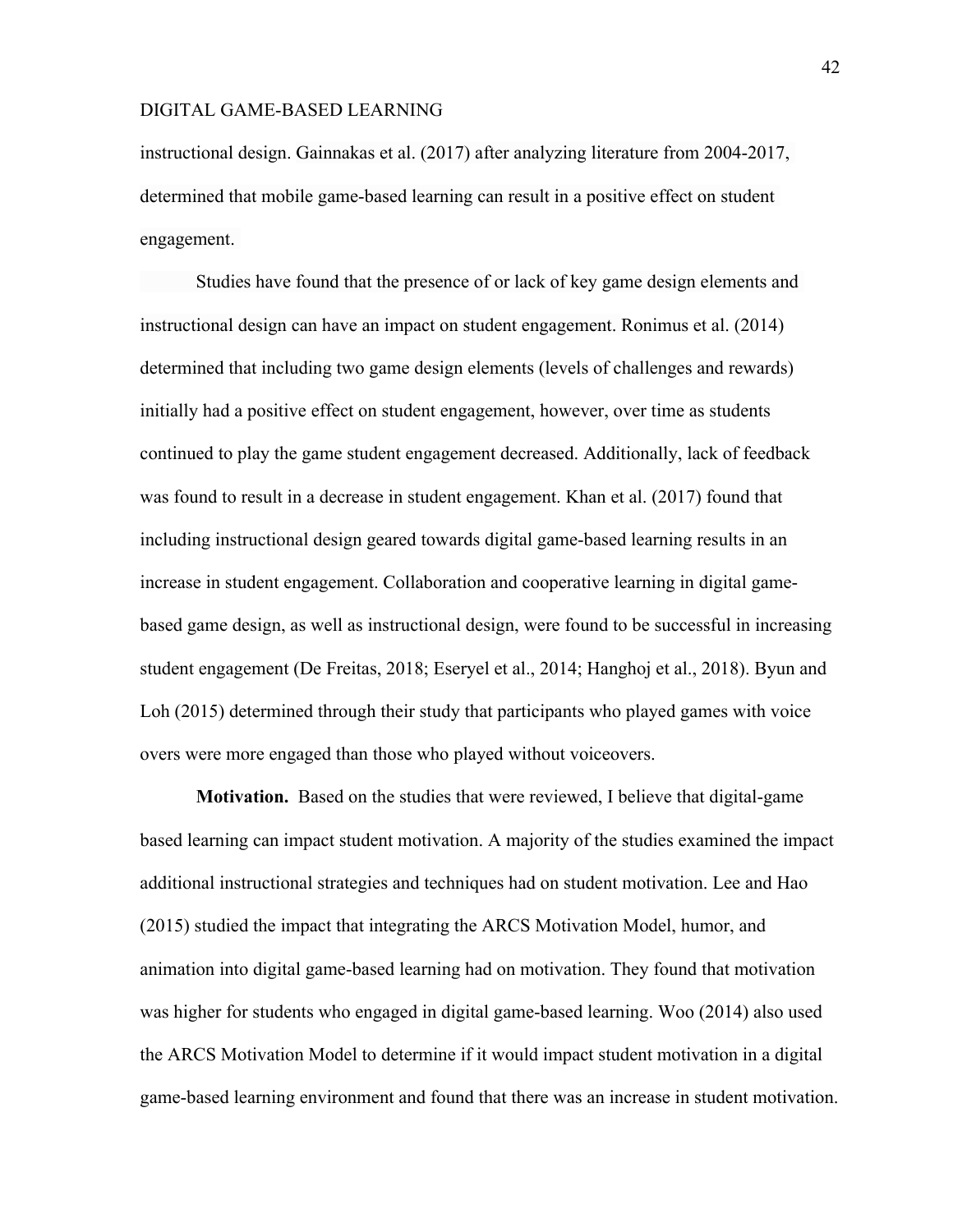Woo (2014) also found that there can be a relationship between cognition, motivation, and learning performance during digital game-based learning. Ehrel and Jamet (2013) found that when they compared the two groups, that instructions that stressed either playing a game for learning or entertainment did not have impact student motivation different ways. In their second experiment, they determined that adding feedback did not result in a difference in the two groups' (learning and entertainment) intrinsic motivation. They also found that the addition of feedback resulted in the learning instruction group expressing more fear of failure.

The studies that focused on the effect collaboration has on student motivation found that collaboration can result in an increase or beneficial impact on motivation (Chen, Lang, & Lin, 2015; Chen & Law, 2015; Liao et al., 2019). There were differences found in the studies though in whether collaboration needed to be combined with something else and if other digital game-based learning modes also showed an effect on student motivation. Liao et al. (2019) in their study found that collaboration can have a significant impact on student motivation. They found that instructional videos did not have a positive effect on student motivation, however, when used along with collaboration there was a significant increase in student motivation. Chen and Law (2016) found that while collaboration on its own did not have a significant impact on student motivation, collaboration in addition to providing students the opportunity to make connections between what is learned during digital gamebased learning and content can result in an increase in student motivation. Chen et al. (2016) found through their study that both solitary and collaborative digital game-based learning modes are beneficial and can have a positive impact on student motivation.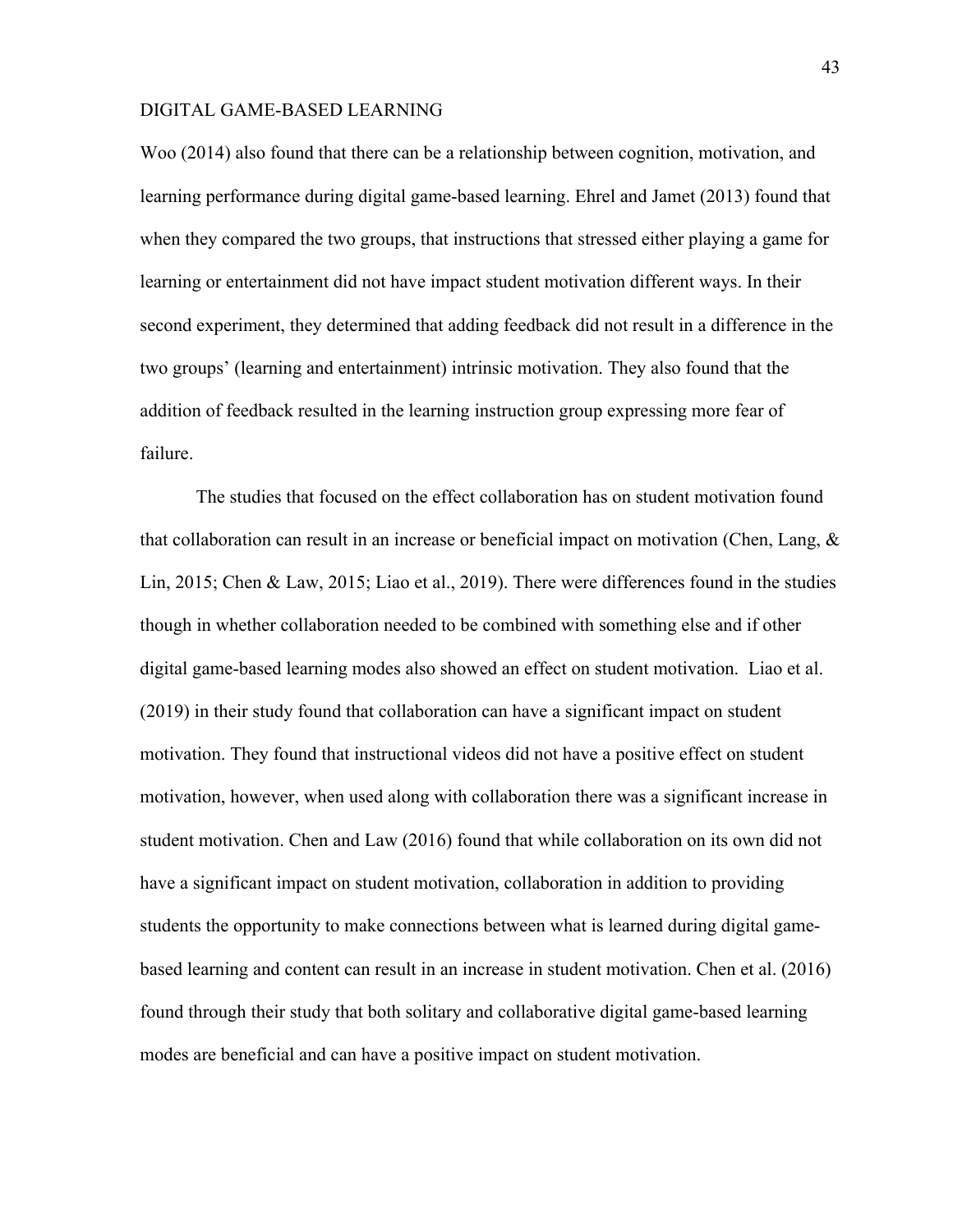**Student Achievement.** Based upon the referenced studies, I believe that digital game-based learning can have an impact on student achievement. The reviewed research indicates that digital game-based learning on its own does not result in a significant increase in student achievement. As was found with engagement and motivation, there are other factors that when used with digital game-based learning can result in a significant effect on student achievement/learning. Three studies focused on the impact digital game-based learning has when used in addition to instructional materials, settings, and techniques on student achievement (Liu et al., 2011; McCarthy et al., 2018; Ter Vrugte et al., 2015). McCarthy et al. (2018) used digital game-based learning along with hands-on materials and videos to create an intervention that resulted in an increase in students' mathematics learning. Ter Vrugte et al. (2015) found in their study that depending upon student's prior knowledge and ability before engaging in digital game-based learning there can be a positive effect when competition and collaboration are added (above average students) or a negative effect (below average students). Liu et al. (2011) in their study examined the impact Alien Rescue, a digital learning environment that combines digital game-based learning with team work/collaboration and challenge. They found that there was a significant increase in student achievement when students took an assessment on their science knowledge after engaging in the digital game-based learning environment.

The two meta-analysis studies showed different results for the impact of digital gamebased learning on student achievement. Chen et al. (2018) analyzed the effect digital gamebased learning has on student vocabulary acquisition. Digital game-based learning showed a large effect size on vocabulary acquisition. They found in the studies they analyzed that challenge and adventure being added in game design can have a significant effect on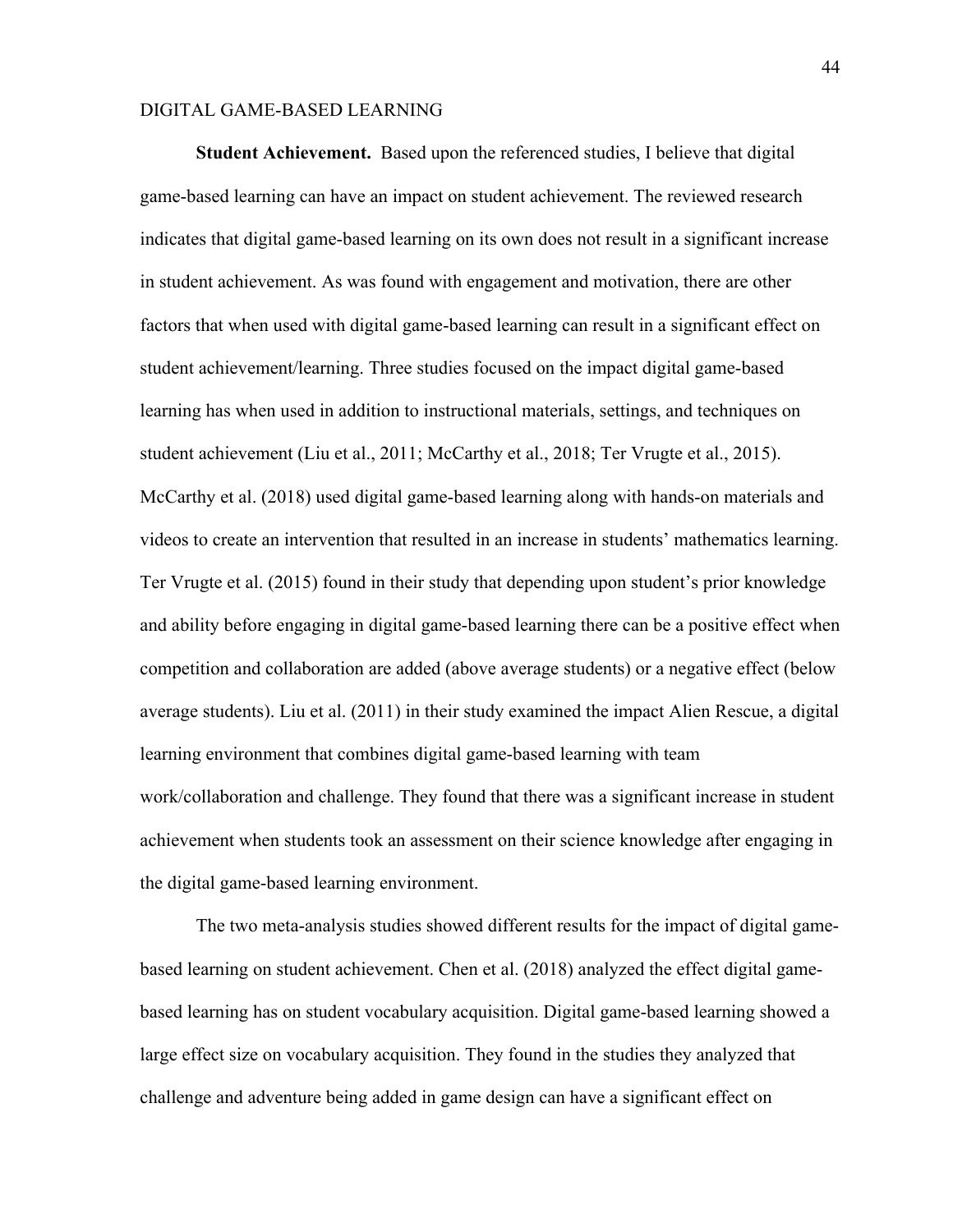vocabulary acquisition. Byun and Joung (2018) found in their meta-analysis that there was no significant effect size when studies on digital game-based learning and the effect on mathematics student achievement were analyzed. They did say that the results could be due to a low number of quality studies with statistical or empirical data that can be used to effectively measure the effect digital game-based learning has on student achievement in mathematics.

#### **Recommendations**

Further research needs to be conducted on digital game-based learning. Giannakas et al. (2017), in the conclusion for their review, mentioned that research on game-based learning is still in the "budding" stage and more will be learned as further research is conducted. A majority of the research on digital game-based learning is occurring in countries other than the United States. While educators can learn from this research, there needs to be more research studies taking place in schools in the United States. Research studies conducted to explore the difference in impact on students at different grade levels, for example, middle school vs. high school or elementary compared to middle school would be beneficial. It could be determined whether different approaches need to be used at different grade levels. Several studies mentioned further studies needed with larger sample sizes so that the results could be applied to a larger population. More studies need to be conducted that take place over a longer period of time to determine if the results change over time and the causes if they do.

There is also a need to conduct studies to provide more evidence on the impact instructional design and game design elements can have on student engagement. Ronimus et al. (2014) proposed in their study that the lack of key game design elements could be the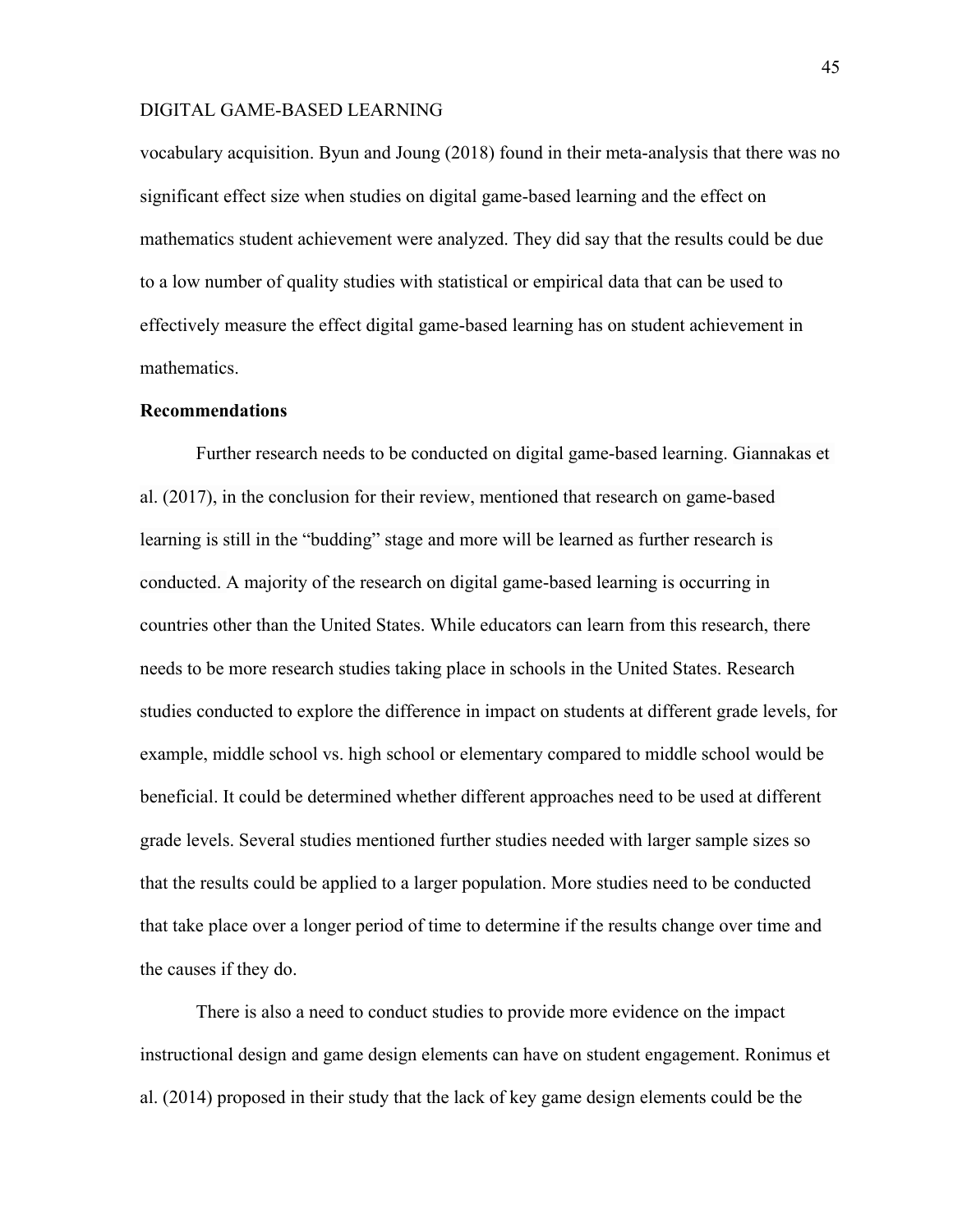cause of a decrease in student engagement over time. Future studies could determine whether the addition of additional game design elements as well as instructional design impacts student engagement as a particular digital game-based learning application/game is played over an extended period of time.

Further study into instructional materials and strategies and the impact on student motivation when engaged in digital game-based learning is needed. Liao et al. (2019) recommended in their study that how students are grouped during collaborative digital gamebased learning in addition to the impact student's characteristics, such as gender and prior gaming experience have on collaboration and the digital game-based learning effect on student motivation needs to be examined in future studies. As was found with engagement, several studies recommended future studies conducted over a longer period of time than a few weeks to determine the long term effects of digital game-based learning on student motivation and if they last overtime. It is also important that more research is conducted on digital game-based learning at the K-12 level.

Student achievement appears to be an area where further studies are needed the most. One reason for this is the importance of student achievement in education. Studies on the relationship between engagement, motivation, and student achievement in digital game-based learning would be beneficial towards determining how to effectively support student learning. "As the growth of technology use and digital resources continues to change how children learn, additional research is warranted around how children are motivated by engaging in well-developed narrative domains, and how this motivation affects learning" (McCarthy et al., 2018, p. 244). Byun and Joung (2018) after finding that the studies they examined for effect size showed a small effect for digital game-based learning on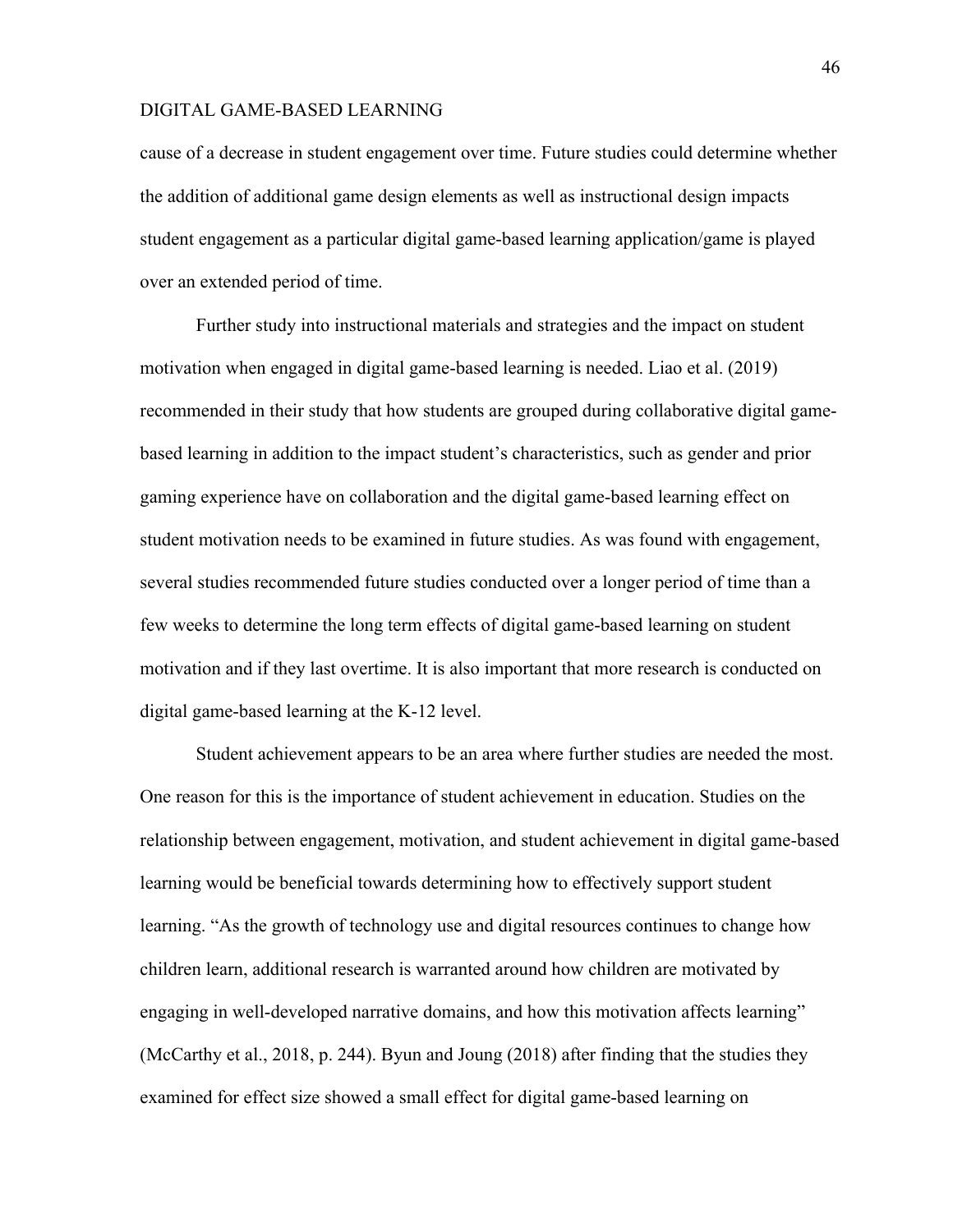mathematics achievement recommended that more empirical/statistical studies be conducted in the future. "If more empirical research is conducted, mathematics educators would have better criteria upon which to base their decision to use digital games for their K–12 students" (Byun & Joung, 2018, p. 121). They also recommend that future research studies involve experts in mathematics learning. "Nevertheless, it is clear that if more experts in mathematics learning participated in DGBL research, the quality and applicability of the research would be elevated and more in-depth" (Byun & Juong, 2018, p. 122). Involving experts from the content areas being studied for the effect digital game-based learning has on student achievement needs to occur in future research studies. There is also a need for more studies that address the various content areas. More studies on game based-learning in content areas such as language arts/English, Social Studies, and elective areas (music, art, and word languages) could provide many benefits for education.

Digital game-based learning can be used in multiple content areas (science, social studies, math, art, language arts, world language classes, etc.). By understanding the findings of this literature review educators will be able to use game-based learning in a purposeful way in their classroom. Additionally, they will understand as well as be able to communicate to students, parents, colleagues, and administrators the rationale for using digital game-based learning. Educators need to ensure that when they are choosing to use digital game-based learning in their classrooms that they are looking at whether it will meet the students' needs and help them to make progress towards achieving learning goals. In the book, *Design for Technology-Enhanced Learning: Integrating Research and Practice,* the author states, "The key point is to draw educators' attention beyond the superficial aspects of technologies to examine the true underlying features and how they may be used to promote learning"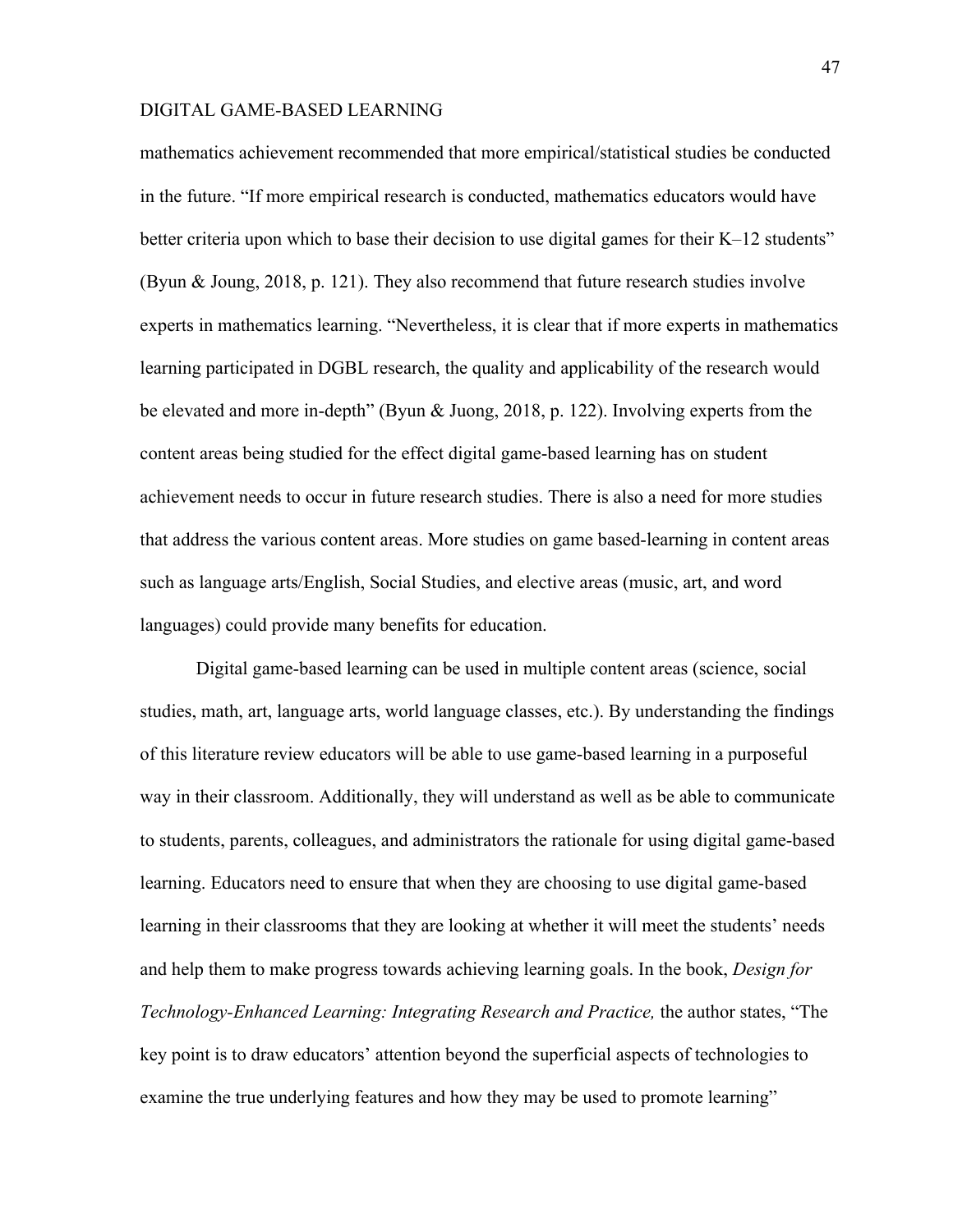(Bower, 2017, p. 72). Digital game-based should be used because it can support standards and learning objectives as well as result in an increase in student learning.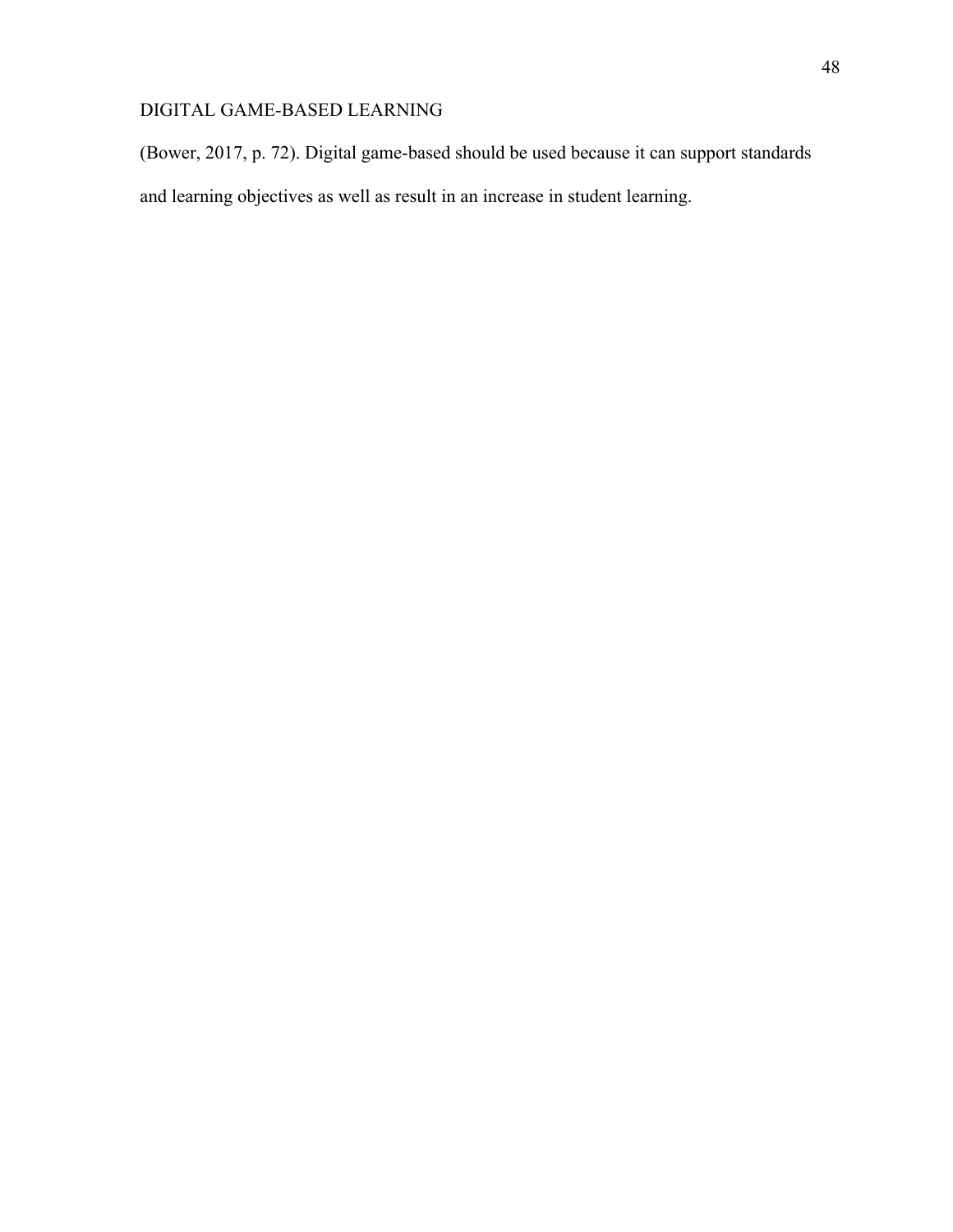#### References

- Ackerman, C. (2019, June 11). *What is the self-determination theory of motivation?* [Incl. Visuals]. Retrieved from https://positivepsychologyprogram.com/self-determinationtheory/
- Barab, S., Gresalfi, M., & Ingram-Goble, A. (2010). Transformational play: Using games to position person, content, and context. *Educational Researcher, 39*(7), 525-536.
- Bower, M. (2017). *Design of technology-enhanced learning: Integrating research and practice*. Bingley, UK: Emerald Publishing.
- Brom, C., Šisler, V., & Slavík, R. (2010). Implementing digital game-based learning in schools: Augmented learning environment of 'Europe 2045.' *Multimedia Systems, 16*(1), 23-41.
- Brusch, T., & Saye, J. (2002). A summary of research exploring hard and soft scaffolding for teachers and students using a multimedia supported learning environment. *The Journal of Interactive Online Learning, 1*(2), 1-12.
- Byun, J., & Joung, E. (2018). Digital game-based learning for K-12 mathematics education: A meta-analysis. *School Science and Mathematics, 118*(3-4), 113-126.
- Byun, J., & Loh, C. (2015). Audial engagement: Effects of game sound on learner engagement in digital game-based learning environments. *Computers in Human Behavior*, *46*, 129-138.
- Chen, C.-H., & Law, V. (2016). Scaffolding individual and collaborative game-based learning in learning performance and intrinsic motivation. *Computers in Human Behavior, 55*, 1201-1212.
- Chen, C.-H., Wang, K.-C.,  $\&$  Lin, Y.-H. (2015). The comparison of solitary and collaborative modes of game-based learning on students' science learning and motivation. *Educational Technology & Society*, *18*(2), 237+. Retrieved from http://link.galegroup.com.proxy.lib.uni.edu/apps/doc/A419268906/AONE?u=uni\_rod it&sid=AONE&xid=f7a99083
- Chen, M., Tseng, W., & Hsiao, T. (2018). The effectiveness of digital game-based vocabulary learning: A framework-based view of meta-analysis. *British Journal of Educational Technology, 49*(1), 69-77.
- Coffey, H. (2017, July). *Digital game-based learning*. Retrieved from http://www.dsu.univr.it/documenti/Avviso/all/all036209.pdf
- Cunningham, J. (2015, June). *Student achievement*. Retrieved from http://www.ncsl.org/documents/educ/CharterSchoolStudentAchievement.pdf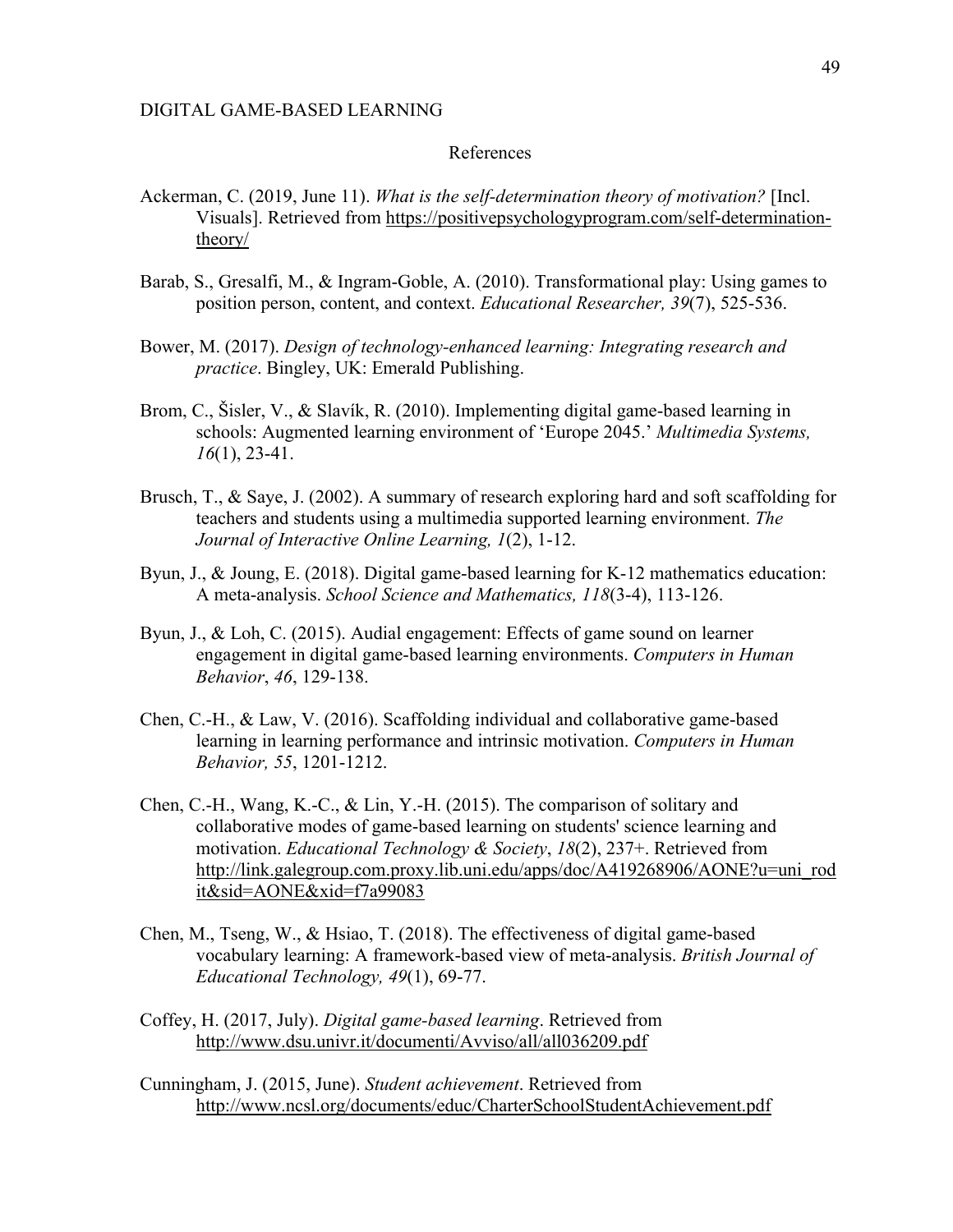- Erhel, S., & Jamet, E. (2013). Digital game-based learning: Impact of instructions and feedback on motivation and learning effectiveness. *Computers & Education, 67*, 156- 167.
- De Freitas, S. (2018). Are games effective learning tools? A review of education games. *Educational Technology and Society, 21*(2), 74-84. Retrieved from https://www.jets.net/ETS/journals/21\_2/6.pdf.
- Eseryel, D., Law, V., Ifenthaler, D., Ge, X., & Miller, R. (2014). An investigation of the interrelationships between motivation, engagement, and complex problem solving in game-based learning. *Educational Technology & Society, 17*(1), 42-53.
- Giannakas, F., Kambourakis, G., Papasalouros, A., & Gritzalis, S. (2018). A critical review of 13 years of mobile game-based learning. *Educational Technology Research and Development*, *66*(2), 341-384.
- Hanghøj, T., Lieberoth, A., & Misfeldt, M. (2018). Can cooperative video games encourage social and motivational inclusion of at-risk students? *British Journal of Educational Technology, 49*(4), 775-799. doi:10.1111/bjet.12642
- Irvin, J., Dukes, M., & Meltzer, J. (2007). *Taking action on adolescent literacy: An implementation guide for school leaders*. Alexandria, Va.: Association for Supervision and Curriculum Development.
- Johnston, P., Beaudoin, C., Jones, L., & Waggett, R. (2015). Student engagement or simply participation: How does a beginning teacher know? *Kappa Delta Pi Record*, *51*(2), 90-92.
- Jukes. I. (2017). Foreword. In *Game on: Using digital games to transform teaching, learning, and assessment*. Bloomington, IN: Solution Tree Press, xiii-xiv.
- Keene, E. O. (2018). *Engaging children: Igniting a drive for deeper learning, K-8*. Portsmouth, NH: Heinemann.
- Keller, J. (1987). Development and use of the ARCS model of instructional design. *Journal of Instructional Development, 10*(3), 2-10.
- Khan, A., Ahmad, F., & Malik, M. (2017). Use of digital game based learning and gamification in secondary school science: The effect on student engagement, learning and gender difference. *Education and Information Technologies*, *22(*6), 2767-2804.
- Lee, L. C., & Hao, K. C. (2015). Designing and evaluating digital game-based learning with the ARCS motivation model, humor, and animation. *International Journal of Technology and Human Interaction*, *11*(2), 80-95. Retrieved from